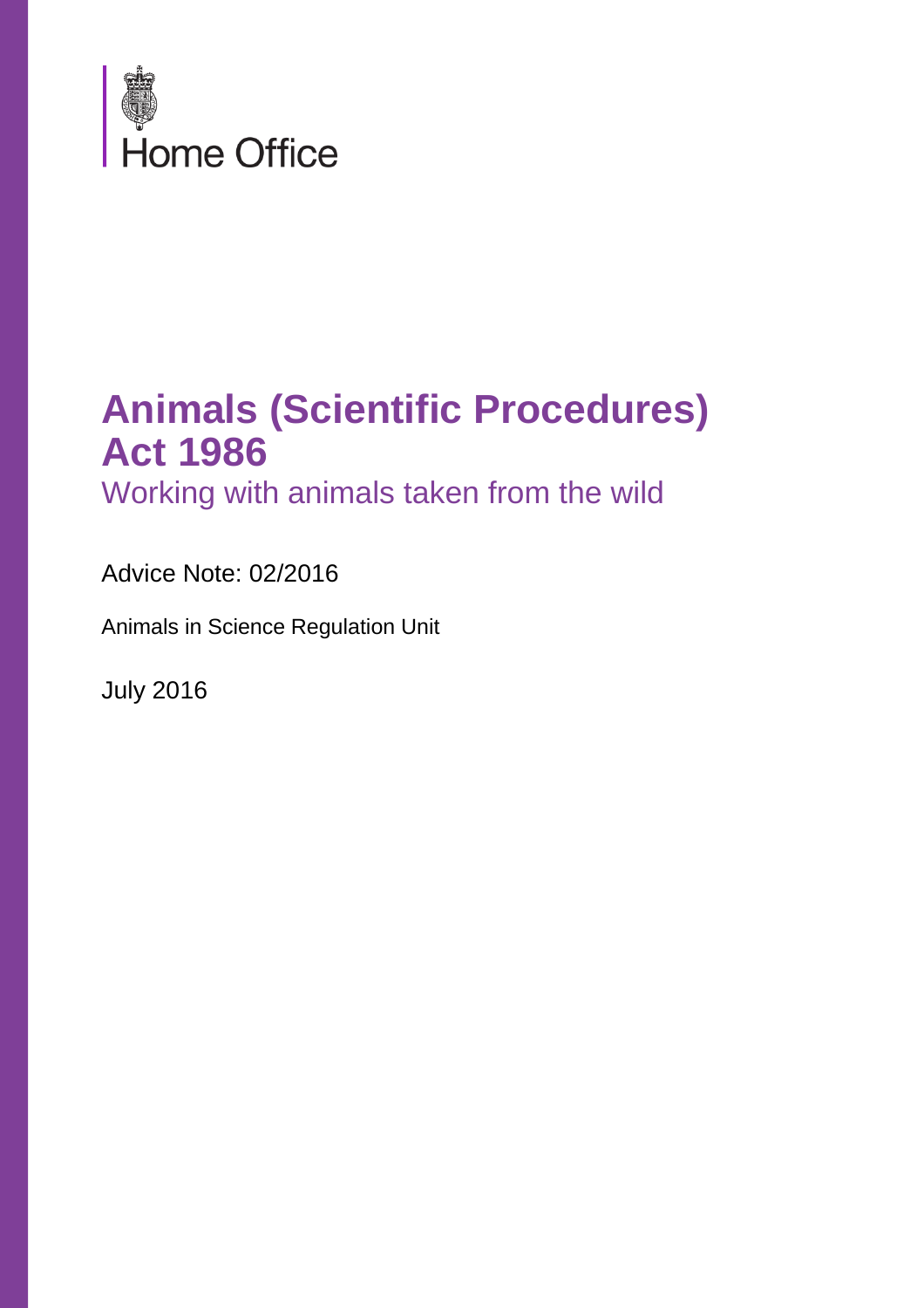# Contents

| 3.7 'Other competent person' examining animals after capture - training and assessment of competency27    |  |
|-----------------------------------------------------------------------------------------------------------|--|
|                                                                                                           |  |
|                                                                                                           |  |
|                                                                                                           |  |
| 3.11 Restraint of animals to enable application of regulated procedures or method of identification for a |  |
|                                                                                                           |  |
|                                                                                                           |  |

#### 4. Animals taken from the wild and used, bred or held for supply at a licensed establishment or other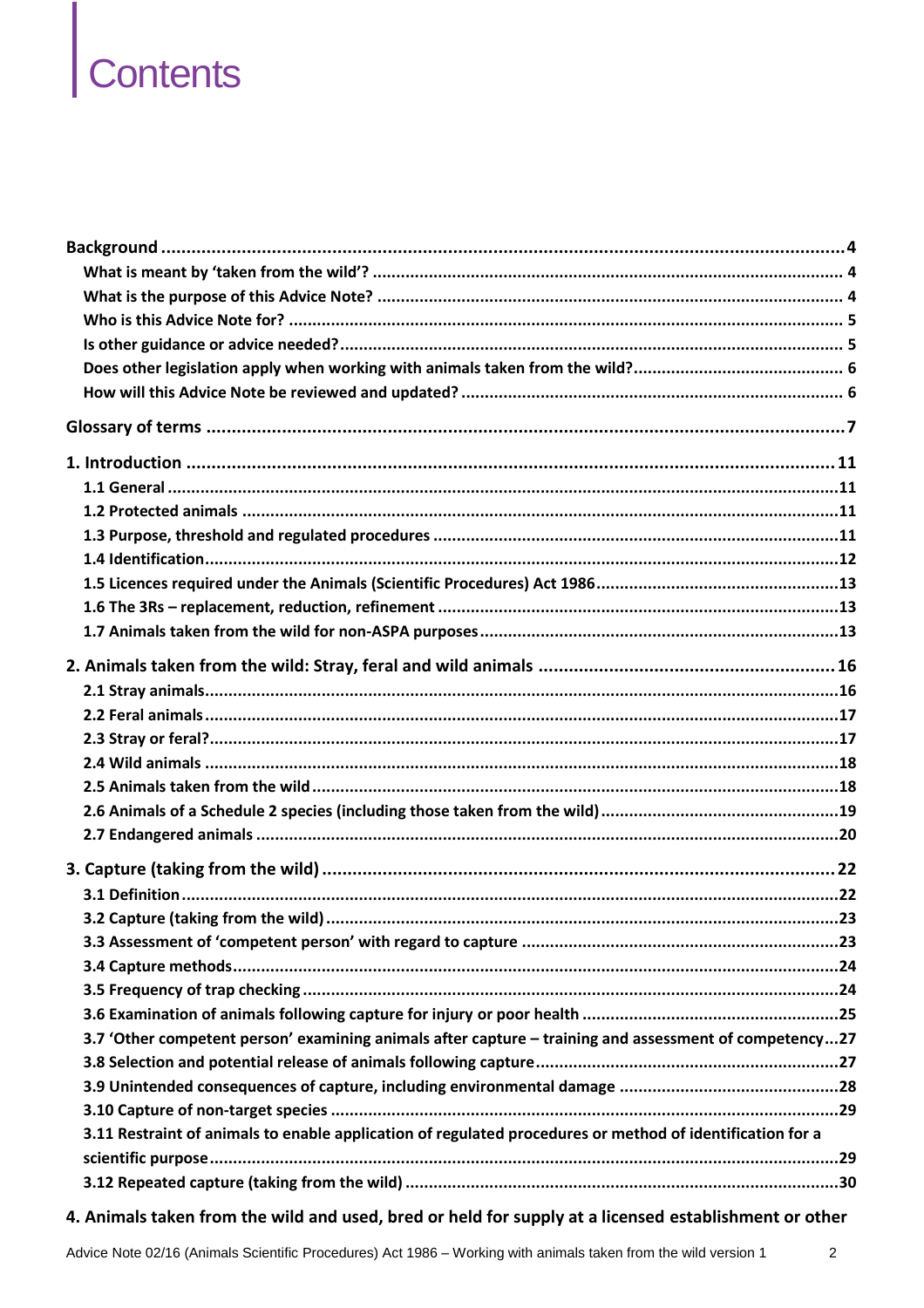| 4.6 Movement to other establishments, keeping alive, setting free, and re-homing from a licensed |  |
|--------------------------------------------------------------------------------------------------|--|
|                                                                                                  |  |
| 5. Working with wild animals at a place other than a licensed establishment  39                  |  |
|                                                                                                  |  |
|                                                                                                  |  |
|                                                                                                  |  |
|                                                                                                  |  |
|                                                                                                  |  |
|                                                                                                  |  |
|                                                                                                  |  |
| 6.4 Use of collars and other externally applied tracking devices: Regulated or unregulated?46    |  |
|                                                                                                  |  |
|                                                                                                  |  |
|                                                                                                  |  |
|                                                                                                  |  |
|                                                                                                  |  |
|                                                                                                  |  |
|                                                                                                  |  |
| 8. Roles of people with responsibilities under the Animals (Scientific Procedures) Act 1986  55  |  |
|                                                                                                  |  |
|                                                                                                  |  |
|                                                                                                  |  |
|                                                                                                  |  |
|                                                                                                  |  |
|                                                                                                  |  |
|                                                                                                  |  |
|                                                                                                  |  |
|                                                                                                  |  |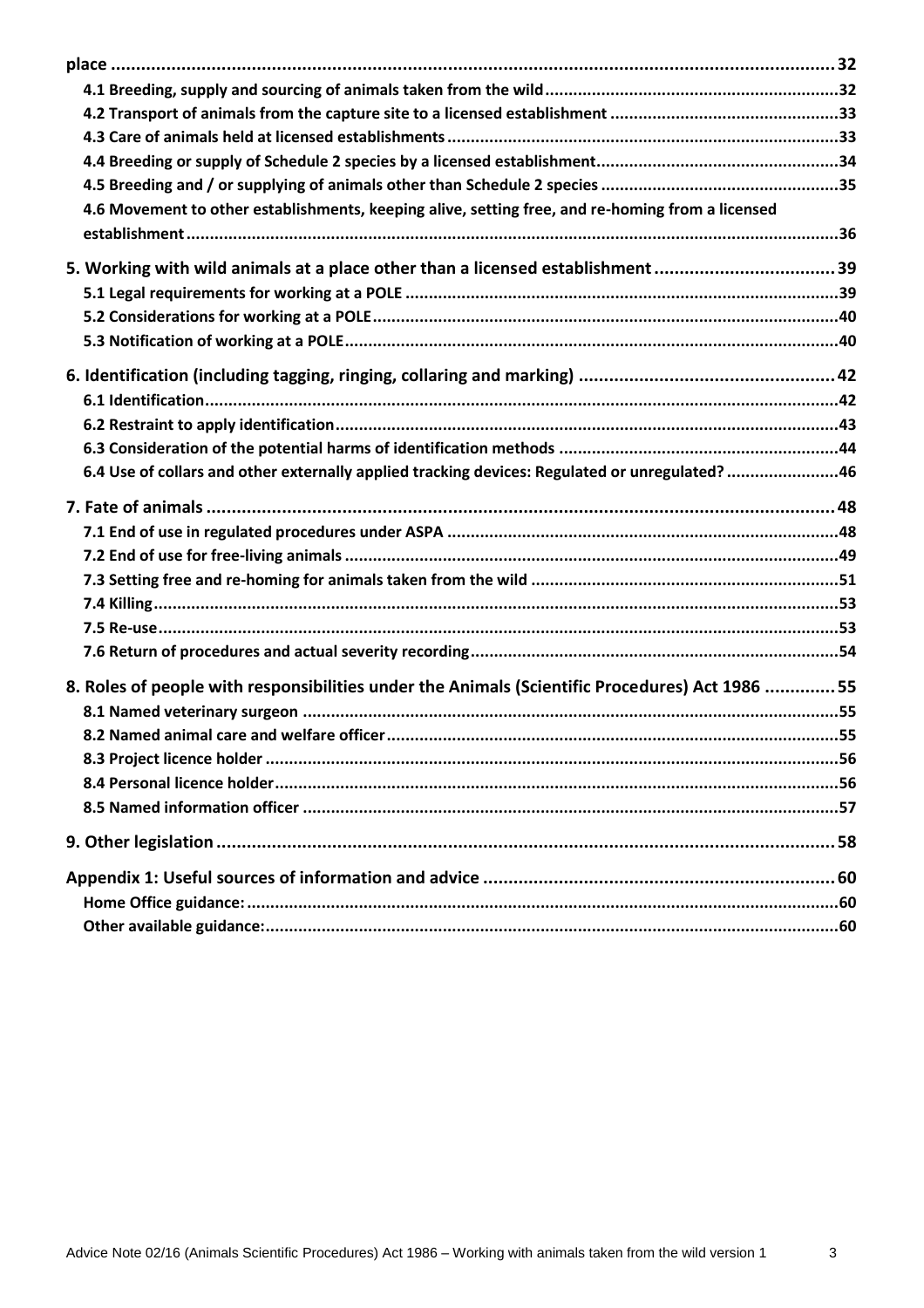## **Background**

#### **What is meant by 'taken from the wild'?**

Animals 'taken from the wild', which are intended for use in procedures with a scientific or educational purpose, are subject to special consideration under the Animals (Scientific Procedures) Act 1986 (ASPA).

In this context, an animal taken from the wild means a previously free-living animal that has been captured or otherwise brought under the control of man:

- whether or not it is to be kept in captivity for any length of time;
- whether or not it is physically taken away from the place of capture / 'the wild';
- whether a physical trap or device is used to take the animal, or any other means is used to bring it under the control of man (for example, picked up in the hand).

The term taken from the wild (as opposed to, for example, 'capture') is used in this Advice Note because it is the legal term used in ASPA.

Animals that have been taken from the wild will most commonly belong to a 'wild' species, but feral or stray animals of a domestic species could also be taken from the wild (in which case additional requirements and restrictions apply).

The Glossary and Section 3 give further definitions and details of this and other common terms, some of which may be used interchangeably.

#### **What is the purpose of this Advice Note?**

This Advice Note provides information and guidance about the legal requirements for the use of animals taken from the wild for scientific or educational purposes, both at licensed establishments and places other than a licensed establishment (POLEs). Such work may need licences under ASPA.

It builds on the information provided in the *Guidance on the Operation of the Animals (Scientific*  Procedures) Act 1986 (ASPA Guidance)<sup>1</sup> and aims to:

- encourage best practice in regulated work involving animals taken from the wild;
- clarify the legislative framework under which consent to carry out regulated work with animals taken from the wild may be obtained;

<sup>1</sup> https://www.gov.uk/government/publications/operation-of-aspa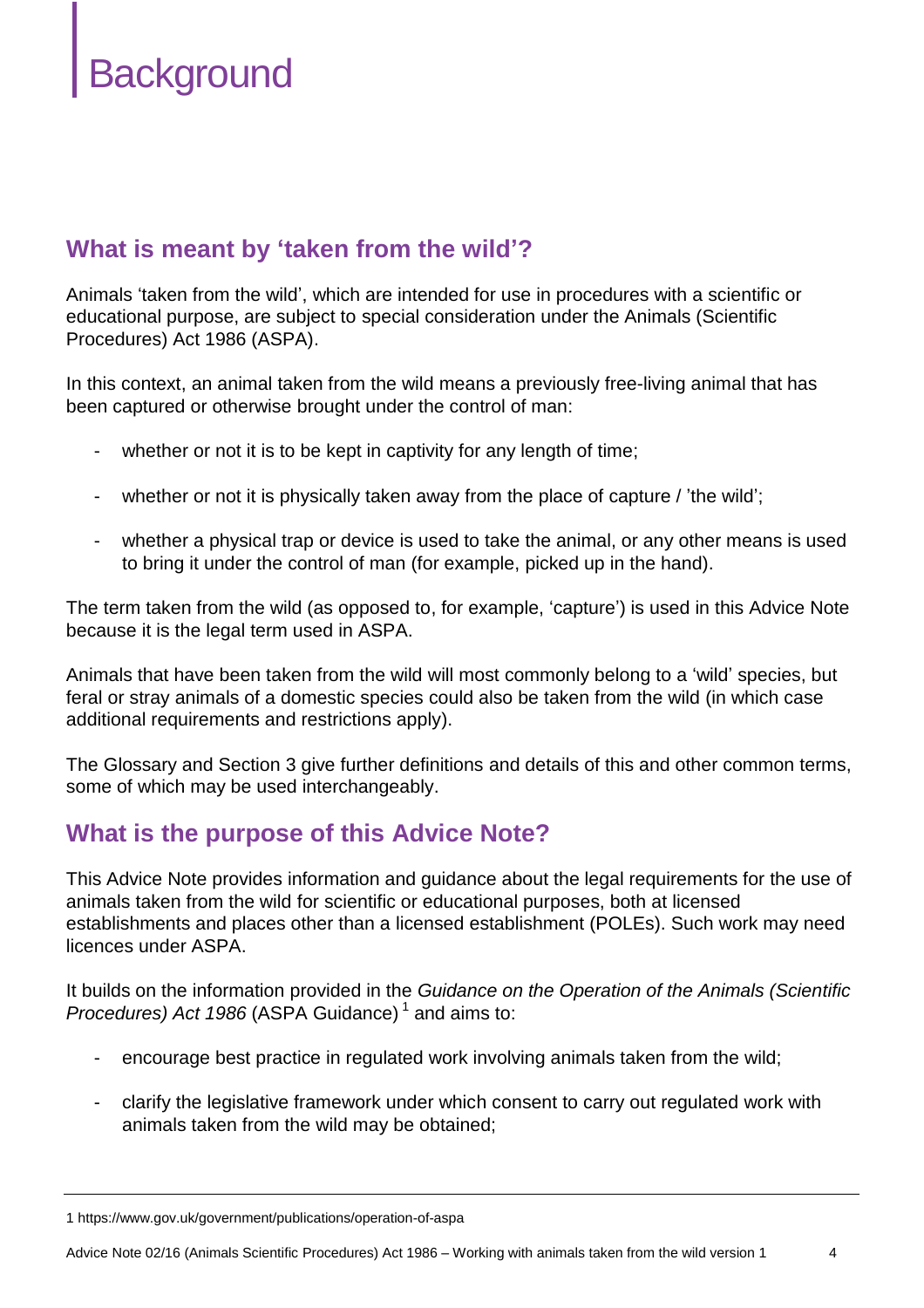- describe the current processes used by the Home Office in assessing and granting authority to work with animals taken from the wild;
- describe the requirements for setting free animals in the course of a series of regulated procedures;
- signpost other guidance and considerations that may need to be taken into account by those intending to carry out scientific or educational work with animals taken from the wild.

#### **Who is this Advice Note for?**

It is of particular relevance to:

- those working, or applying for authorities to work, under ASPA;
- Animal Welfare and Ethical Review Body (AWERB) members;
- veterinary surgeons and others who are involved in the decision-making process regarding the use of wild animals;
- people or organisations involved in providing training for those working with animals taken from the wild;
- anybody working with wild animals for advice about whether they need licensing under ASPA for their work;
- inspectors in the Animals in Science Regulation Unit (ASRU).

It may also be of interest to members of the public.

#### **Is other guidance or advice needed?**

This Advice Note contains background detail in order to assist readers who may not be working within licensed establishments or who are less experienced in ASPA regulated work.

This Advice Note should be used in conjunction with:

- ASPA Guidance (see above);
- the *Code of Practice on the Care and Accommodation of Animals* (Code of Practice).<sup>2</sup>

Where no species-specific guidance is given in the Code of Practice on the housing and care of animals kept at licensed establishments, the 'standards cascade' described in the introduction to the Code of Practice should be followed.

This document does not include detailed guidance on use, re-use or re-homing of animals, unless there are specific requirements for work with wild animals. Separate Advice Notes on

<sup>2</sup> https://www.gov.uk/government/publications/code-of-practice-for-the-housing-and-care-of-animals-bred-supplied-or-used-forscientific-purposes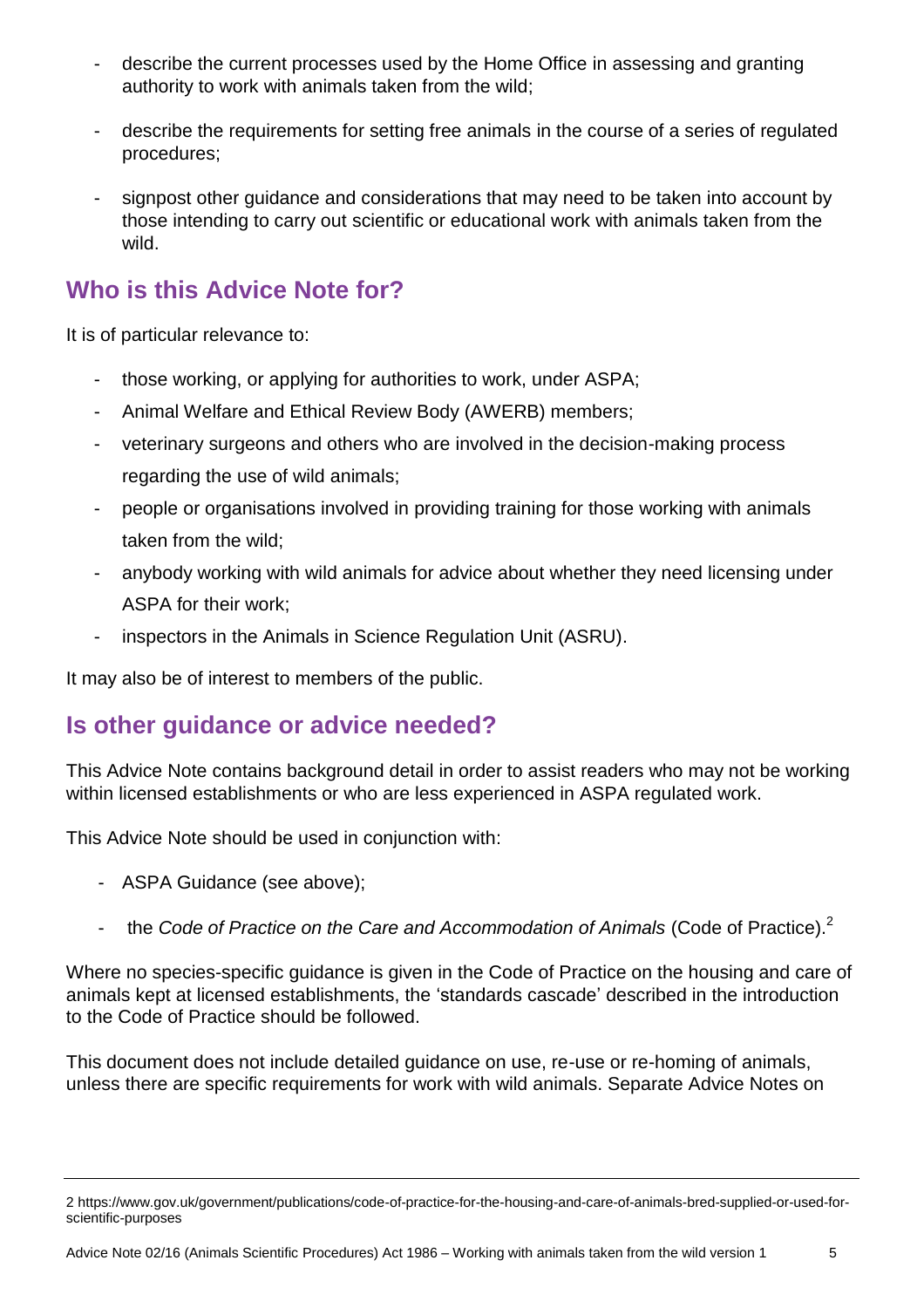these topics (02/2015 $^3$  and 03/2015 $^4$ ) give more detailed guidance.

This Advice Note gives guidance on ASPA requirements where animals are set free during the course of a series of regulated procedures, where the series has not yet ended. Where animals are to be set free without having been used (for example, stock animals) or set free after the series of regulated procedures has ended, Advice Note 03/15 should be consulted. (See Section 7 of this Advice Note for further details.) The Advice Notes have been structured in this way because the requirements for setting animals free after procedures have ended are different to setting free while procedures are ongoing, and are more closely aligned with rehoming.

#### **Does other legislation apply when working with animals taken from the wild?**

Work with animals taken from the wild is likely to be affected by other legislation, and other licences may be required (see Section 9 below for a non-exhaustive list of legislation that may be relevant). The requirements can differ widely, depending on the procedure being performed, the species being used and the geographical location of the study. Some details are given in other sections and examples, but this Advice Note does not give comprehensive advice about the requirements of other legislation. If required, advice must be sought from the relevant regulatory bodies. It is expected that persons and work licensed under ASPA will comply fully with other regulatory requirements. Applicants for ASPA licences must understand the other regulatory requirements that apply to their work, and be able to provide assurances that they meet them.

#### **How will this Advice Note be reviewed and updated?**

The Animals in Science Regulation Unit intends to review the advice contained in this Advice Note about two years after publication. The intention is that this Advice Note will eventually be incorporated into the Guidance on the Operation of ASPA.

To provide comments on this Advice Note or otherwise contribute to the next version, please send comments by email to: [ASRUBusinessSupport@homeoffice.gsi.gov.uk.](mailto:ASRUBusinessSupport@homeoffice.gsi.gov.uk)

Please put 'Advice Note on work with wild animals' in the subject field of the email.

<sup>3</sup> https://www.gov.uk/government/uploads/system/uploads/attachment\_data/file/470008/Use\_\_Keeping\_Alive\_and\_Reuse\_Advice\_Note.pdf

<sup>4</sup> https://www.gov.uk/government/uploads/system/uploads/attachment\_data/file/470146/Advice\_Note\_Rehoming\_setting\_free.pdf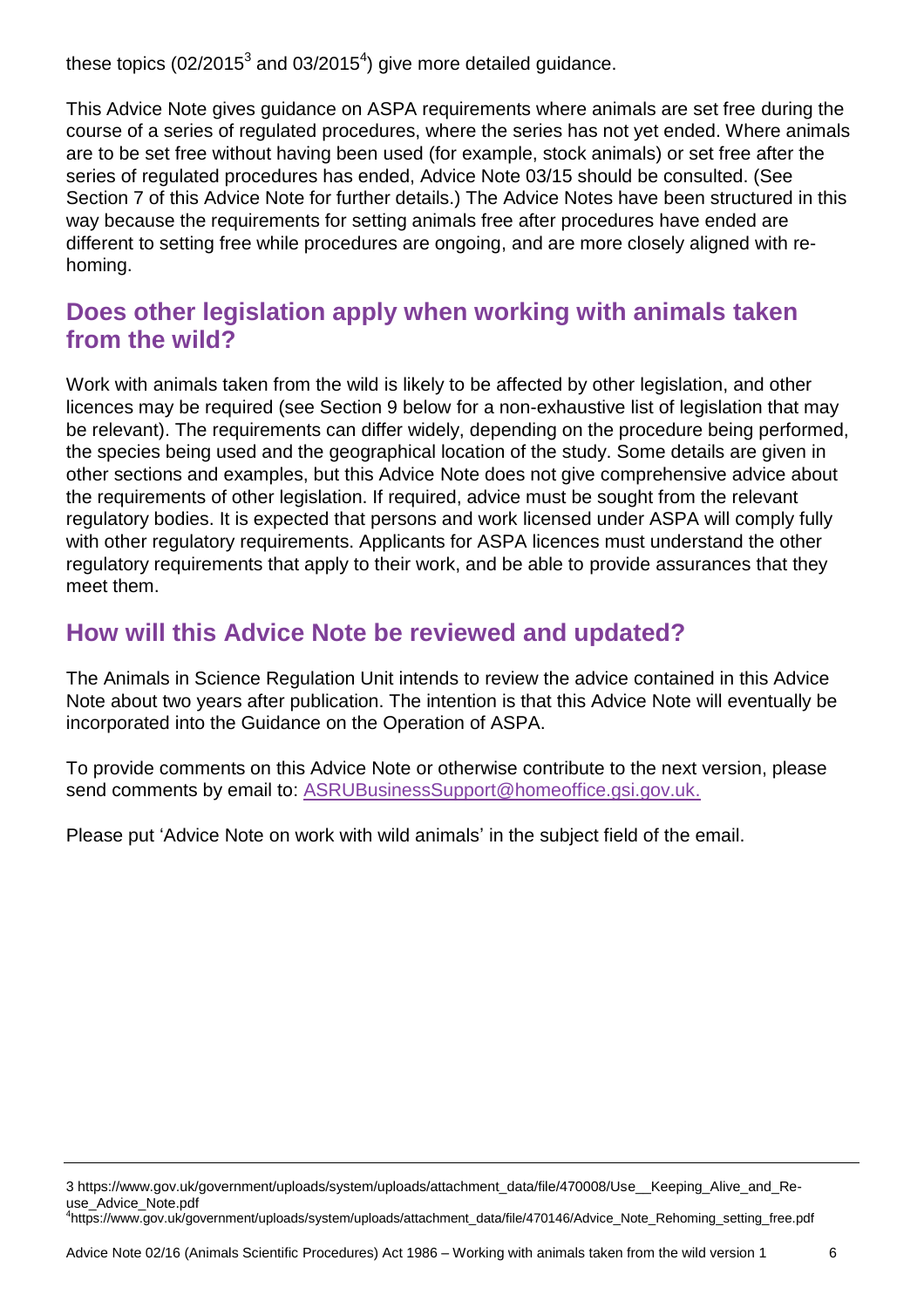## Glossary of terms

**AHW(S)**: Animal Health and Welfare (Scotland) Act 2006.

**ASPA**: The Animals (Scientific Procedures) Act 1986, as amended.

**ASPA Guidance**: *Guidance on the Operation of the Animals (Scientific Procedures) Act 1986.*

**ASRU**: Animals in Science Regulation Unit.

**Assigned inspector**: The **HOI** (see below) assigned to a particular establishment.

**AWA**: Animal Welfare Act 2006.

**AWERB**: Animal Welfare and Ethical Review Body. Every licensed establishment is required by **ASPA** to have an AWERB.

**BTO**: British Trust for Ornithology.

**CITES**: Convention on International Trade in Endangered Species of Wild Fauna and Flora.

**Code of Practice**: *Code of Practice on the Care and Accommodation of Animals* for all licensed establishments.

**COPR**: Control of Pesticides Regulations 1986.

**Defra**: Department for Environment, Food and Rural Affairs.

**Feral**: An animal living in the wild but descended from domesticated individuals

**Free-living**: An animal living in the wild, not under the control or care of man. May be wild, **feral** or **stray**. (In this context free-living does not refer to the animal's life-stage or capability of independent feeding.)

**Harm–benefit analysis**: An analysis carried out during the assessment of **ASPA project licence** applications, in which the adverse effects of procedure(s) within the project are weighed against the potential benefits.

**HOI**: Home Office inspector.

**Identification threshold**: The ringing, tagging or marking of an animal, or using any other humane way for the primary purpose of enabling the animal to be identified for a scientific or educational purpose, are not **regulated procedures** providing they cause only **momentary** pain or distress (or none at all) and no lasting harm. In this Advice Note this is summarised as the identification threshold**,** which is not a legally defined term.

**Licensed establishment**: An establishment carrying out regulated activities, authorised by a licence that has been granted under section 2C of **ASPA** (see also **PEL** and **PEL holder**)

**Lower threshold**: A procedure is regulated if it is carried out on a **protected animal** for a scientific or educational purpose and may cause that animal a level of pain, suffering, distress or lasting harm equivalent to, or higher than, that caused by inserting a hypodermic needle according to good veterinary practice. This is referred to as the 'lower threshold'.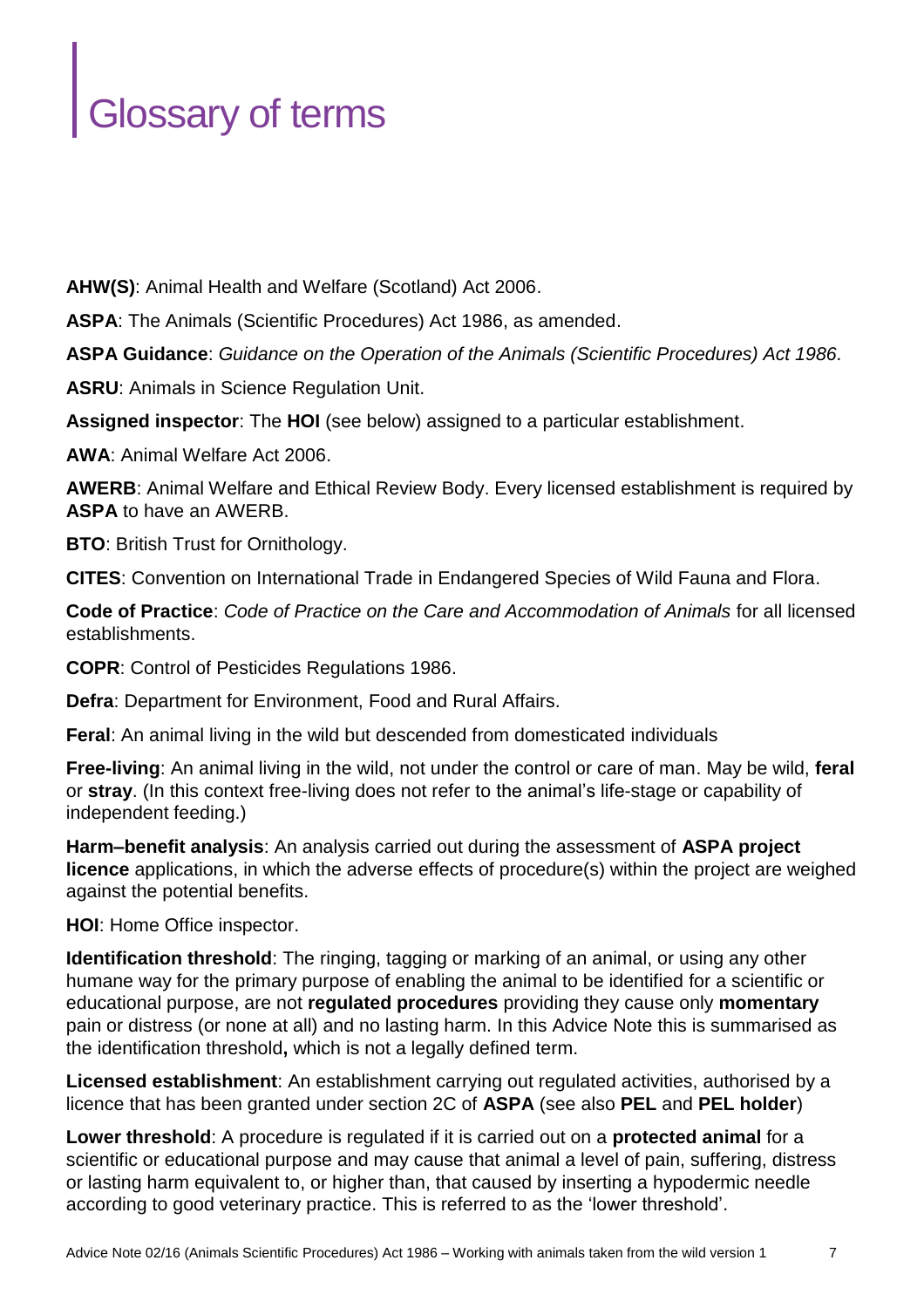**Momentary**: If the pain or distress caused by an identification method is no more than momentary, the method may not be a **regulated procedure**. For these purposes, 'momentary' is taken to be a period of seconds rather than minutes.

**NACWO**: Named animal care and welfare officer.

**Named persons**: People specified on an establishment licence who are **PEL holder**, **NPRC**, **NIO**, **NACWO**, **NVS** and **NTCO**.

**NE**: Natural England.

**NIO**: Named information officer.

**Notifiable disease**: An animal disease that is notifiable by law, for example, anthrax, tuberculosis.

**NPRC**: Named person responsible for compliance. This is usually the **PEL holder** but in the case of a corporate **PEL** is a named individual.

**NRW**: Natural Resources Wales.

**NTCO**: Named training and competency officer.

**NVS**: Named veterinary surgeon.

**PEL**: Establishment licence, granted under section 2C of **ASPA** (see **licensed establishment**).

**PEL holder**: The person holding an establishment licence, who is responsible for the operation of the **licensed establishment**. Usually an individual, but in some cases a corporate **PEL** is held by a 'legal person' or corporate entity.

**Personal licence**: Licence under **ASPA** that must be held by individuals who carry out **regulated procedures** specified in a project licence (abbreviated as **PIL**).

**PIL**: Personal licence (see **personal licence)**.

**PIT tag**: Passive integrated transponder (tag). A device used to allow remote identification of individual animals. Also may be known as a 'microchip' or '**RFID**'.

**POLE**: Place other than a licensed establishment, where **regulated procedures** may be carried out subject to **project licence** authority.

**PPL**: Project licence (see **project licence**).

**Project licence**: Licence granted under section 5 of **ASPA**, specifying the programme of work within which **regulated procedures** are performed.

**Protected animals**: All living vertebrates, other than a human, including certain immature forms, and any living cephalopod.

**PEL SC**: **Establishment licence** standard condition (see **standard conditions**).

**PIL SC**: **Personal licence** standard condition (see **standard conditions**).

**PPL SC**: **Project licence** standard condition (see **standard conditions**).

**Regulated procedure**: A procedure that is regulated under **ASPA.**

**Release**: The act of setting an animal free into the wild, outside the control of man. Although they mean the same thing, the term 'setting free' rather than 'release' is used throughout this Advice Note, to help avoid confusion with 'release from the controls of ASPA' which has a different meaning. (See **setting free** and **release from the controls of ASPA.)**

**Release from the controls of ASPA**: Animals previously used for **regulated procedures** cannot be entirely released from the controls of **ASPA** due to the requirements of ASPA relating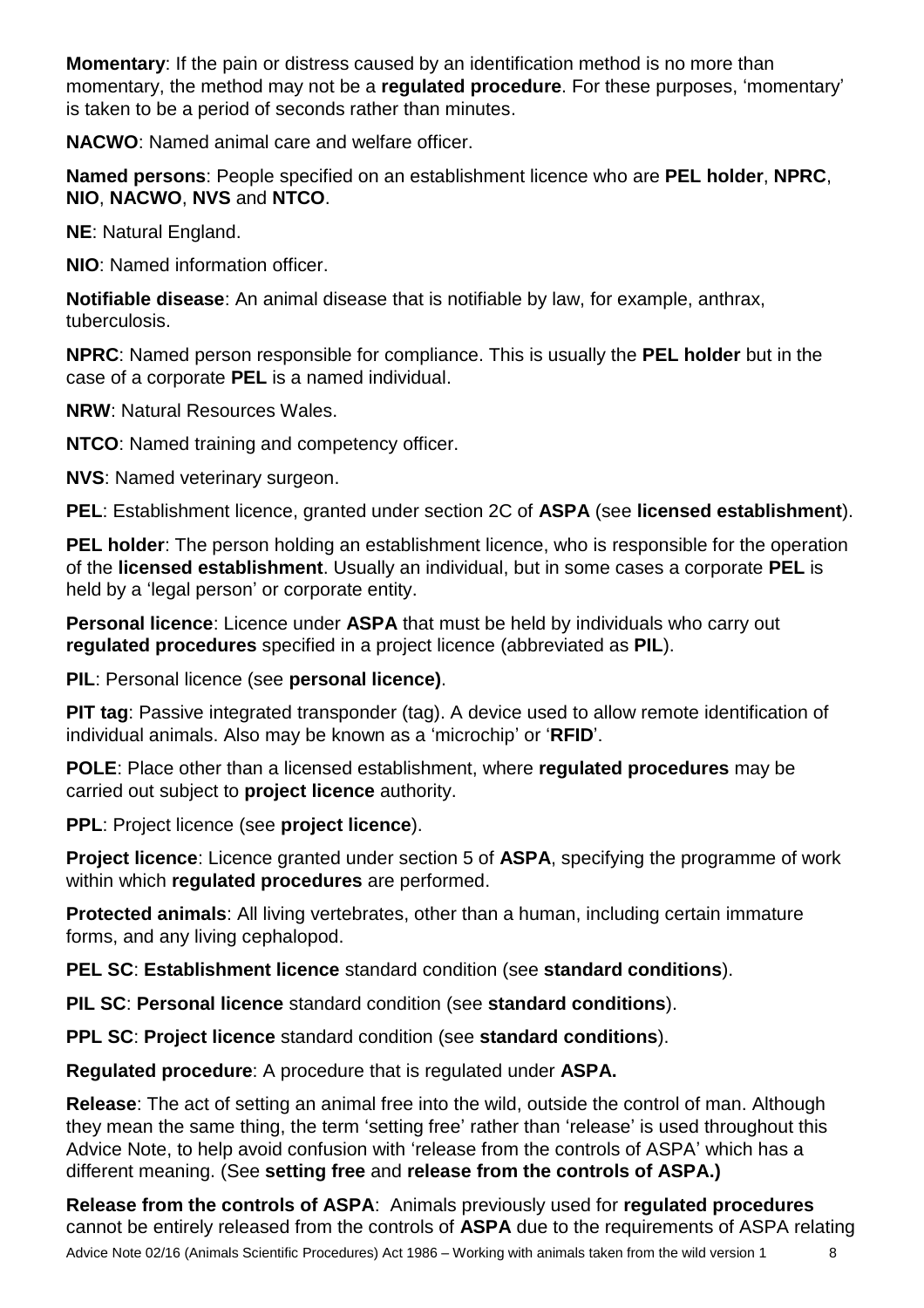to re-use. Where a **relevant protected animal** has been re-homed or set free at the end of procedures (with authorisation from the Secretary of State) it may be commonly regarded as having been released from the controls of ASPA.

**Relevant protected animal**: In relation to **setting free** and re-homing, a relevant protected animal is one that:

- is being or has been used in a **regulated procedure**;
- is being or has been kept for use in a regulated procedure;
- has been bred for use in a regulated procedure; or

- is being or has been kept for the purpose of being supplied for use in a regulated procedure.

**RFID**: Radio frequency identification device. (See **PIT tag**.)

**Schedule 2 animals**: Species listed in Schedule 2 of **ASPA**. There are specific ASPA requirements on the breeding, supply and use of Schedule 2 animals.

**Setting free**: Setting free of a r**elevant protected animal** into the wild, i.e. outwith the control of man. Requires authority, and may be done during a series of **regulated procedures**, at or after the end of the series (where the animal is not suffering or likely to suffer adverse effects as a result of the series of procedures) or where 'stock' animals held under an establishment licence are no longer required. (See also **release**.)

**SNCO**: Statutory Nature Conservation Organisation. Government agencies which implement nature conservation legislation from which licences to work with animals taken from the wild may also be required.

**SNH: Scottish Natural Heritage.** 

**Standard conditions**: All granted **ASPA** licences are subject to standard conditions. In some cases, exemption from certain project licence standard conditions may be made. (See **PEL/ PIL / PPL SC**.)

**Stray:** A stray animal of a domestic species is an animal that has previously lived in domesticity with humans but that has escaped, been displaced or lost.

**Taken from the wild**: Animals 'taken from the wild' that are intended for use in procedures with a scientific or educational purpose. In this context an animal taken from the wild means a previously **free-living** animal that has been captured or otherwise brought under the control of man:

- whether or not it is to be kept in captivity for any length of time;
- whether or not it is physically taken away from the place of capture / 'the wild';
- whether a physical trap or device is used to take the animal, or any other means is used to bring it under the control of man (for example, picked up in the hand).

(See also **wild-caught.**)

#### **The 3Rs** are:

- replacement replacing the use of animals wherever possible;
- reduction reducing the number of animals used in studies to the minimum necessary;
- refinement using methods to eliminate or reduce to the minimum the harms to the animals, where this can be done without compromising the objectives of the programme.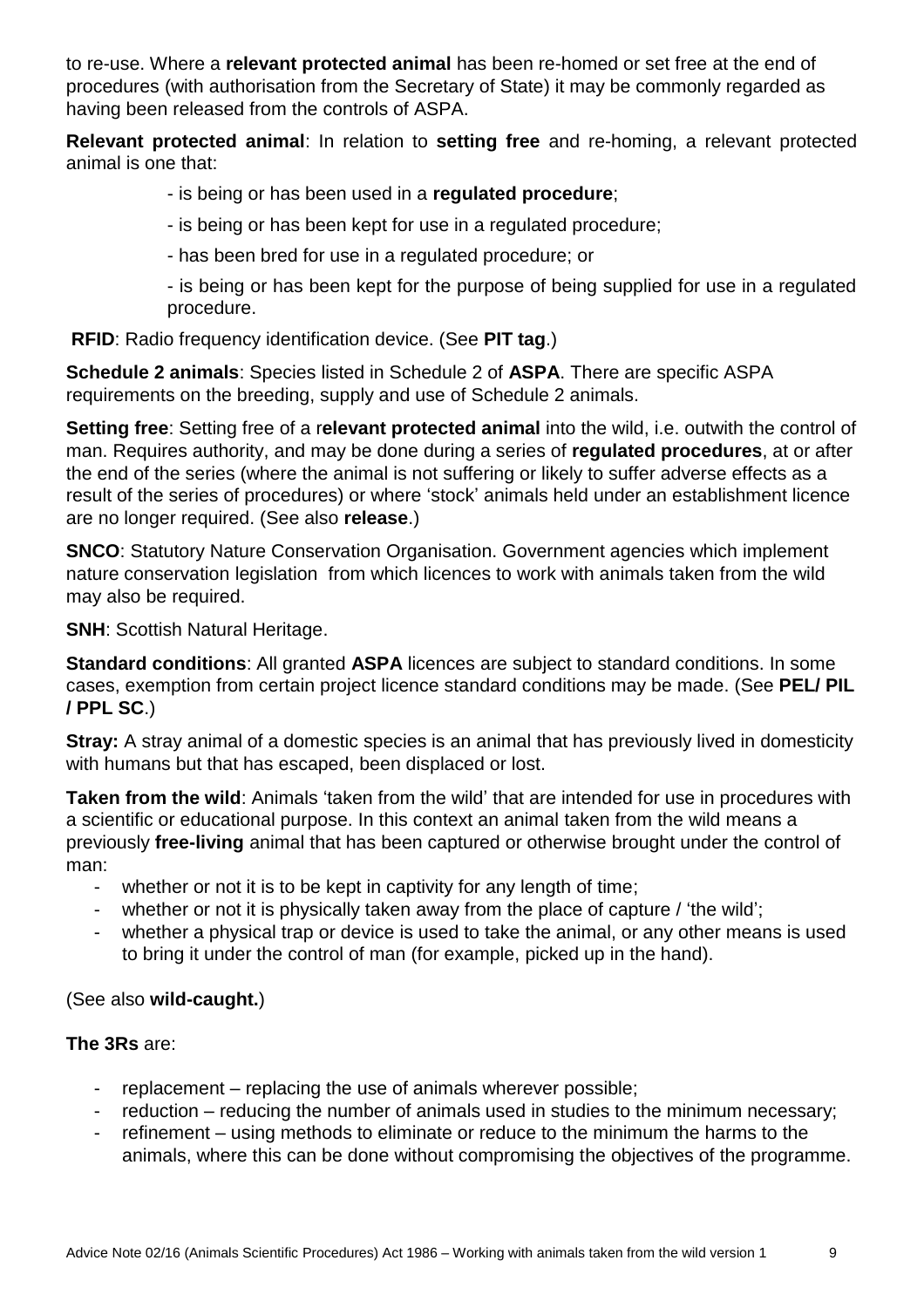**WATO**: Welfare of Animals (Transport) (England) Order 2006. (Equivalent national legislation exists in other areas of the UK.)

**WCA**: Wildlife and Countryside Act 1981.

**Wild-caught**: The term 'wild-caught' means the same as '**taken from the wild'**. In this Advice Note taken from the wild is used in preference, as it is the term used in **ASPA**.

**VS**: Veterinary surgeon.

**VSA**: Veterinary Surgeons Act 1966.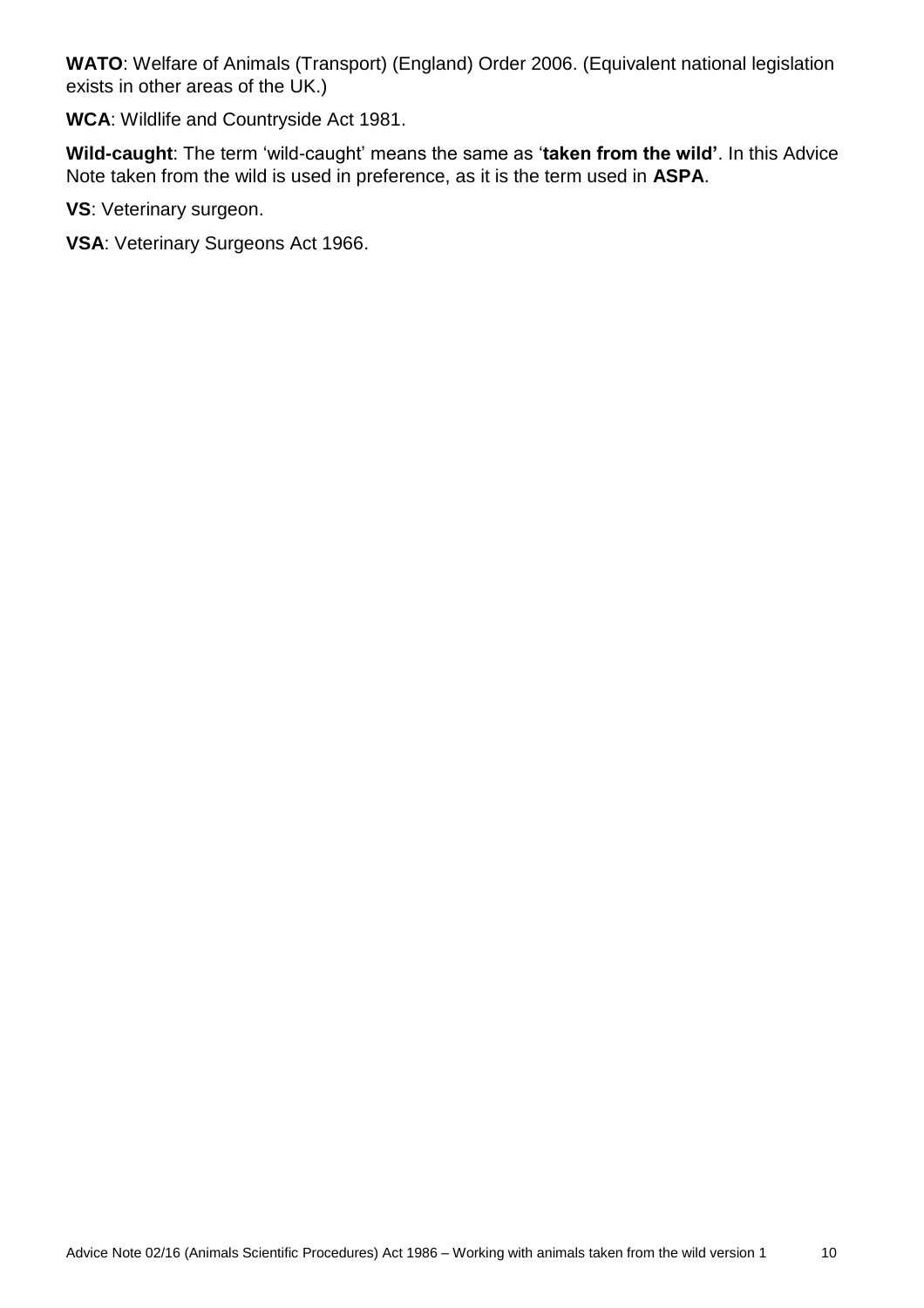## . Introduction

#### **1.1 General**

This Advice Note gives guidance on the requirements of the Animals (Scientific Procedures) Act 1986 (ASPA) as applied to work with animals taken from the wild. ASPA is the UK legislation that regulates and enables the authorisation of procedures that are carried out on animals for scientific or educational purposes, where these procedures may cause pain, suffering, distress or lasting harm. ASPA also controls the breeding and supply of animals for such purposes, and the methods that may be used to kill them.

This Advice Note:

- consolidates and updates various sources of information previously provided by the Home Office;
- details general considerations and explains some of the terms used when working with animals that have been taken from the wild in licensed establishments (Section 4) and at other places (Section 5);
- provides guidance on how to determine whether procedures exceed the lower threshold<sup>5</sup> as applied to animals that have been taken from the wild;
- provides examples of the justification and authorities required to perform studies involving animals that have been taken from the wild under ASPA.

#### **1.2 Protected animals<sup>6</sup>**

ASPA only regulates work involving protected animals. The term 'protected animal' includes all living vertebrates, other than man, and cephalopods. Embryonic and foetal forms are also considered 'protected animals' in the last third of gestation or incubation (for egg-laying species) and larval forms of fish and amphibians are protected animals once they are capable of independent feeding. Cephalopods are protected on hatching. Procedures carried out on earlier stages that are allowed to survive to the stage of protection may still be regulated procedures (see Section 1.3).

Animals taken from the wild at any life stage (including unhatched / unborn stages) are regarded as being taken from the wild for ASPA purposes (see Section 2 for details).

#### **1.3 Purpose, threshold and regulated procedures<sup>7</sup>**

ASPA only regulates work carried out for a scientific or educational purpose.

<sup>5</sup> *Guidance on the Operation of the Animals (Scientific Procedures) Act 1986* (ASPA Guidance) paragraph 1.6. 6 ASPA section 1.

<sup>7</sup> ASPA section 2.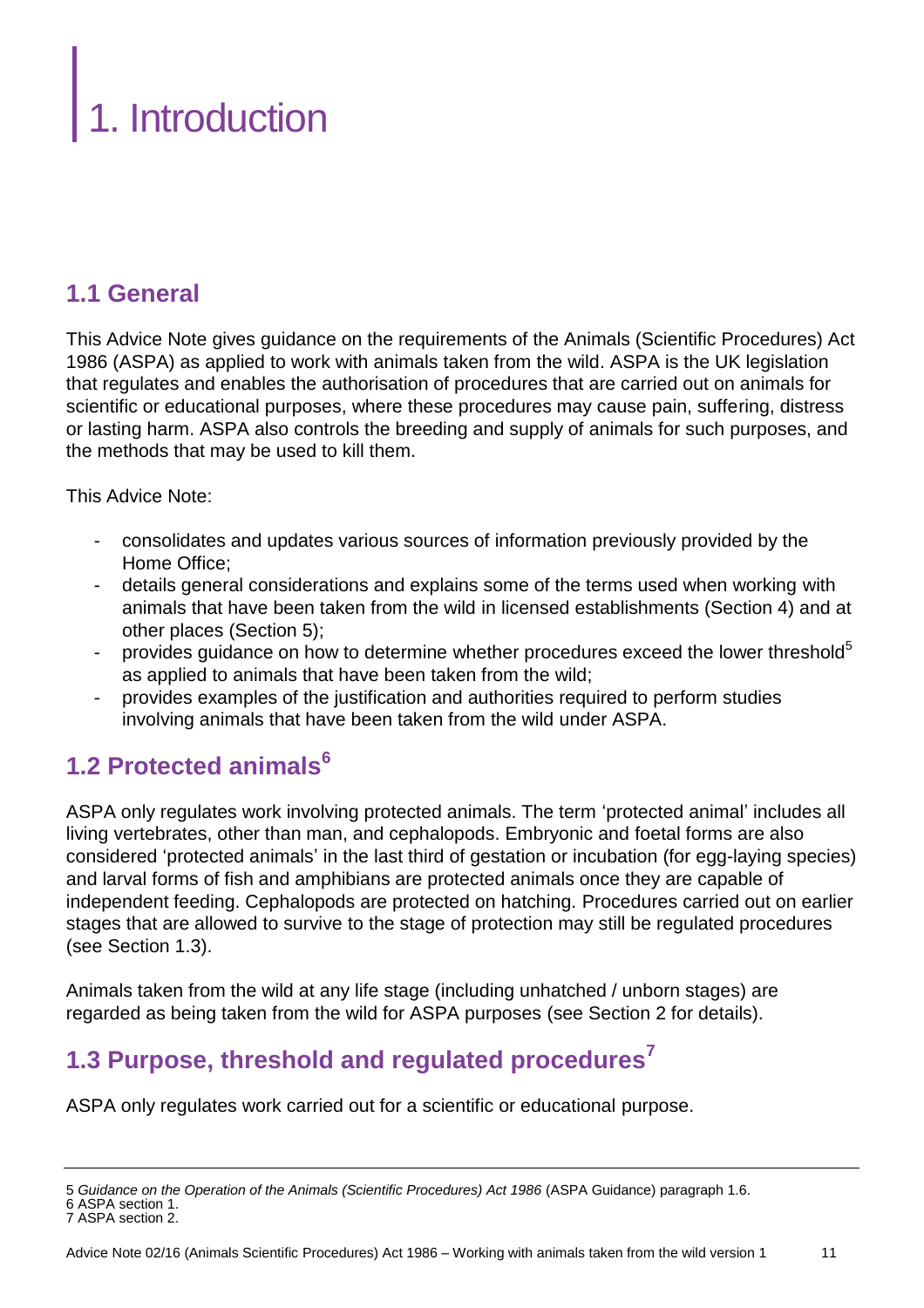A procedure, or series of procedures, carried out for scientific or educational purposes on a protected animal will only be a regulated procedure under ASPA if the effect may be to cause that animal a level of pain, suffering, distress or lasting harm equivalent to or higher than that caused by insertion of a hypodermic needle according to good veterinary practice. This is referred to as the lower threshold.

Regulated procedures may be acts:

- of commission, for example, an action such as dosing or blood sampling, or negatively altering the animal's environment;
- of deliberate omission, for example, withholding food or water;
- of permission, for example, the natural breeding of animals with harmful genetic defects.

Combinations of procedures (that do not individually cause an effect at or above the lower threshold) may still be regulated procedures, if together they may cause pain, suffering, distress or lasting harm.

A procedure is also regulated if it is performed on an embryonic, foetal or larval form of a protected animal that has not yet reached the stage of development when it becomes a protected animal if the immature form is allowed to live until after it reaches that stage of development and at that stage the procedure may cause the animal pain, suffering, distress or lasting harm above the lower threshold.

If procedures are carried out on protected animals for a scientific or educational purpose but the effect will not reach (or exceed) the lower threshold for being a regulated procedure, they are not regulated procedures under ASPA (see Figure 1: Decision tree)

Procedures carried out for identification purposes are a special case (see 1.4 below and Section 6).

Exclusions apply for recognised agricultural, husbandry and veterinary practices<sup>8</sup> that would be regulated procedures if done for scientific or educational purposes.

#### **1.4 Identification**

The ringing, tagging or marking of an animal primarily to identify it as a specific individual, or using any other humane method to do so, is not a regulated procedure providing it causes only momentary pain or distress (or none at all) and no lasting harm.<sup>9</sup> In this Advice Note this is summarised for convenience as the **identification threshold,** which is not a legally defined term.

Some procedures that would exceed the **lower threshold** will not be regulated procedures when done for identification purposes. Section 6 of this Advice Note gives further detail of how and where this exemption may apply to animals used in or taken from the wild.

<sup>8</sup> ASPA section 2 (8) (a–d).

<sup>9</sup> ASPA section 2  $(8)$   $(e)$ .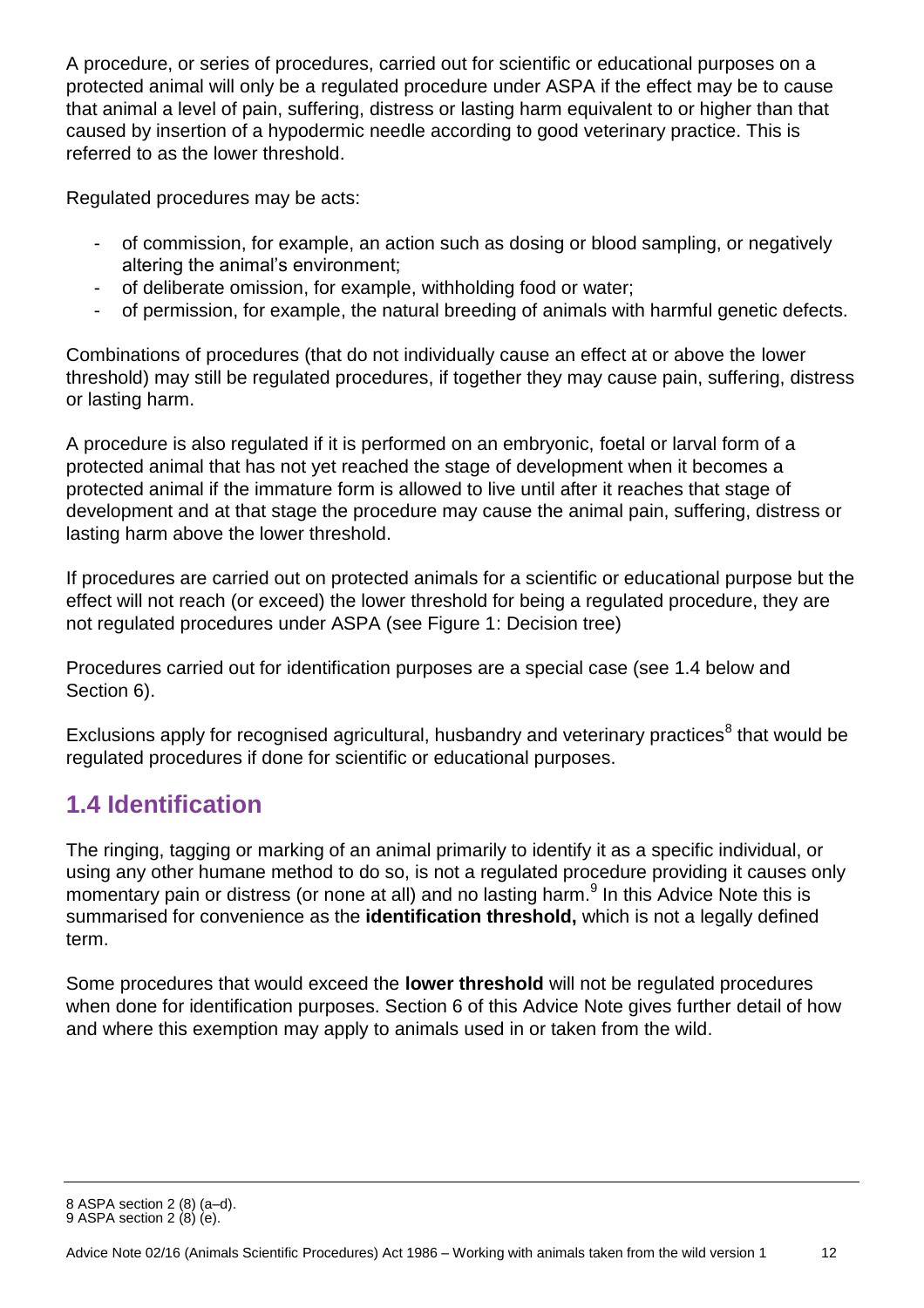#### **1.5 Licences required under the Animals (Scientific Procedures) Act 1986**

ASPA has a three-level licensing system (for the *person*, the *project* and the *place*):

- the *person* carrying out regulated procedures must hold a 'personal licence', which authorises them to apply those procedures to specified animals (provided they have been trained to do so and supervised until they are fully competent);
- the *project* in the course of which the regulated procedures are to be carried out must be authorised by a 'project licence', which specifies the purpose and programme of work within which the procedures are being performed, as well as the harms to the animals and the benefits expected;
- the *place* at which the work is carried out must normally be specified in an 'establishment licence'. Specific considerations apply to working at places other than a licensed establishment (POLEs) – see Section 5.

Establishment licence authority may also be required for those who breed or supply animals for use in scientific procedures, including animals previously taken from the wild. This is covered in more detail in Section 2.6 and Section 4.

Licences are granted under ASPA by the Secretary of State, and issued by the Home Office in England, Scotland and Wales and by the Department of Health, Social Services and Public Safety in Northern Ireland.

The advice of the Home Office Inspectorate, and in some cases the Animals in Science Committee (ASC), is taken into account in deciding whether to grant licences. The Home Office Inspectorate can be a source of advice to establishments and scientists considering working under ASPA licences.

#### **1.6 The 3Rs – replacement, reduction, refinement**

The 3Rs are**<sup>10</sup>**:

- replacement replacing the use of animals wherever possible;
- reduction reducing the number of animals used in studies to the minimum necessary;
- refinement using methods to eliminate or reduce to the minimum the harms to the animals, where this can be done without compromising the objectives of the programme.

ASPA requires that a comprehensive project evaluation, taking into account ethical considerations associated with the use of animals, be carried out during project authorisation. It also requires the implementation of the principles of replacement, reduction and refinement in those projects.

The principles of the 3Rs must be demonstrated in regulated work with animals taken from the wild, and when held in captivity these also extend to their breeding, accommodation and care.

#### **1.7 Animals taken from the wild for non-ASPA purposes**

ASPA only regulates procedures at or above the lower threshold that are carried out on

<sup>10</sup> ASPA section 2A.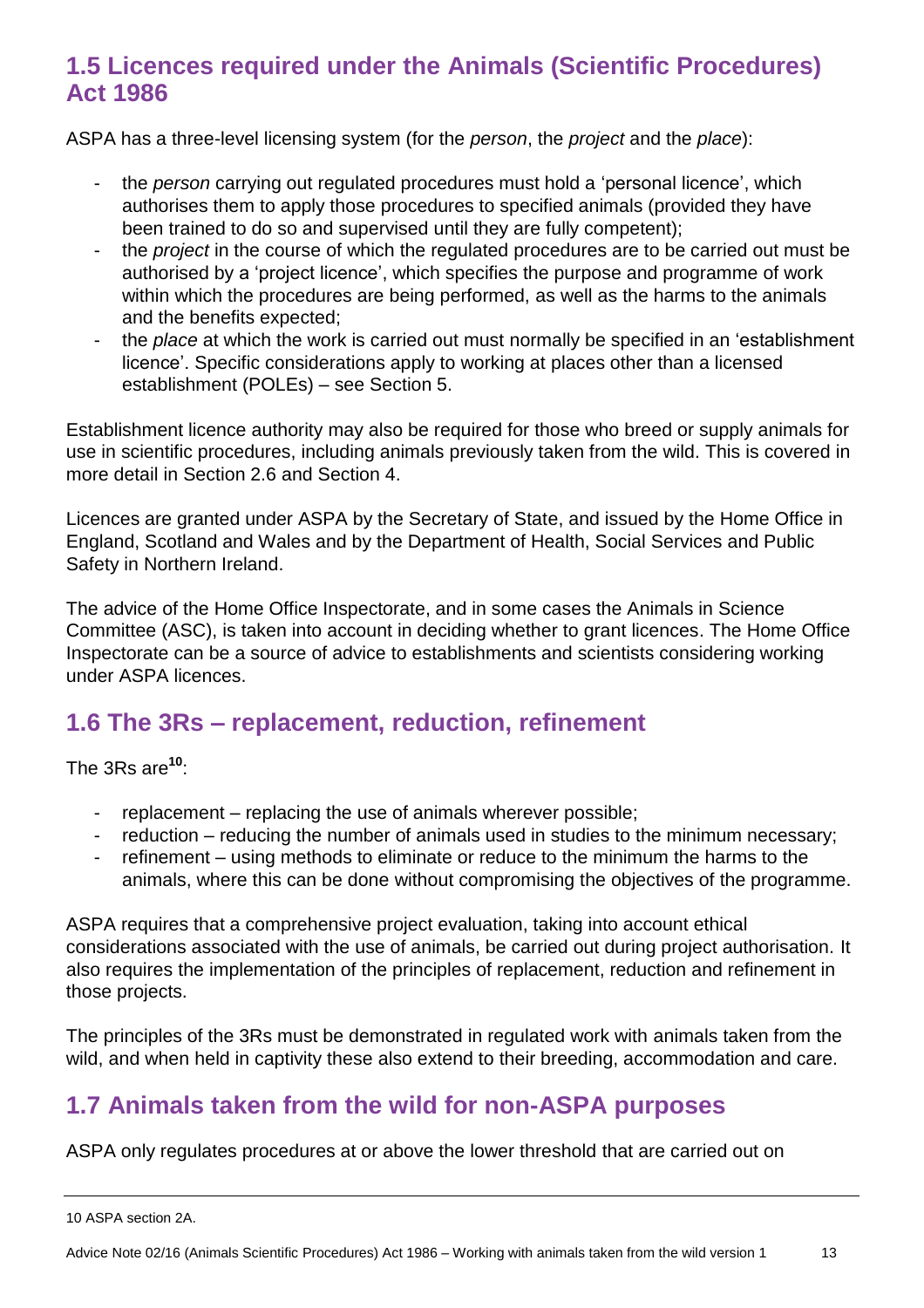protected animals for scientific or educational purposes, and the breeding and / or supply of such animals (see Section 1.3).

If the intention is to capture or carry out procedures on animals for other purposes, for example, pest control or population, environmental or disease management, then this would not be regulated under ASPA. The killing of animals in order to use their tissues in scientific or educational purposes after death is also not a regulated procedure under ASPA. (See also Section 7.)

Animals that are lawfully being used under ASPA are exempted from provisions of the Animal Welfare Act 2006 (AWA). However, other legislation will often apply, for example, the Wildlife and Countryside Act 1981 (WCA) as amended, the Conservation of Habitats and Species Regulations 2010, the Spring Traps Approval Orders and others, including equivalent devolved national legislation (see Section 9). These requirements can be subject to revision and can differ widely, depending on the procedure being performed, the species being used and the geographical location of the study.

In some cases live animals may be taken from the wild primarily for other purposes, but then be used in or supplied for use in scientific procedures. In such cases multiple regulatory requirements may apply. It is important to note that ASPA, or licences issued under it, does not provide exemption from other legislative requirements and particular care is required to avoid inadvertently breaching the requirements of other legislation or licences.

For example, ASPA authority may be obtained in a project licence to use animals that have been taken from the wild in the course of other activities, but this would not satisfy or override any requirement for a Statutory Nature Conservation Organisation (SNCO) licence to capture or supply them. General licences issued by a SNCO authorising the capture of certain species may be subject to conditions that require certain actions to be taken after capture, and may not authorise the capture or supply for scientific purposes.

As a further example, ASPA licences may give authority under ASPA section 17a to set free non-native animals (for example, mink or Canada geese). This does not satisfy or override the requirements of the WCA, and separate licences will be required under WCA section 14, Schedule 9.<sup>11,12</sup> The EU Invasive Alien Species Regulation came into force in January 2015. The Regulation imposes strict restrictions on the use of certain species of animals. A permit from the Department for Environment, Food and Rural Affairs (Defra) will be needed to use these species for scientific purposes in addition to any necessary licence under ASPA.

Applicants for ASPA licences need to understand the other regulatory requirements that apply to their work and should comply fully with them. Assurance that this will be done should be included in project licence applications. Where required, advice must be sought from the relevant regulatory bodies.

<sup>11</sup> https://www.gov.uk/government/publications/preventing-the-release-into-the-wild-of-certain-plants-and-animals-guidance 12 https://www.gov.uk/government/publications/non-native-species-apply-for-a-licence-to-release-them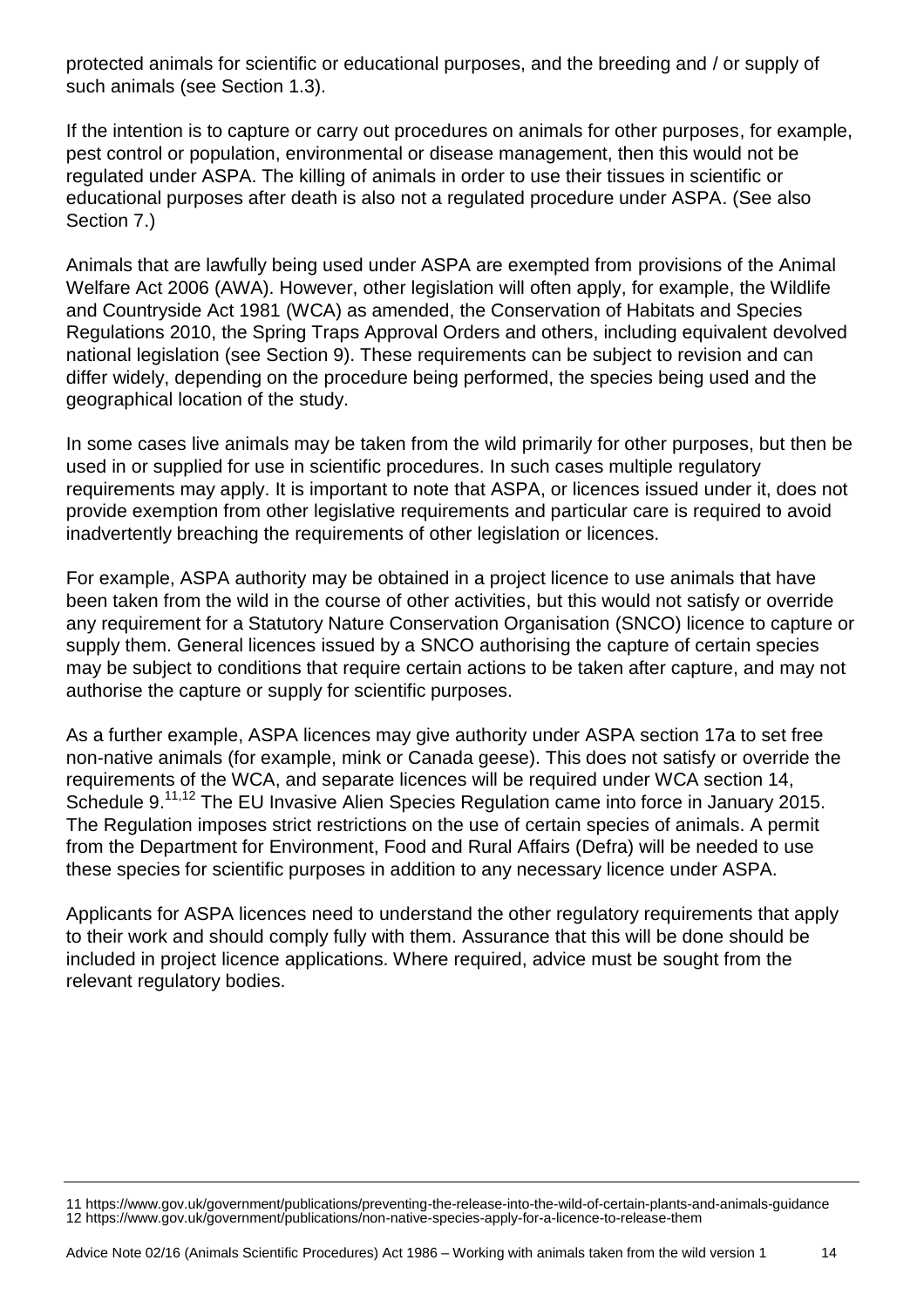

#### **Figure 1: Decision tree**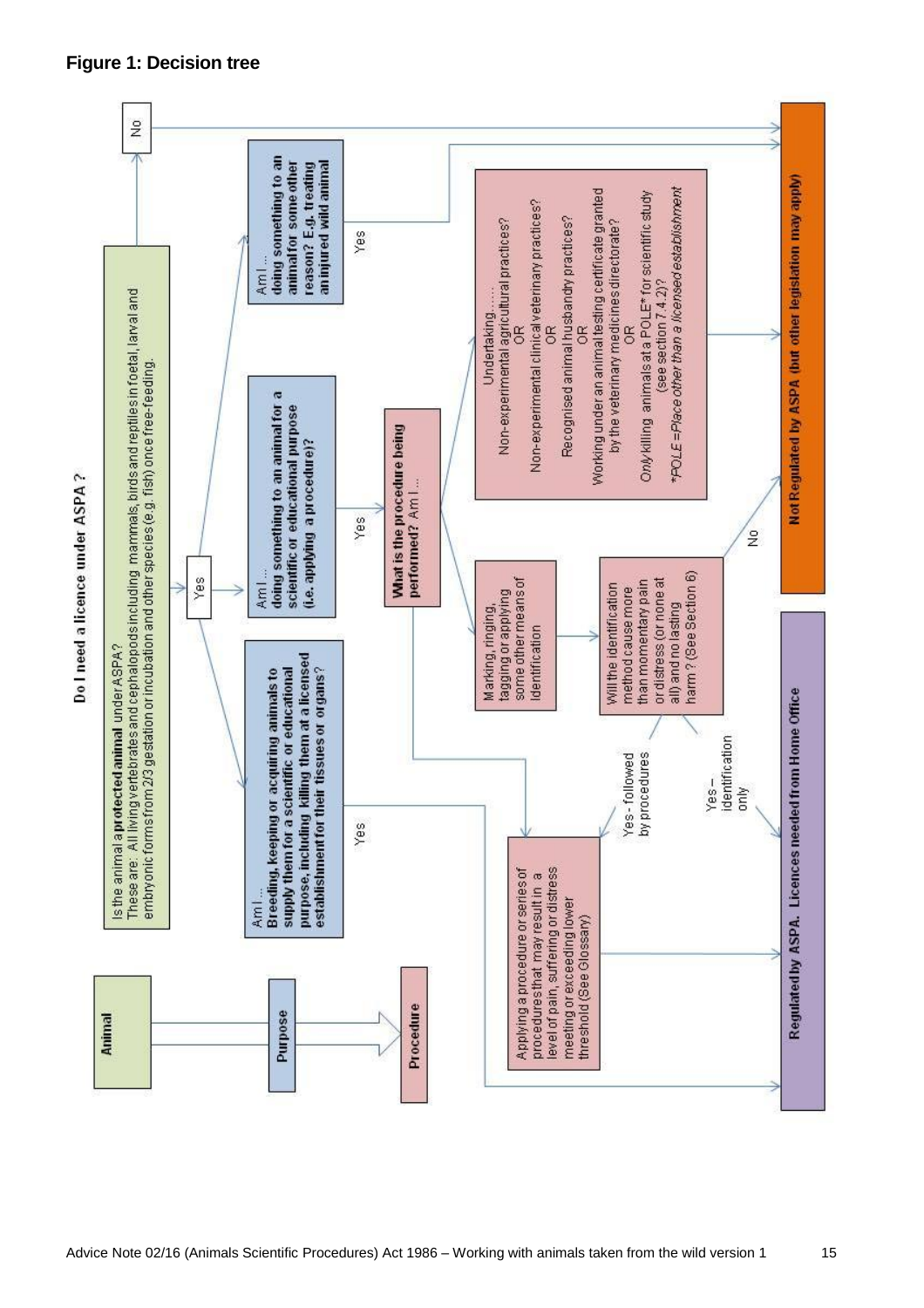## 2. Animals taken from the wild: Stray, feral and wild animals

**[PPLSC 12]** Regulated procedures shall not be carried out on any stray animal of a domestic species as part of the programme of work specified in this licence.

**[PPL SC 13]** Except with the authorisation of the Secretary of State, regulated procedures shall not be carried out as part of the programme of work specified in this licence on any of the following type of animal:

- a) any feral animal of a domestic species;
- b) any animal taken from the wild;
- c) a marmoset unless it is the offspring of marmosets bred in captivity or has been obtained from a self-sustaining colony of marmosets;
- d) any animal of a description specified in Schedule 2 to the Act unless it has been bred for use in procedures.

Stray animals, feral animals and all animals taken from the wild have special protection under Animals (Scientific Procedures) Act 1986 (ASPA).<sup>13</sup> Stray animals may not be used in regulated procedures at all. Regulated work with feral animals and animals taken from the wild requires specific justification.

The standard conditions that apply to all project licences normally forbid the use of animals taken from the wild and / or feral animals in regulated procedures. These conditions must be specifically disapplied by the Secretary of State before such work can be performed.

#### **2.1 Stray animals**

A stray animal of a domestic species is an animal which has previously lived in domesticity with humans but which has escaped, been displaced or lost. Stray animals may be taken from the wild inadvertently, during capture activities.

**Regulated procedures may not be carried out on a stray animal of any species.**<sup>14</sup> Project licence authority to use stray animals, whether taken from the wild or not, cannot be given.

Offspring of stray animals, if born in the wild, may be considered to be a feral generation. This is likely to be situation dependent; advice should be sought from the assigned Home Office

<sup>13</sup> ASPA Schedule 2C 25 14 PPL SC 12.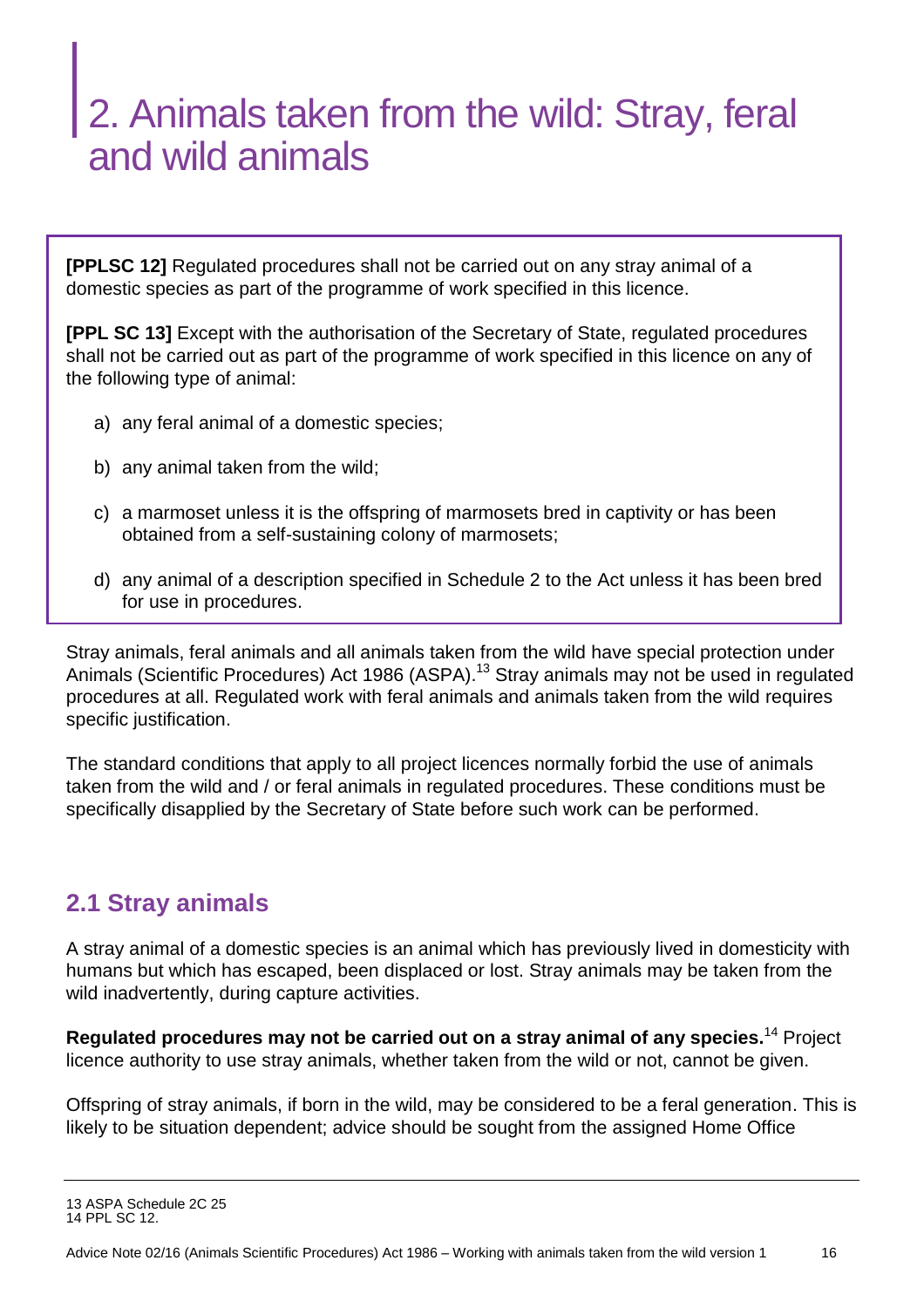inspector (HOI) or the Animals in Science Regulation Unit (ASRU) in such cases.

The captive-bred offspring of formerly stray animals are not regarded as having been taken from the wild and nor are they considered to be stray.

#### **2.2 Feral animals**

A feral animal is an animal living in the wild but descended from domesticated individuals.<sup>15</sup> Regulated procedures cannot be carried out on feral animals, unless specifically authorised in the project licence.<sup>16</sup> Further, a project licence for a programme of work using feral animals cannot be granted unless:

- the purpose of the programme of work can only be achieved by the use of such feral animals; and
- the study is essential to protect the health or welfare of that species or to avoid a serious threat to human or animal health or to the environment.

Applications for such project licences must demonstrate that these requirements are met before the use of feral animals can be authorised. They must give specific details of the proposed use.

If authorised, these project licences will have a specific additional condition applied to allow an exemption to use feral animals taken from the wild. This will disapply the standard conditions that normally prevent use of such animals, in the circumstances specified in the licence.

#### **2.3 Stray or feral?**

It is recognised that there may be a difficulty distinguishing feral and stray animals when studying animals of domesticated species (for example, feral cats, goats) that have been taken from the wild. Due diligence should be applied when trying to establish whether or not animals intended for use in regulated procedures are strays. This will be situation dependent but could include measures such as assessment of behaviour, scanning for microchips, searching for tattoos or signs of previous ear tagging in farmed animals, and using local intelligence about the animals.

Where a full assessment cannot be made without the use of chemical restraint (for example, sedation) after capture, these studies should be discussed with the assigned HOI before work begins. If there is a risk of inadvertently catching strays, measures should be in place to deal with any such animals before work begins, for example, by liaison with local authority animal control, veterinary surgeons or microchip registers.

Whilst the release of a stray animal is not controlled under ASPA, other regulatory requirements may apply, such as the Wildlife and Countryside Act 1981 or measures related to the abandonment of animals.

<sup>15</sup> *Guidance on the Operation of the Animals (Scientific Procedures) Act 1986* (ASPA Guidance) 5.18.9. 16 PPL SC 13(a). Licences granted prior to the 2013 amendment of ASPA may have different additional conditions, but the current SC 13(a) applies unless the use of feral animals is specifically authorised in the schedule.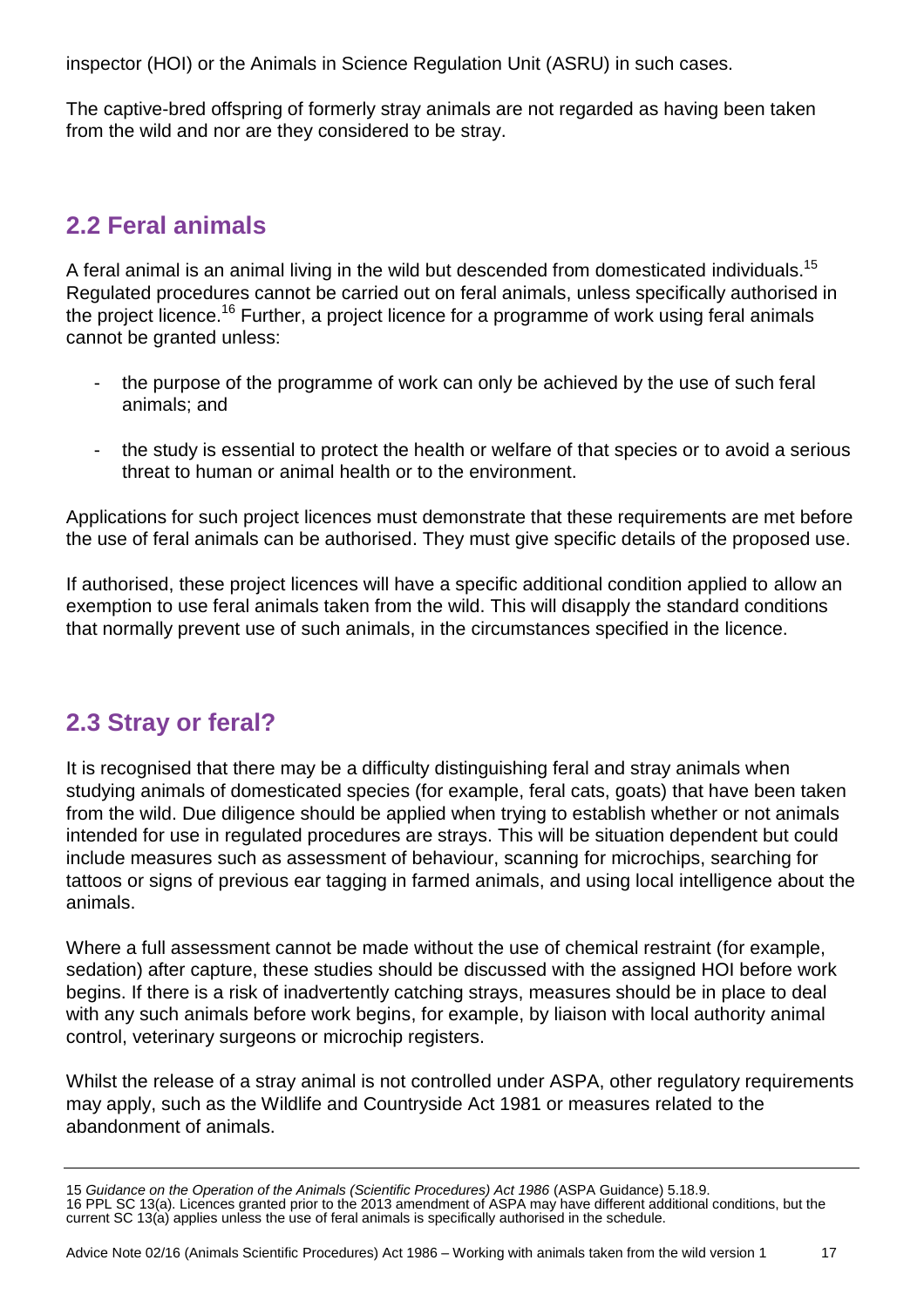Project and establishment licence holders should ask suppliers of wild-caught animals of domestic species about the measures they are taking to determine whether animals they supply may be stray or feral, to assure themselves that these measures are in compliance with ASPA and any other relevant requirements. This should preferably include photographic or documentary evidence, as appropriate / feasible, of the measures suggested in the previous paragraph.

#### **2.4 Wild animals**

A 'wild' animal species is one that has never been cared for or farmed by humans, and is not descended from domesticated individuals. Wild animal species are not the subject of specific controls under ASPA. However, ASPA imposes specific controls on the use (in regulated procedures) of protected animals that have been taken from the wild (see below), which will in most cases be wild animal species.

#### **2.5 Animals taken from the wild**

The term 'taken from the wild' is used in this Advice Note because it is the legal term used in ASPA.

In this context, an animal taken from the wild means a previously free-living animal that has been captured or otherwise brought under the control of man:

- whether a physical trap or device is used to take the animal or whether other means are used to bring it under the control of man (for example, picked up in the hand);
- whether or not it is physically taken away from the place of capture / 'the wild';
- whether or not it is to be kept in captivity for any length of time.

See Section 3 for consideration of methods, controls and guidance around taking animals from the wild.

Animals that have been taken from the wild will most commonly belong to a 'wild' animal species, but feral or stray animals of a domestic species could also be taken from the wild (in which case additional requirements and restrictions apply).

Regulated procedures may not be carried out on animals taken from the wild unless specifically authorised in the project licence.<sup>17</sup> This is because the current PPL SC 13(b) applies, unless the use of animals taken from the wild is specifically authorised in the schedule. (Licences granted prior to the 2013 amendment of ASPA may have different additional conditions.)

Applications for such project licences must give the scientific justification for the use of animals taken from the wild, and specific details of the proposed use. If authorised, these project licences will have a specific, additional condition applied to enable wild animals to be used. This

<sup>17</sup> PPL SC 13(b).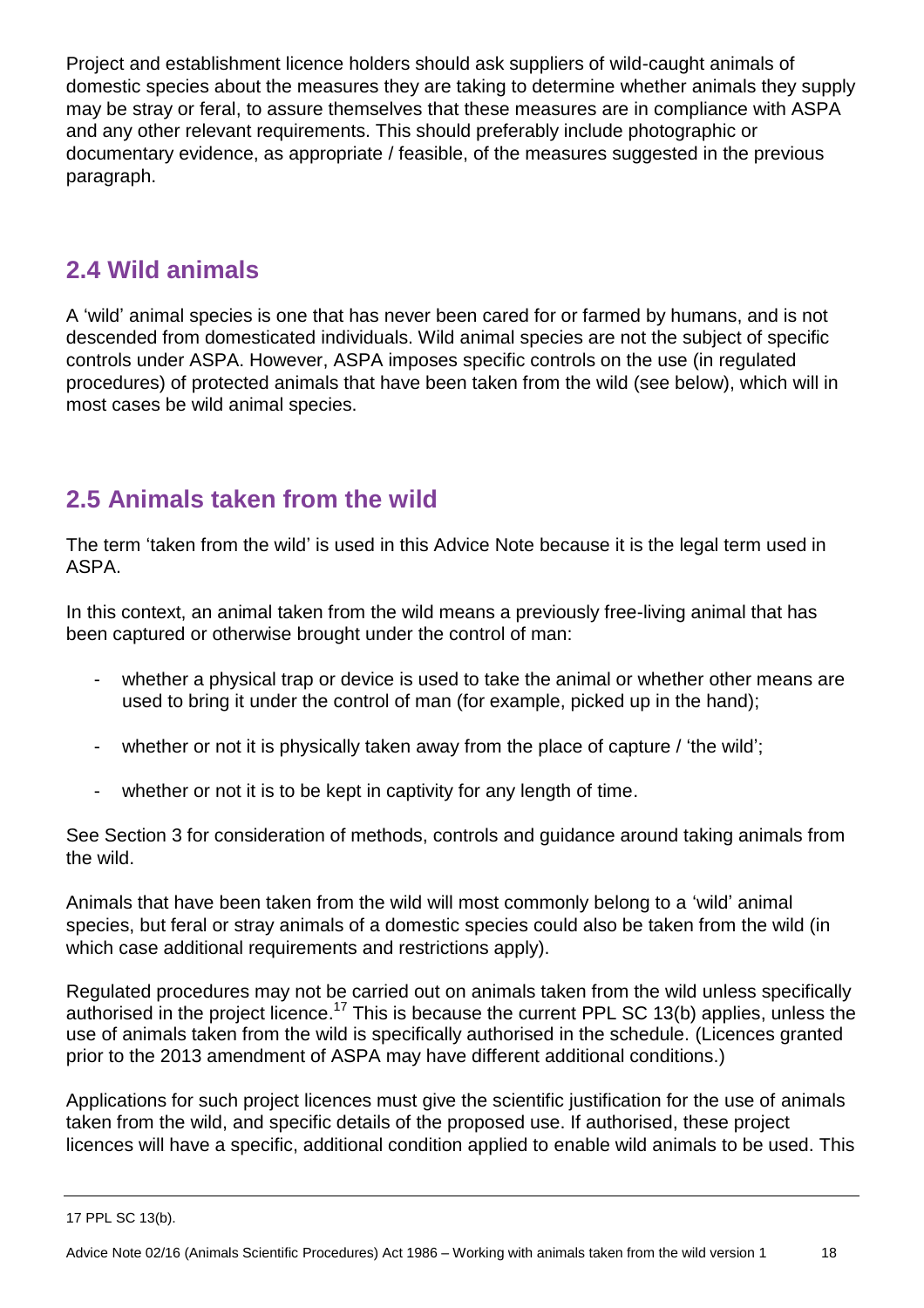will disapply the standard conditions that normally prevent use of such animals, in the circumstances specified in the licence. With project licence authority, animals taken from the wild may be used in regulated procedures at places other than a licensed establishment (POLEs), for example, the capture site (see Section 5) or at a licensed establishment.

#### **2.6 Animals of a Schedule 2 species (including those taken from the wild)**

The species listed in Schedule 2 of ASPA are currently:

- any mouse of the species *Mus musculus*;
- any rat of the species *Rattus norvegicus*;
- guinea-pig;
- any hamster of the species *Mesocricetus auratus* or *Cricetulus griseus*;
- any rabbit of the species *Oryctolagus cuniculus*;
- dog;
- cat;
- primate;
- any bird of the species *Coturnix coturnix* (quail);
- ferrets:
- any gerbil of the species *Meriones unguiculatus*;
- pigs, if genetically modified;
- sheep, if genetically modified;
- any frog of the species *Xenopus laevis*, *Xenopus tropicalis*, *Rana temporaria* or *Rana pipiens*;
- zebrafish.

The breeding, supply and use of Schedule 2 animals (including those taken from the wild and those used outside licensed establishments) are subject to specific requirements under ASPA.

#### 2.6.1 Use of non-purpose bred Schedule 2 species in regulated procedures

The use in regulated procedures of any type of animal listed in Schedule 2 to ASPA that has not be been specifically bred for use in procedures is prohibited, unless otherwise authorised in a project licence.<sup>18</sup> Where Schedule 2 animals are taken from the wild, they will not have been specifically bred, so their use will require specific authorisation in project licences.

The scientific justification for the use of non-purpose bred Schedule 2 animals and specific details of their use must be given in the project licence application. This applies to animals of a Schedule 2 species that are taken from the wild, and applies whether the procedures are applied at licensed establishments (see Section 4) or at POLEs (for example, at the site of capture see Section 5).

If authorised, these project licences will have a specific additional condition applied to allow an exemption to use non-purpose bred animals of a Schedule 2 species. This will disapply the project licence standard condition that normally prevents use of such animals, in the

<sup>18</sup> ASPA Schedule 2, PPL SC 13(d). Licences granted prior to the 2013 amendment of ASPA may have different additional conditions, but the current PPL SC 13(d) applies unless the use of non-purpose bred Schedule 2 species animals is specifically authorised in the schedule.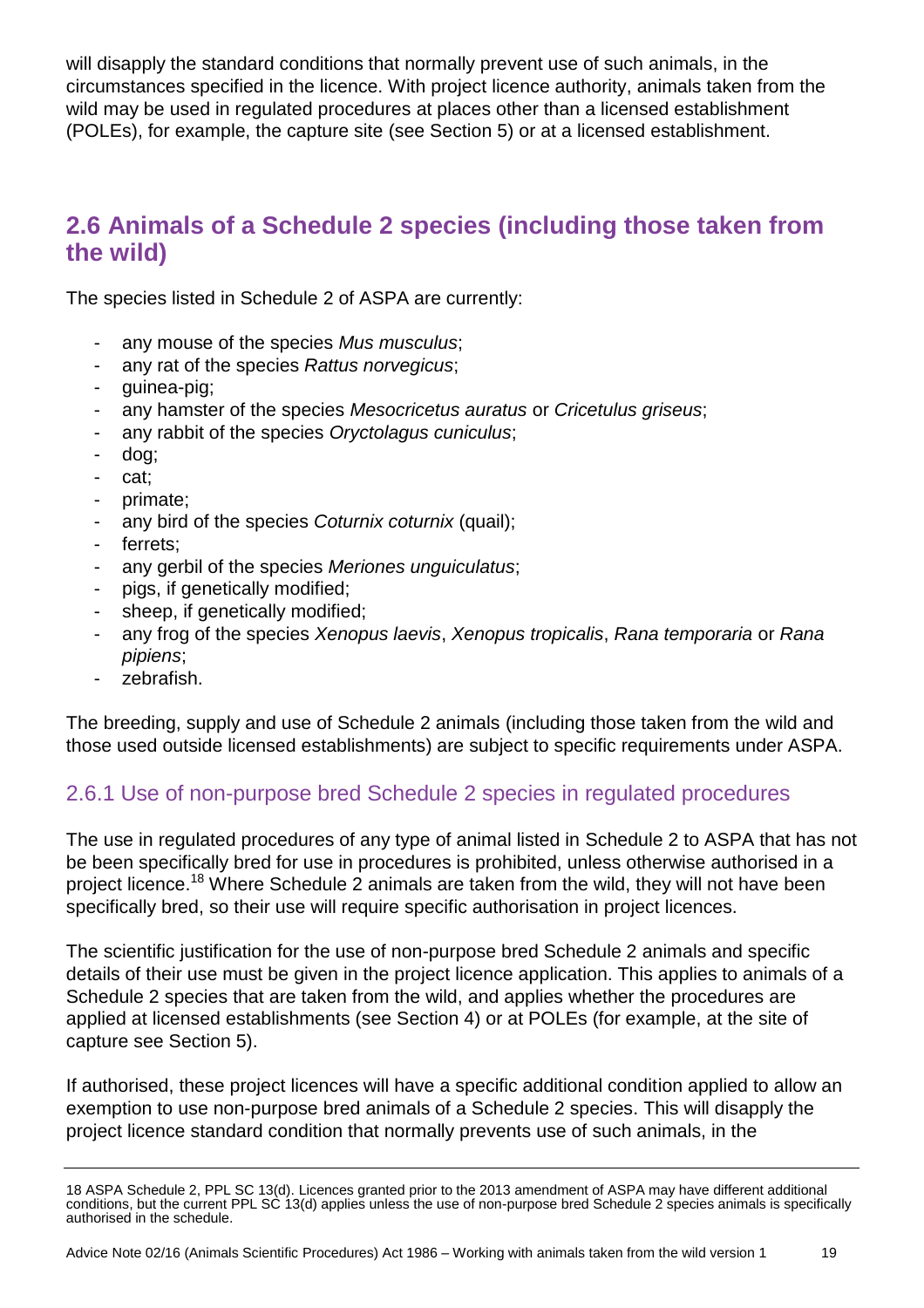circumstances specified in the licence.

Most examples of where this is authorised apply to wild Norway rats (*Rattus norvegicus*), wild European rabbits (*Oryctolagus cuniculus*), or wild house mice (*Mus musculus*).

#### **2.7 Endangered animals**

This section does not include consideration of the use of endangered primates (see ASPA Guidance for further detail on use of primates).

For the purposes of ASPA, an endangered animal<sup>19</sup> means an animal of a species that:

- $-$  is listed in Annex A to Council Regulation EU 338/97; $^{20}$  and
- $-$  is not within the scope of Article 7(1) of that Regulation.

Annex A of Council Regulation EU 338/97 is the EU Wildlife Trade Regulations, which list the species given the highest level of protection under the Convention on International Trade in Endangered Species of Wild Fauna and Flora (CITES). It is revised at least every two to three years; the current version can be found at:

[http://eur-lex.europa.eu/legal-content/EN/TXT/?uri=CELEX:32013R0750\)](http://eur-lex.europa.eu/legal-content/EN/TXT/?uri=CELEX:32013R0750)

Article 7 (1) comprises a derogation for individual Annex A specimens born and bred in captivity<sup>21</sup> to be treated in accordance with specimens of species listed in Annex B. The effect of this is that captive-bred animals are not considered to be endangered animals under ASPA.

Other legislation applies to CITES species; for example, relating to transport<sup>22</sup> and import conditions. 23

Endangered species may not be used in regulated procedures<sup>24</sup> except for:

- translational or applied research; or
- research aimed at preserving the species of animal being used.

Translational or applied research must be for the avoidance, prevention, diagnosis or treatment of disease, ill health or other abnormality, or their effects, in humans, animals or plants or the development, manufacture or testing of the quality, effectiveness and safety of drugs, foodstuffs and feedstuffs or any other substances or products for the same purpose.<sup>25</sup>

Scientific justification must be provided to show that the purpose cannot be achieved other than by using animals of endangered species. Project licence applications to use endangered species are referred both internally within the Home Office Inspectorate and then to the Animals

22 https://www.cites.org/eng/resources/transport/index.php

<sup>19</sup> ASPA Schedule 2B 5.

<sup>20</sup> Commission Regulation (EU) No 750/2013 of 29 July 2013 amending Council Regulation (EC) No 338/97 on the protection of species of wild fauna and flora by regulating trade therein.

<sup>21</sup> See Article 54 of Commission Regulation (EC) No 865/2006 for a CITES definition of 'born and bred in captivity'.

<sup>23</sup> Article  $4(1)$  (c) and  $4(2)$  (b) of Council Regulation (EC) No 338/97.

<sup>24</sup> ASPA 2B 3.

<sup>25</sup> Paragraph 5.18.7 ASPA Guidance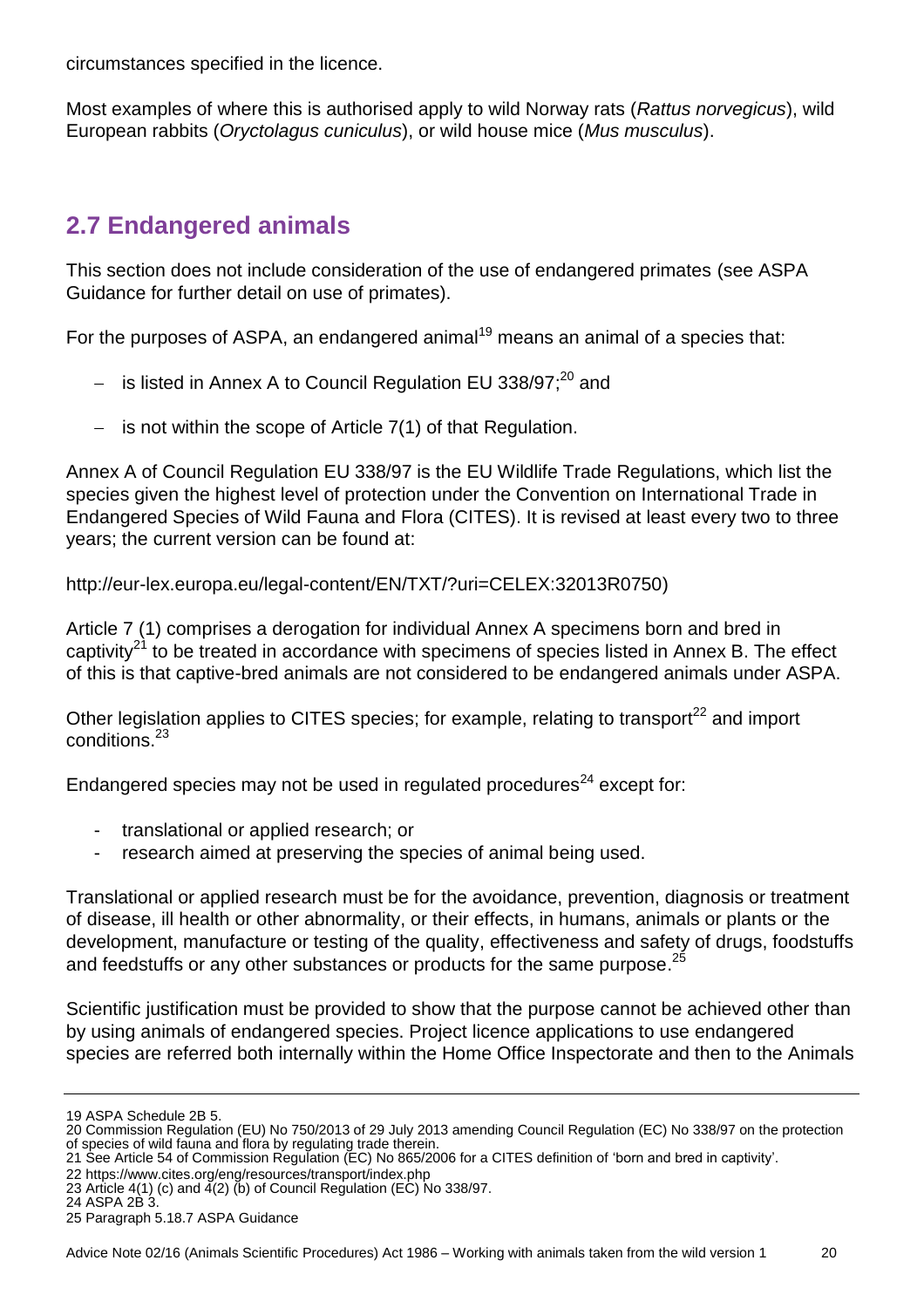in Science Committee.<sup>26</sup> Such applications are likely to be considered complex and require additional time to complete the licence assessment process (see Sections 5 and 13 of ASPA Guidance for further information).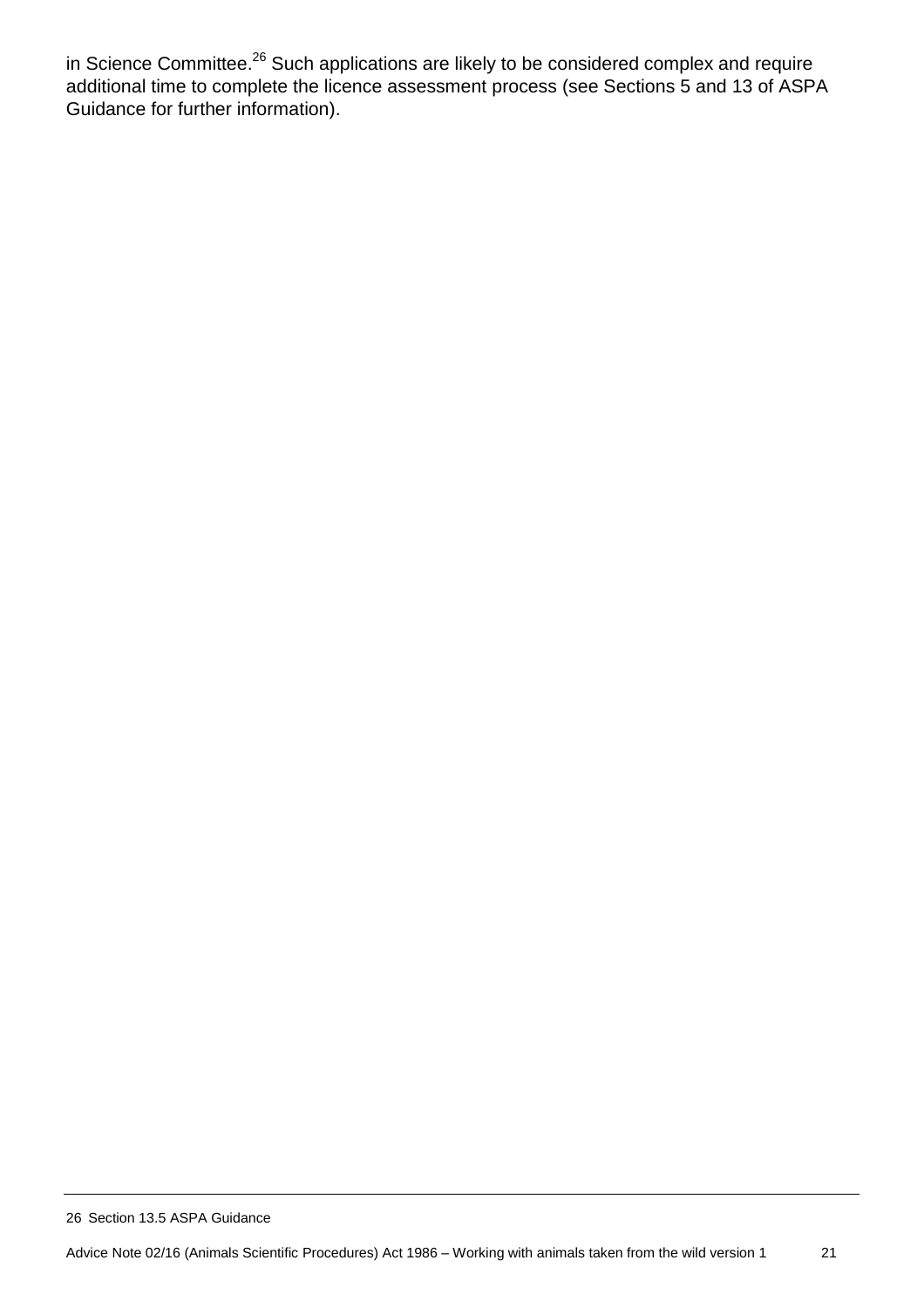## 3. Capture (taking from the wild)

The taking / capture of free-living species may be subject to controls imposed by other legislation depending upon the procedure being performed, the species being used and the geographical location of the study. Those wishing to capture, keep and / or release free-living animals must check with the relevant authorities (see Section 9) to ensure compliance with other legislation as relevant, and must provide assurances in the project licence that any other appropriate legislation will be complied with. Animals that are lawfully being used under ASPA are exempted from the Animal Welfare Act (AWA) but not from other relevant regulation.

ASPA imposes specific controls on the use (in regulated procedures) of animals that have been taken from the wild.

**[PPLSC 14]** If the application of regulated procedures to animals taken from the wild is authorised in this licence the holder shall ensure:

- a) that animals taken from the wild are captured by a competent person using a method which does not cause the animal avoidable pain, suffering, distress or lasting harm; and
- b) that an animal taken from the wild which is found to be injured or in poor health is not subjected to a regulated procedure unless and until it has been examined by a veterinary surgeon or other competent person and, unless the Secretary of State has agreed otherwise, action has been taken to minimise the suffering of the animal.

#### **3.1 Definition**

The term 'taken from the wild' is used in this Advice Note because it is the legal term used in ASPA.

In this context, an animal taken from the wild means a previously free-living animal that has been captured or otherwise brought under the control of man:

- whether or not it is to be kept in captivity for any length of time;
- whether or not it is physically taken away from the place of capture / 'the wild';
- whether a physical trap or device is used to take the animal or any other means is used to bring it under the control of man (for example, picked up in the hand).

Advice Note 02/16 (Animals Scientific Procedures) Act 1986 – Working with animals taken from the wild version 1 22 The use of a dart gun, taking nestlings by hand from the nest or other situations where wild animals are brought under the control of man are included. Whatever the means of capture (for example, traps, nets, snares, electro-fishing or taking by hand) in all cases animals are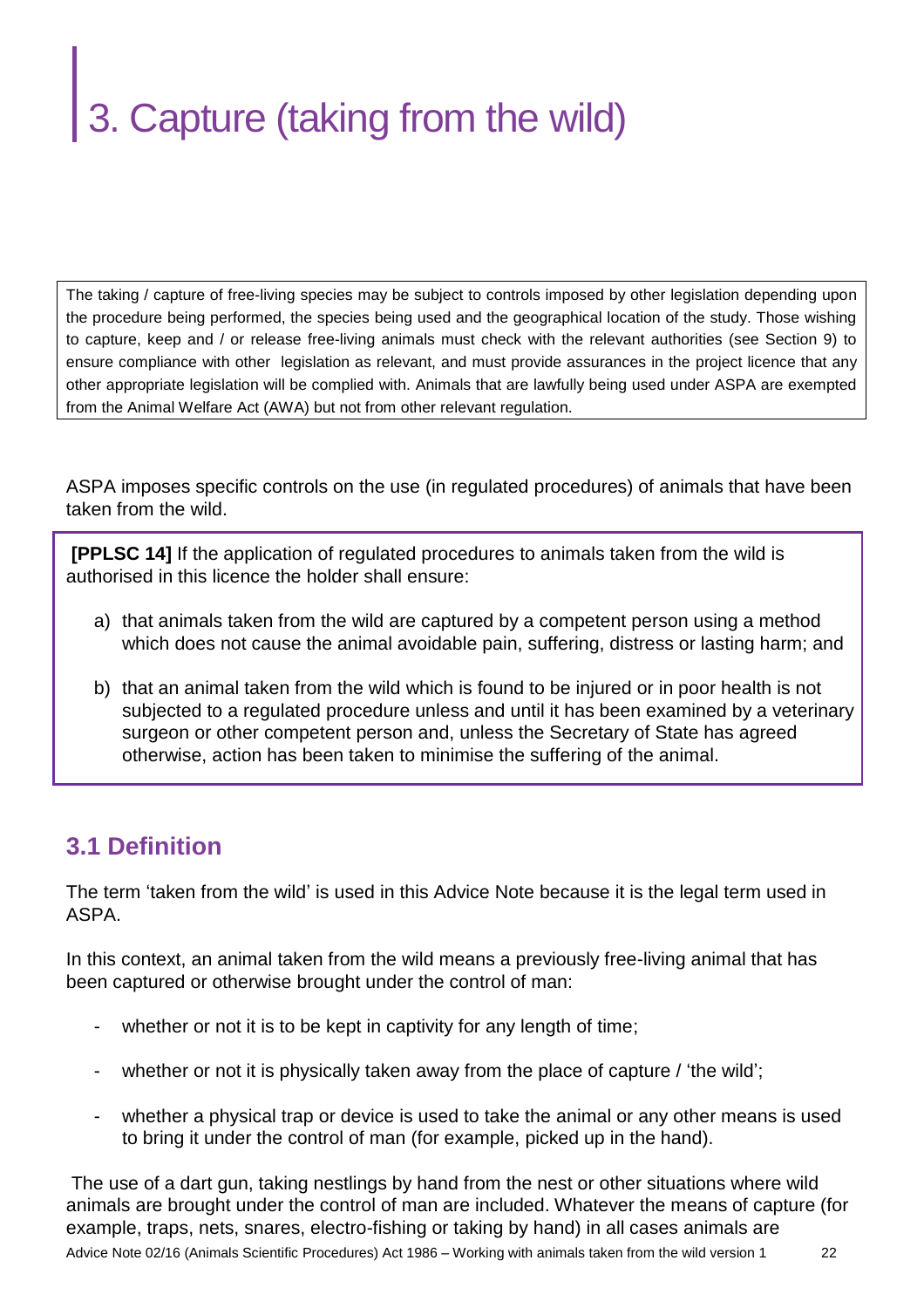regarded as being at least briefly in the control of man and as being taken from the wild.

Animals that have been taken from the wild will most commonly belong to a 'wild' species, but feral or stray animals of a domestic species could also be taken from the wild (in which case additional requirements and restrictions apply, see Section 2).

#### **3.2 Capture (taking from the wild)**

Where animals are taken from the wild for use in regulated procedures, the process of capture (i.e. the means of taking them from the wild) must be performed by a competent person (see below) using adequate and well-maintained equipment and a method that does not cause the animal avoidable pain, suffering, distress or lasting harm.<sup>27</sup>

Details of how this will be achieved should be specified in the project licence application. This is needed even when capture is done by third parties, and when animals are imported after capture abroad. Note that use of such animals could still be liable to other legislative requirements.

Providing the method of capture does not cause avoidable pain, suffering, distress or lasting harm, the capture of free-living animals for their eventual use in scientific procedures is not currently considered to be a regulated procedure in the UK.

The use of an animal under ASPA lasts from the time of the first regulated procedure on that animal until the completion of observations or collection of data or products for a particular purpose. Therefore use does not begin or occur until the individual captured animal undergoes regulated procedure(s), which may include the use of physical or chemical restraint. However, if the process of capture / capture method is itself the subject of the study, and may cause pain, suffering, distress or lasting harm equivalent to or greater than the lower threshold, then this will be considered to be a regulated procedure.

The information provided about the method of capture is considered by Home Office inspectors (HOIs) alongside assessment of a project licence application.

#### **3.3 Assessment of 'competent person' with regard to capture**

It is the responsibility of the project licence holder to ascertain the competency of people capturing animals for use under their project. Competency may be gained by attending appropriate courses on best practice in trapping, by training and supervision by an experienced person in the field, by consulting with recognised experts or by other reasonable means dependent upon species. It is preferable if external accreditation can be provided; for example, through the Ringing Permit issued by the British Trust for Ornithology (BTO), but this may not always be possible for unusual species or animals supplied from abroad.

It is not mandatory under ASPA to maintain records of such training and competency but it would be considered good practice if a record of the training and competence was kept by the named training and competency officer (NTCO). Where licences for capture are required by other national licensing authorities, they will normally also require a demonstration of

<sup>27</sup> PPL SC 14(a).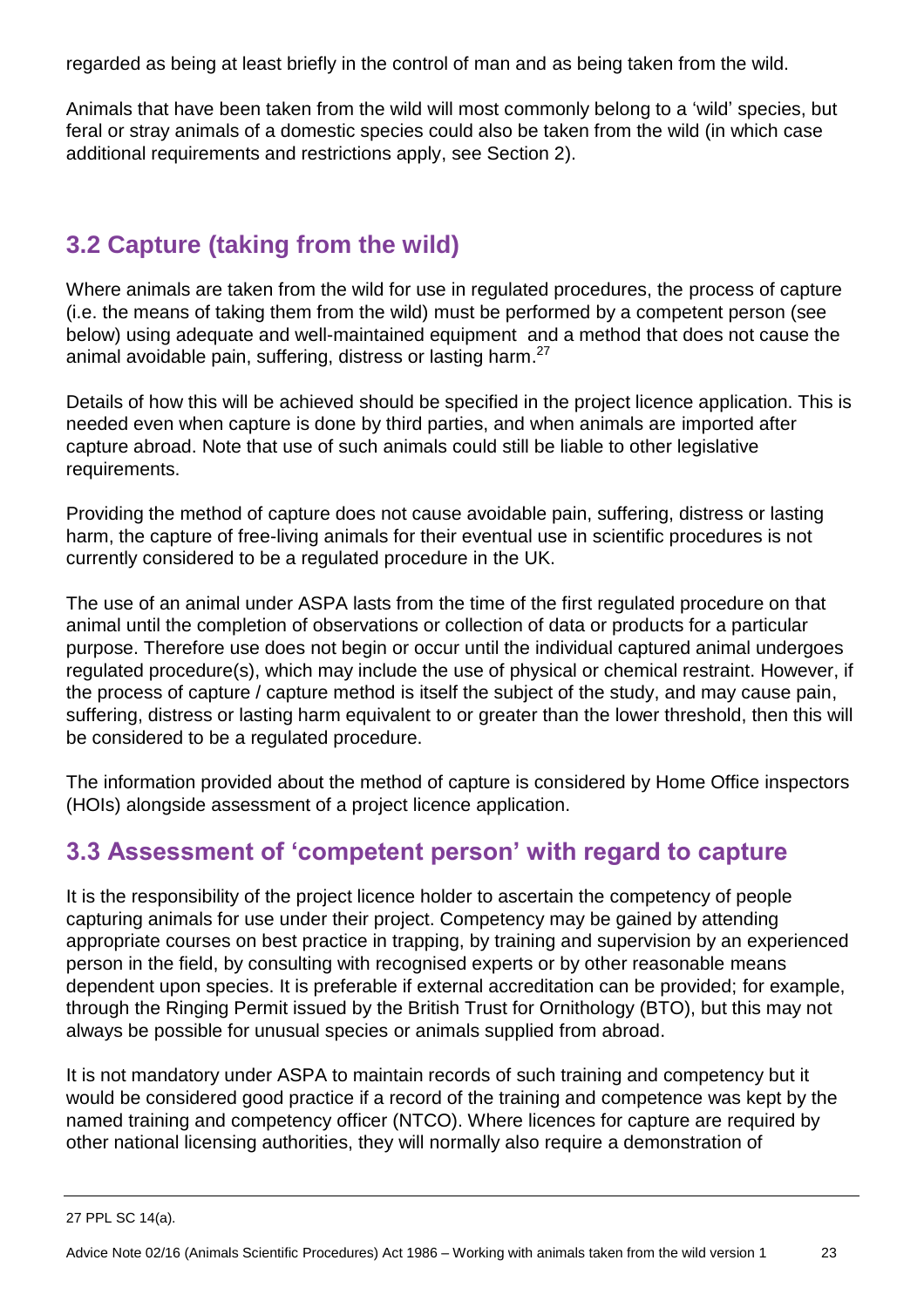#### **3.4 Capture methods**

As at 3.2 above, to comply with the standard conditions on the project licence, the method of capture must not cause the animal avoidable pain, suffering, distress or lasting harm. In many cases, significant experience and published information on capture methods exist. Trapping / capture methods should be researched at the planning stage, before a project application is submitted. When choosing a method, the most up-to-date advice should be sought from the appropriate regulatory authorities and interest groups. This may vary depending upon the geographical location of the site and the species to be studied. Advice should be taken from published sources, regulatory organisations and those experienced in the methods and species concerned so the establishment Animal Welfare and Ethical Review Body (AWERB) can assess the suitability of a method and advise on any necessary refinements.

It would be considered good practice for the AWERB to carry out retrospective assessment of the capture methods and its effects on the animals. This might include consideration of the number of animals caught, the number of animals used, any adverse effects detected and refinements suggested or instituted to prevent or reduce adverse effects. Such consideration could contribute to the mandatory tasks of the AWERB of advising staff dealing with animals on matters related to the welfare of the animals in relation to their acquisition, accommodation, care and use and advising on the application of the  $3Rs$  – replacement, reduction, refinement.<sup>28</sup>

Some techniques that are used for catching animals for other purposes may not be appropriate for scientific studies performed under ASPA, for example, due to the effects of stress or unacceptable risk of injury. Such methods should be discussed on a case-by-case basis with the assigned HOI. Specific evidence that the method is the only suitable one to be used will be required and the scientific need justified in the project application.

Traps or other capture devices should be sited where harmful interference or disturbance from humans and other animals / predators is minimised. Depending on the species and the frequency of checking (see 3.5 below), shelter, refuge provision, bedding and appropriate food and water should be provided. Planning should take account of the following:

- seasonality of breeding;
- potential for poor weather;
- potential inaccessibility of the trapping site;
- capture of non-target species;
- impact of trapping on dependent offspring or breeding animals;
- impact on the wider environment.

Information on trapping and capture methods may be obtained from a number of relevant organisations (see Appendix 1).

#### **3.5 Frequency of trap checking**

In order to meet the requirements of PPL SC 14(a), the time spent in traps should be minimised

Advice Note 02/16 (Animals Scientific Procedures) Act 1986 – Working with animals taken from the wild version 1 24

<sup>28</sup> Section 10.4 ASPA *Guidance on the Operation of the Animals (Scientific Procedures) Act 1986* (ASPA Guidance).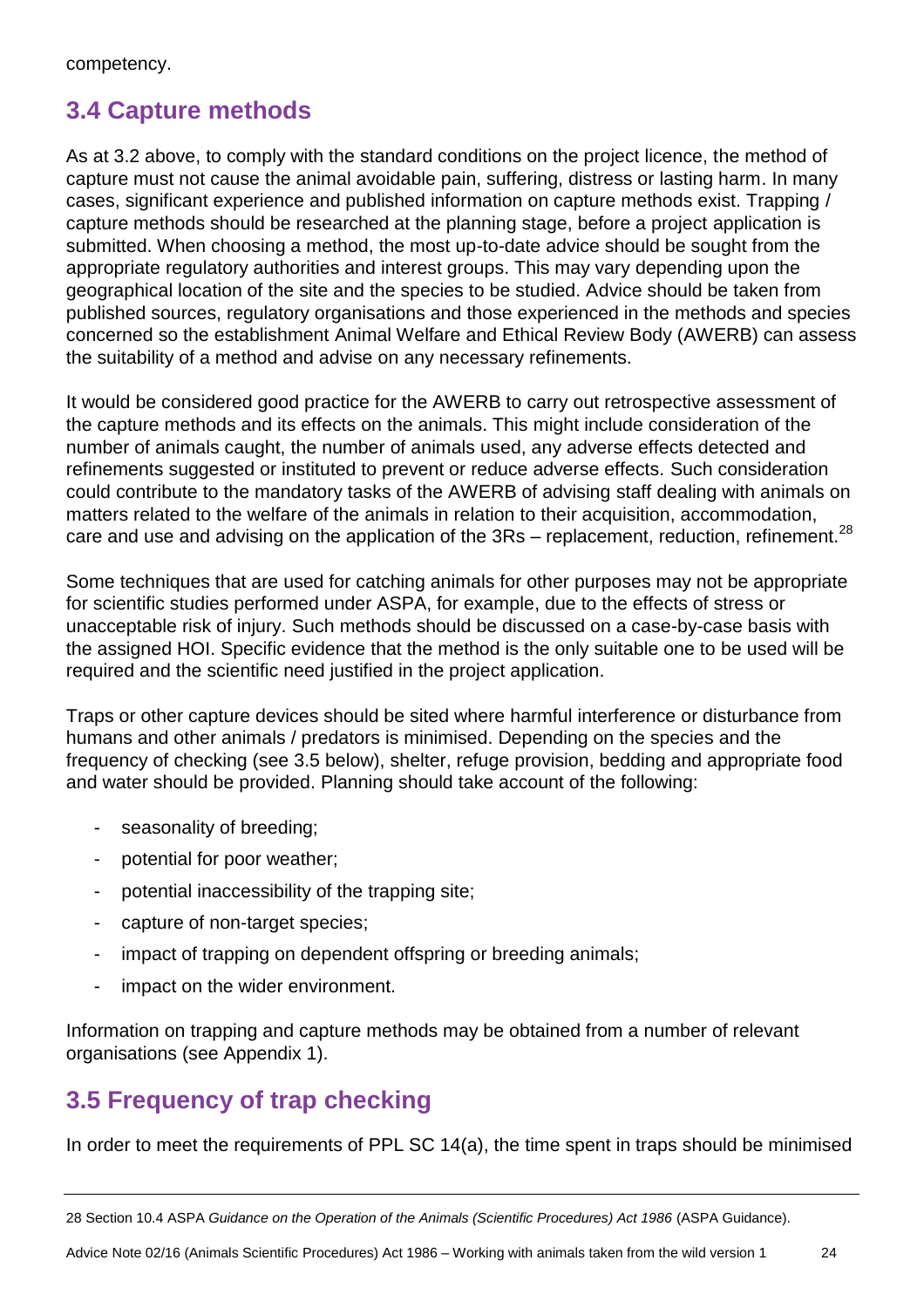to ensure that there is no avoidable pain, suffering, distress or lasting harm. Account must be taken of the requirements and advice on trapping frequency provided under other legislation or by other authorities.

The frequency of checking should be informed by the following considerations.

- Species-specific requirements.
- Time of day when animals are most likely to enter the trap, for example:
	- o if a nocturnal species is being trapped, traps should be checked as early as possible in the morning;
	- o crepuscular species may require checking after dark and again at daybreak.
- Likelihood of adverse effects as a result of trapping, for example:
	- o where species are susceptible to starvation or cold (for example, shrews / moles);
	- o where the animal is susceptible to predation or disturbance.
- Use of snares (special justification required, for example, for foxes).
- Effect on dependent offspring.
- Potential to use remote monitoring (for example, CCTV or camera traps) to augment scheduled checks.
- Effect of disturbing the local environment by frequent or prolonged trap checking.
- Effect on physiological condition through curtailed feeding or stress, which may affect the science being carried out.

Specific issues exist where animals are selected for study only after capture and where inadvertent trapping of non-target species occurs (see below).

#### **3.6 Examination of animals following capture for injury or poor health**

PPL SC 14(b) requires that project licence holders shall ensure that an animal taken from the wild that is found to be injured or in poor health is not be subjected to a regulated procedure unless and until it has been examined by a veterinary surgeon or other competent person (see Section 3.7) and, unless the Secretary of State has agreed otherwise (in a project licence), action has been taken to minimise the suffering of the animal.

This requirement applies whether:

- the animals are to be used in regulated procedures at a licensed establishment; or
- the animals are to be used in regulated procedures at a place other than a licensed establishment (POLE).

Project licence holders must ensure that this condition is satisfied before any regulated procedures are applied to animals taken from the wild, even if the animals are captured or supplied by a third party or a licensed establishment.

Where captured animals are not allocated to projects or being imminently used in regulated procedures (for example, those captured as 'stock') it is essential that their health and condition are assessed promptly after capture and any necessary actions taken.

It is crucial that the risks of capturing animals that are injured or in poor health are considered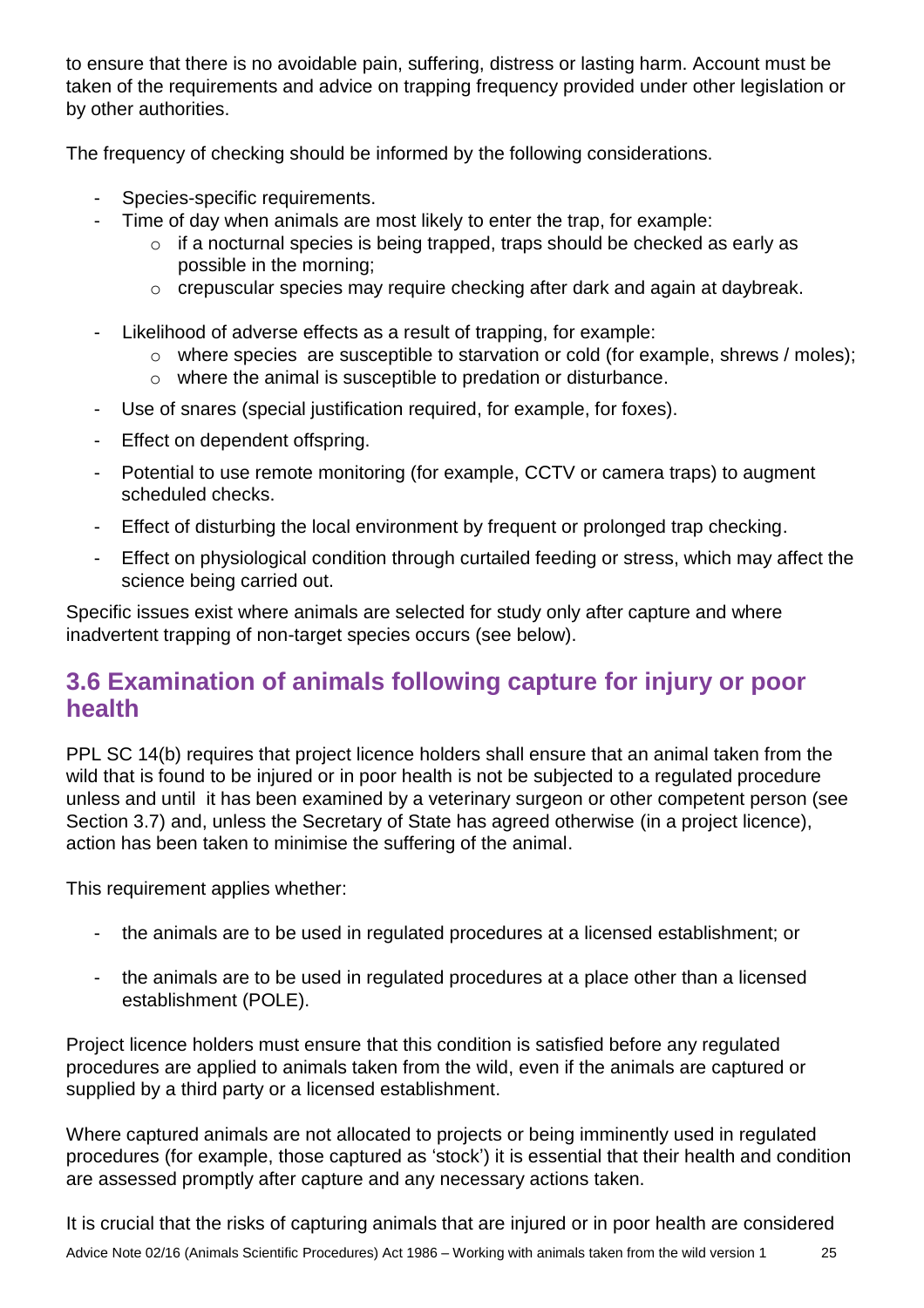and addressed before any work begins, in order to avoid unexpected emergencies. Project licence applications must state the approach that will be taken to handling, assessment, treatment or euthanasia of animals that are ill or injured.

Transport containers and a means of transport that is adapted to the species concerned may need to be available at capture sites, in case animals need to be moved for examination or treatment, even if there is no intention to move animals from their place of capture before they are used in regulated procedures. If it is intended that animals be transported to a licensed establishment for use, such transport containers must comply with the Code of Practice, (see Section 4). Where it is intended to use animals only at a POLE, arrangements should be made in advance for the transport of animals if treatment for illness or injury needs to be performed elsewhere. However, for some species, it may not be in the best interest of the animal to attempt to move it for treatment (for example, large aquatic mammals).

Visual assessment of injury / condition should be carried out at the earliest possible opportunity.

- In cases where animals will remain at the capture site this should be as soon as possible after capture.
- Where animals will be moved from the capture site, preliminary assessment of condition / injuries must be made by a competent person before transport and / or before the application of any regulated procedures (including anaesthesia or sedation for further examination). The depth of any preliminary investigation should be balanced with reducing stress to the animal; however, such animals must be assessed as fit for transport.
- Where anaesthesia or sedation is necessary to assess the condition of the animal, this may be performed under the authority of a project licence as detailed in the plan of work. Alternatively, anaesthesia or sedation for the purposes of clinical examination or treatment may not be regarded as a regulated procedure when carried out in accordance with the Veterinary Surgeons Act 1966.(See also Royal College of Veterinary Surgeons Supporting Guidance No. 24 Named Veterinary Surgeons,<sup>29</sup> and No. 25 Recognised Veterinary Practice<sup>30</sup>.)

The named veterinary surgeon (NVS), named animal care and welfare officer (NACWO), scientists and care personnel should be involved in designing protocols for assessing and making a judgement on the treatment of sick or injured animals. It would be considered good practice to do this in consultation with appropriate experts familiar with the species, including wildlife veterinarians, animal behaviourists, wildlife rehabilitators and those responsible for caring for the species in collections.

Project licence holders are required to minimise the suffering of captured wild animals intended for regulated procedures resulting from disease or injuries found at the time of capture, unless exemption from this requirement is specifically permitted in a project licence.<sup>31</sup> This might be the case in population monitoring studies, or where there are other extenuating circumstances such a lactating mammal that will have dependent young.

It is accepted that some conditions may not require specific action to minimise suffering (for

<sup>29</sup> [http://www.rcvs.org.uk/advice-and-guidance/code-of-professional-conduct-for-veterinary-surgeons/supporting](http://www.rcvs.org.uk/advice-and-guidance/code-of-professional-conduct-for-veterinary-surgeons/supporting-guidance/named-veterinary-surgeons/)[guidance/named-veterinary-surgeons/](http://www.rcvs.org.uk/advice-and-guidance/code-of-professional-conduct-for-veterinary-surgeons/supporting-guidance/named-veterinary-surgeons/)

<sup>30</sup> http://www.rcvs.org.uk/advice-and-guidance/code-of-professional-conduct-for-veterinary-surgeons/supportingguidance/recognised-veterinary-practice/

<sup>31</sup> Exceptionally, a special condition may be applied to a project licence, for example, in diseases of wild animals where treatment or removal of affected animals would affect the results of the study.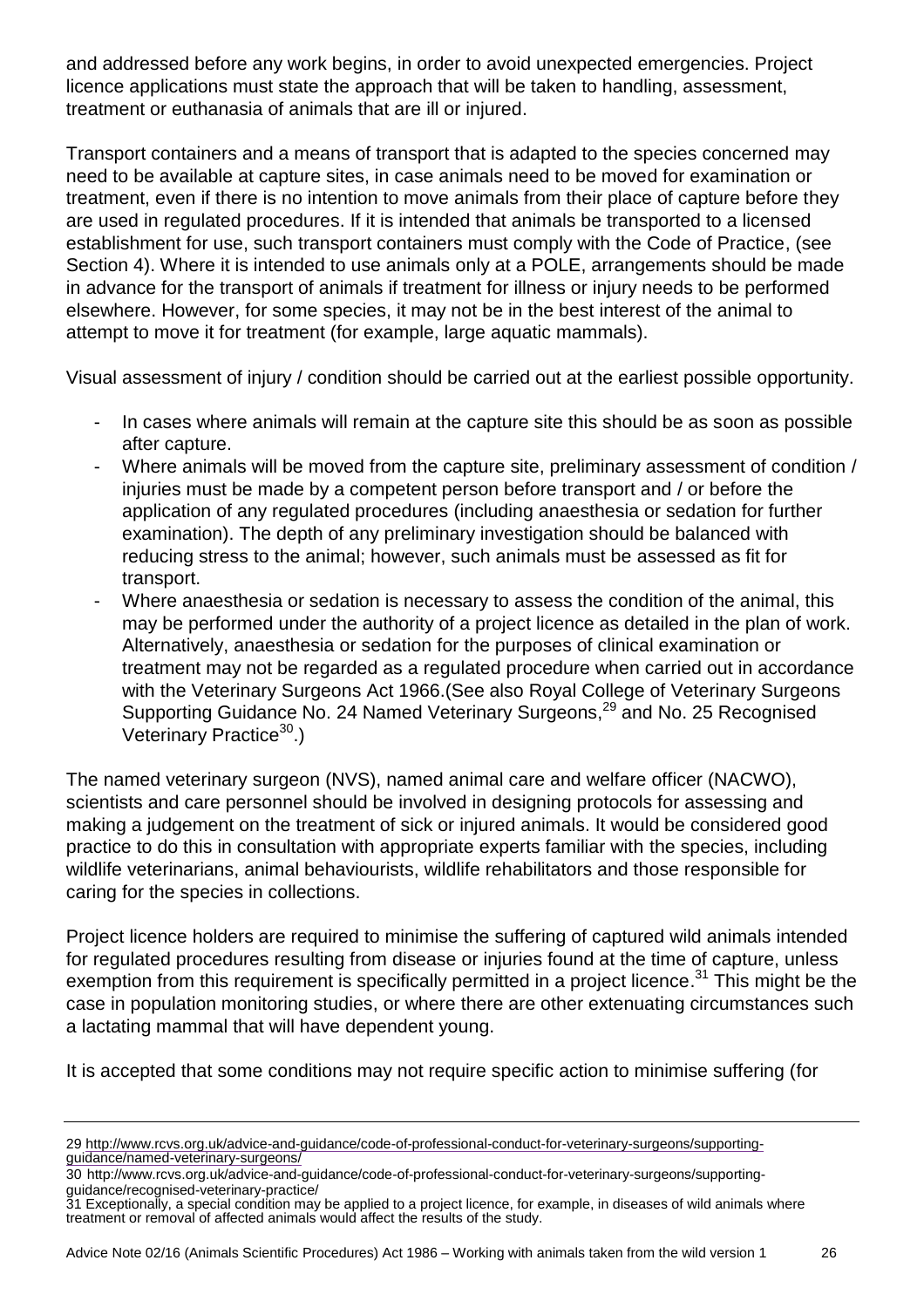example, healed bite wounds, minor skin parasites) – but some more serious issues may merit greater action. Section 4 gives further detail.

#### **3.7 'Other competent person' examining animals after capture – training and assessment of competency**

Non-veterinarians assessing the condition of animals taken from the wild should have undertaken appropriate training, and their competency should be assessed by a veterinary surgeon. They should follow direction from a veterinary surgeon when making decisions about the health of captured animals as they are acting in lieu of a veterinary surgeon. It would be considered good practice if a record of the training and competency assessment was kept by the NTCO in the usual manner.

Project licence holders may wish to consider the examples of competencies listed below when assessing the suitability of an 'other competent person' for examining and assessing an animal that is injured, or in poor health:

- being able to assess the species' normal behaviour, appearance and reactions;
- being familiar with the signs of common disease and injuries in the species (including notifiable diseases);
- understanding the 'normal' background level of disease for the population;
- being familiar with behavioural indicators of distress, disease and injury and understanding that behavioural indicators of pain, distress or disease may not be immediately apparent in wild or feral animals;
- being able to handle and observe the animals appropriately, to enable assessment;
- awareness of the agreed actions for ill or injured animals, including the practical arrangements for holding, restraining, treating, etc. such animals;
- awareness of how to deal with unusual situations or those outside their own competence, and ability to contact licensees / named persons / local veterinary surgeon (VS) / NVS for advice if required;
- capable of applying the actions necessary to minimise suffering including immediate humane killing in some circumstances.

#### **3.8 Selection and potential release of animals following capture**

When animals are not selected for study after assessment at the site of capture (for example, only male animals are to be studied and all females are released) and no regulated procedures have been applied, then the animals may be simply released without having to satisfy the ASPA requirements for setting free animals at the end of procedures (see Section 7), subject to the requirements of any other applicable licences or legislation. However, if the reason for rejection is that the animal is unsuitable due to pre-existing injury or disease (for example, a badger with a healing bite wound on the neck that prevents the fitting of a radio-tracking collar, which is integral to the series of regulated procedures being performed) and the animal is released, it is possible that provisions of other animal welfare legislation may be breached. For example, under the AWA it is an offence to cause unnecessary suffering to a protected animal by acting or failing to act to prevent suffering.<sup>32</sup> However, the non-release of such animals could have wider implications (such as the possible death of dependent young) – in situations of

<sup>32</sup> AWA Section 4. http://www.legislation.gov.uk/ukpga/2006/45/section/4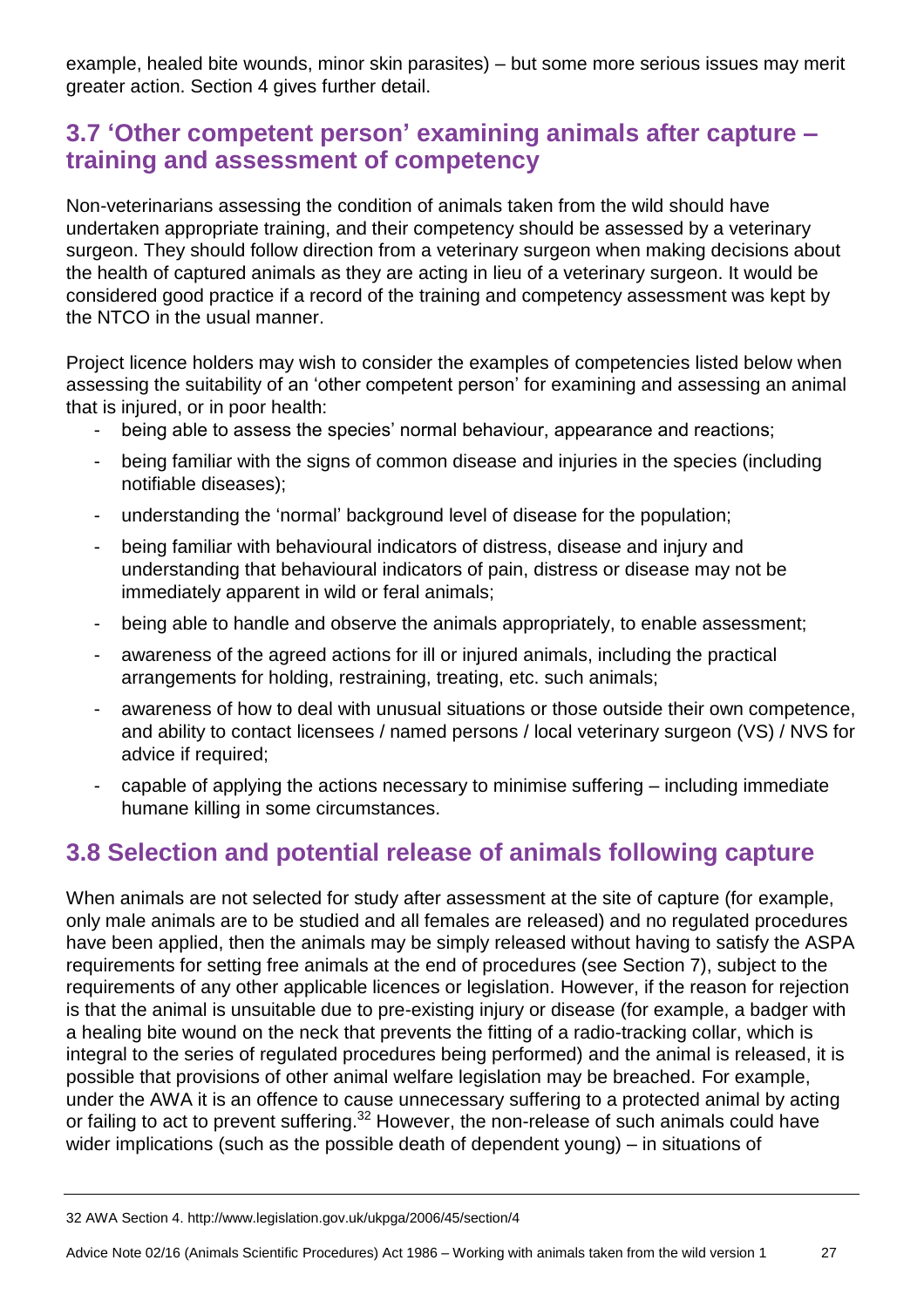compromise the best welfare outcome should be sought.

#### **3.9 Unintended consequences of capture, including environmental damage**

A project licence cannot be granted unless the programme of work is planned so as to enable the regulated procedures to be applied in the most humane and environmentally sensitive manner possible.<sup>33</sup>

#### **Figure 2: Unintended consequences of capture – examples**



Capture, with or without the subsequent removal of animals from the environment or regulated procedures being performed, may result in unintended consequences due to social and / or environmental disturbance. This is considered by HOIs when assessing the project licence application, and also in the harm–benefit analysis of the project. Project applications should detail the measures taken to minimise the impact on the environment where appropriate, such as:

- removal / disturbance of the target species, for example, the effect on the local population;
- effect on fragile habitats / cohabiting species, for example, by-catch, disturbance, use of substances;
- impact on endangered species;
- impact on dependent young or eggs;
- use or release of non-native species;<sup>34</sup>

33 ASPA 5B (2) (c).

<sup>34</sup> Note that the EU Invasive Alien Species Regulation 2015 requires a permit from the Department for Environment, Food and Rural Affairs (Defra) to use certain species, and prohibits their release.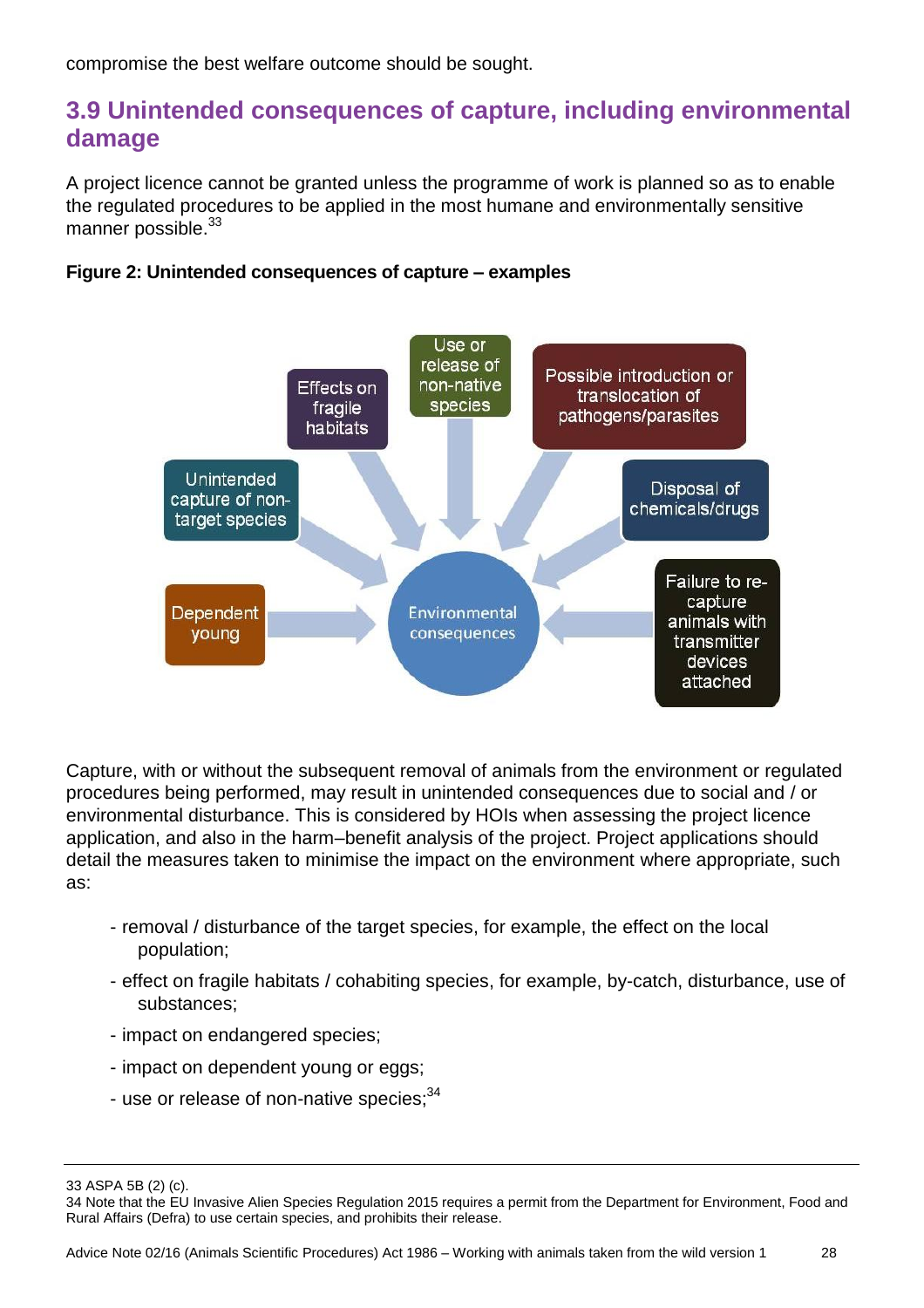- compliance with the requirements of environmental regulators, for example, licences and surveys;
- possible introduction or translocation of pathogens / parasites;
- measures for assessing and preventing undesirable or unexpected environmental effects resulting from procedures intended to test the effects of an intervention;
- disposal of chemicals / drugs for example, water containing anaesthetics used for wildcaught fish or ectoparasiticides used to determine infestation rates in wild-caught birds, should be disposed of so as not to pollute the environment;
- failure to re-capture animals in order to remove transmitting devices;
- consideration of the effects of such animals entering the human or animal food chain.

It may also be advisable to inform local communities or other authorities about planned studies so that they are forewarned of likely trapping / capture activity. This should be balanced against the risk of trap disruption and safety of those involved in the study.

#### **3.10 Capture of non-target species**

The release of non-target animals that have been inadvertently captured or are not required for studies should be done as soon as possible, ideally at the original capture site, providing no other restrictions apply, for example, their release is prohibited under other legislation.

Where non-target animals are repeatedly captured, consideration should be given to altering the capture site or baiting strategy. It may be possible to adapt traps to reduce the chance of non-target capture (for example, by restriction of the entrance size, use of natural runs, or use of floating rafts for trapping mink). However, care should be taken to ensure that such adaptations do not lead to injury by, for example, entanglement or entrapment.

As part of the AWERB's remit to promote awareness of animal welfare and the 3Rs, consideration could be given to periodically reviewing the number of non-target species captured.

#### **3.11 Restraint of animals to enable application of regulated procedures or method of identification for a scientific purpose**

For wild animals, general anaesthesia may be used as a means of chemical restraint to enable procedures to be done that would not normally require such restraint in a domesticated species. Once an animal is taken from the wild, methods of restraint to enable regulated procedures to be applied or for animals to be identified, may themselves be regulated procedures under ASPA if they cause pain, suffering, distress or lasting harm at or above the lower threshold (for regulated procedures), or more than momentary pain or distress and lasting harm (the threshold for methods of identification). See Section 6 below for further discussion of identification.

For example:

 The use of a noose / snare (physical restraint) to restrain an animal in a trap to perform clip marking of the coat. While the primary purpose is identification, the restraint may cause more than momentary<sup>35</sup> pain and / or lasting harm<sup>36</sup> and would

<sup>35</sup> Momentary is considered to be seconds rather than minutes. 36 ASPA 2 (8) (e).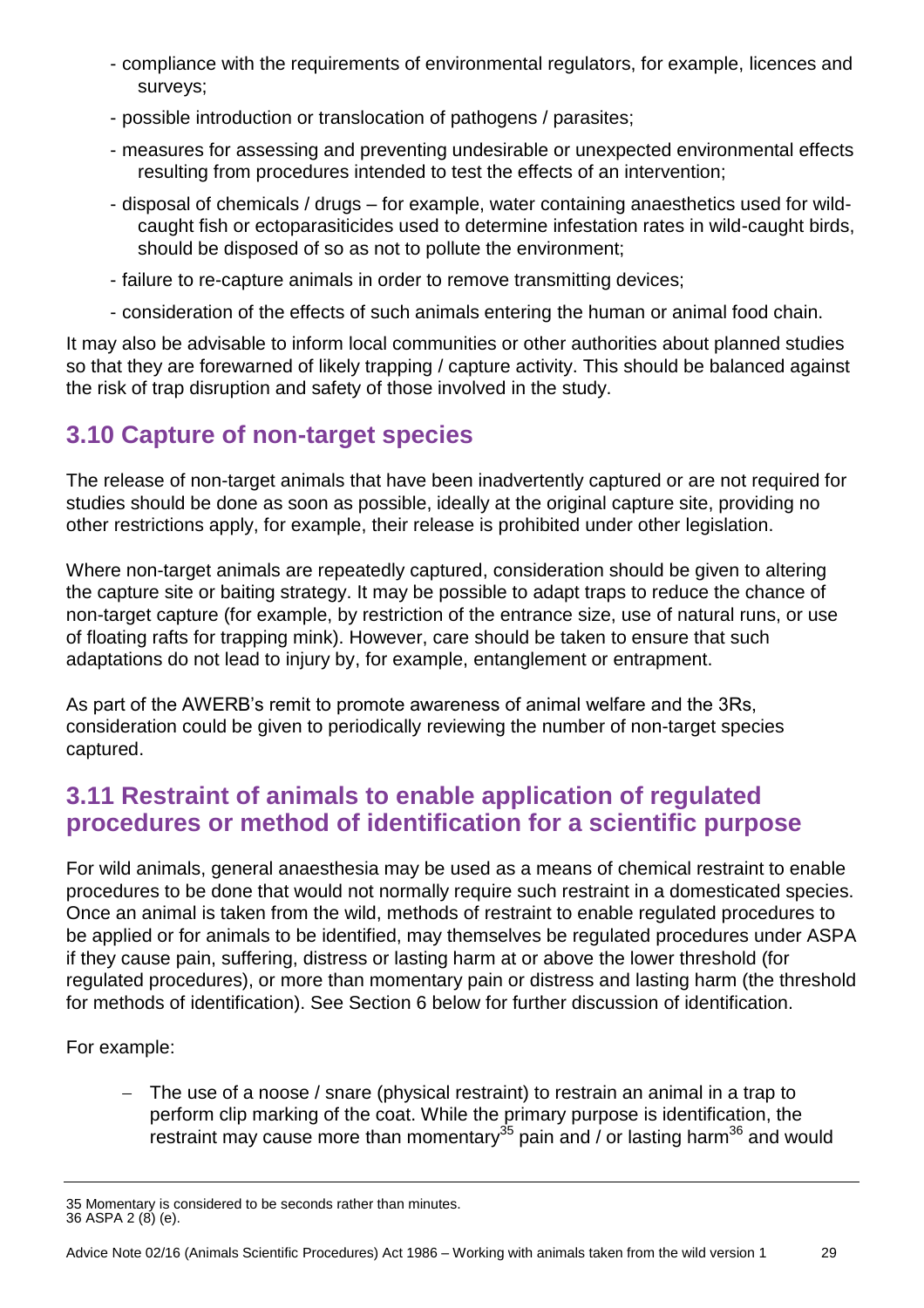be considered a regulated procedure.

- Administration of a general anaesthetic to allow the insertion of a passive integrated transponder (PIT) / microchip as a method of identification. The use of general anaesthesia for chemical restraint would result in more than momentary pain or lasting harm (i.e. above the identification threshold) and therefore be considered a regulated procedure.
- Administration of a general anaesthetic to enable body measurements to be taken. In this case the general anaesthesia is being given for a scientific purpose and would result in pain, suffering, distress or lasting harm above the lower threshold $37$  and is therefore considered to be a regulated procedure.

Further consideration of this and of identification methods is discussed in Section 6 (including additional examples).

#### **3.12 Repeated capture (taking from the wild)**

Applications for project licences should include information, where available, on repeated capture (taking from the wild) of previously released animals, both deliberate and inadvertent, in terms of likely incidence and effect.

In some situations, repeated capture, potentially on many occasions, may be scientifically necessary and justified within the plan of work. In such circumstances, consideration should be given to the welfare and wider environmental consequences of both repeated capture, taking into account all the considerations above, and also failure to re-capture animals when expected, both on scientific and welfare grounds (see also Section 7.1).

For example, failure to re-capture animals in order to recover and remove transmitters or other attached external devices that would otherwise not drop off may have serious animal welfare or environmental consequences (see Section 6) as well as possibly frustrating the study purpose.

It may be necessary to allow for failure to re-capture by factoring in more animals than would be justified on purely statistical grounds. Any requirement for additional animals should be researched by referring to previous experience with the methods, consulting the literature, colleagues and a statistician if necessary so that as far as possible the numbers can be justified in the project licence.

It would be good practice to record the re-capture rate and to provide this to the AWERB to enhance awareness of animal welfare and the 3Rs.

#### 37 See Glossary: Lower threshold.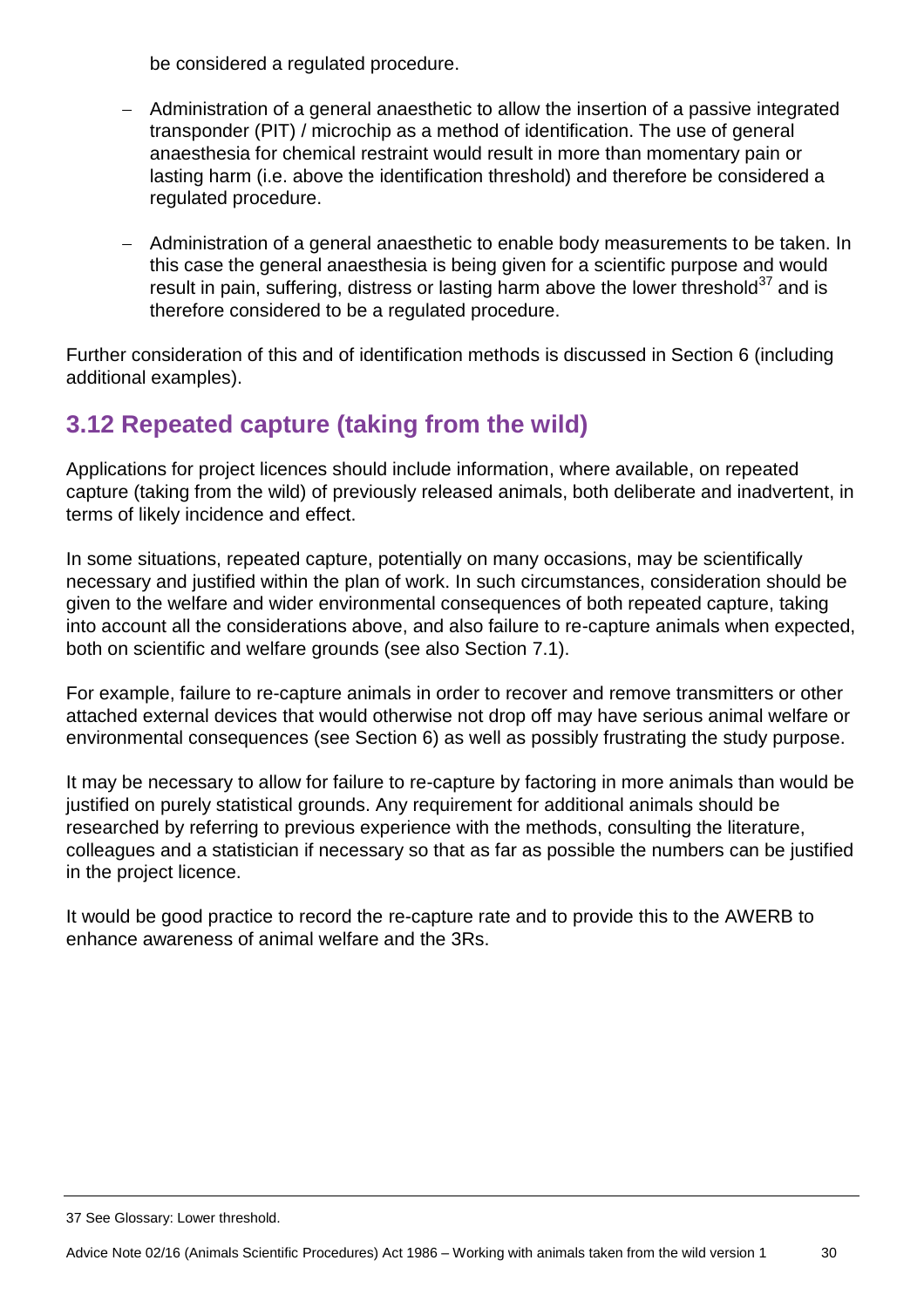**Figure 3: Safeguards around capture for regulated procedures under the Animals (Scientific Procedures) Act 1986** 

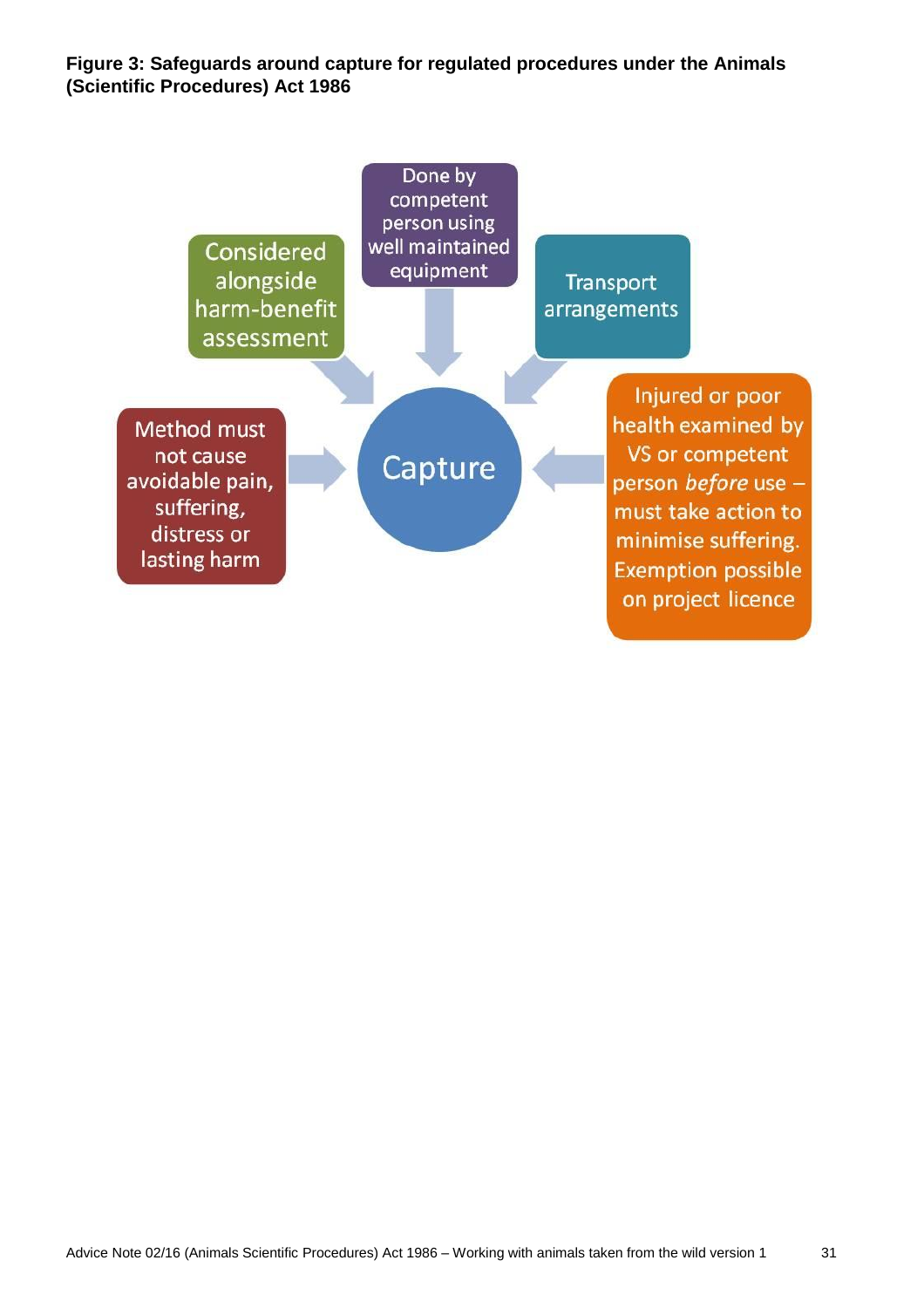### 4. Animals taken from the wild and used, bred or held for supply at a licensed establishment or other place

As well as the Animals (Scientific Procedures) Act 1986 (ASPA), other legislation may impose controls on holding, breeding or use of some wild species. This legislation and the associated licensing processes may differ depending upon the species being held or used and the geographical location of the study. Those wishing to capture, keep and / or release free-living animals must check with the relevant competent authorities (see Section 9) to ensure compliance with any non-ASPA legislation that is relevant, and must provide assurances that any such other legislation will be complied with. Animals that are lawfully being used under ASPA are exempted from the Animal Welfare Act (AWA) but not from other relevant regulation.

Many studies using animals taken from the wild are conducted entirely in the field, and animals are never brought to a licensed establishment.

The loading, transport, unloading and holding of wild-caught animals in captivity (including feral animals, see Section 2) poses special challenges and welfare risks. Whilst some types of study may be easier and better controlled under captive conditions, this should be balanced against the effect of transport and captivity itself.

#### **4.1 Breeding, supply and sourcing of animals taken from the wild**

In those cases where animals are taken to a licensed establishment for use in regulated procedures, the capture, transport, use and disposal of the animals are often all done directly under the control of the project licence holder (with support and oversight from the establishment licence holder and staff).

In addition, some establishments do obtain / hold wild-caught animals on behalf of users at the establishment, and some may breed from them in captivity and / or supply them to users or establishments elsewhere. This may require establishment licence authority; the requirements differ depending on the species and activity carried out. Further details are given in section 3.1 of the ASPA Guidance and below.

The advice in this section is relevant to:

- project and personal licence holders who are obtaining and using wild-caught animals at a licensed establishment (or from another licensed establishment);
- establishment licence holders and their staff who are breeding, supplying or keeping animals taken from the wild which are intended for use in regulated procedures;
- other people who are breeding, supplying or keeping 'stock' animals taken from the wild which may be supplied for use in regulated procedures but where this is not the primary purpose.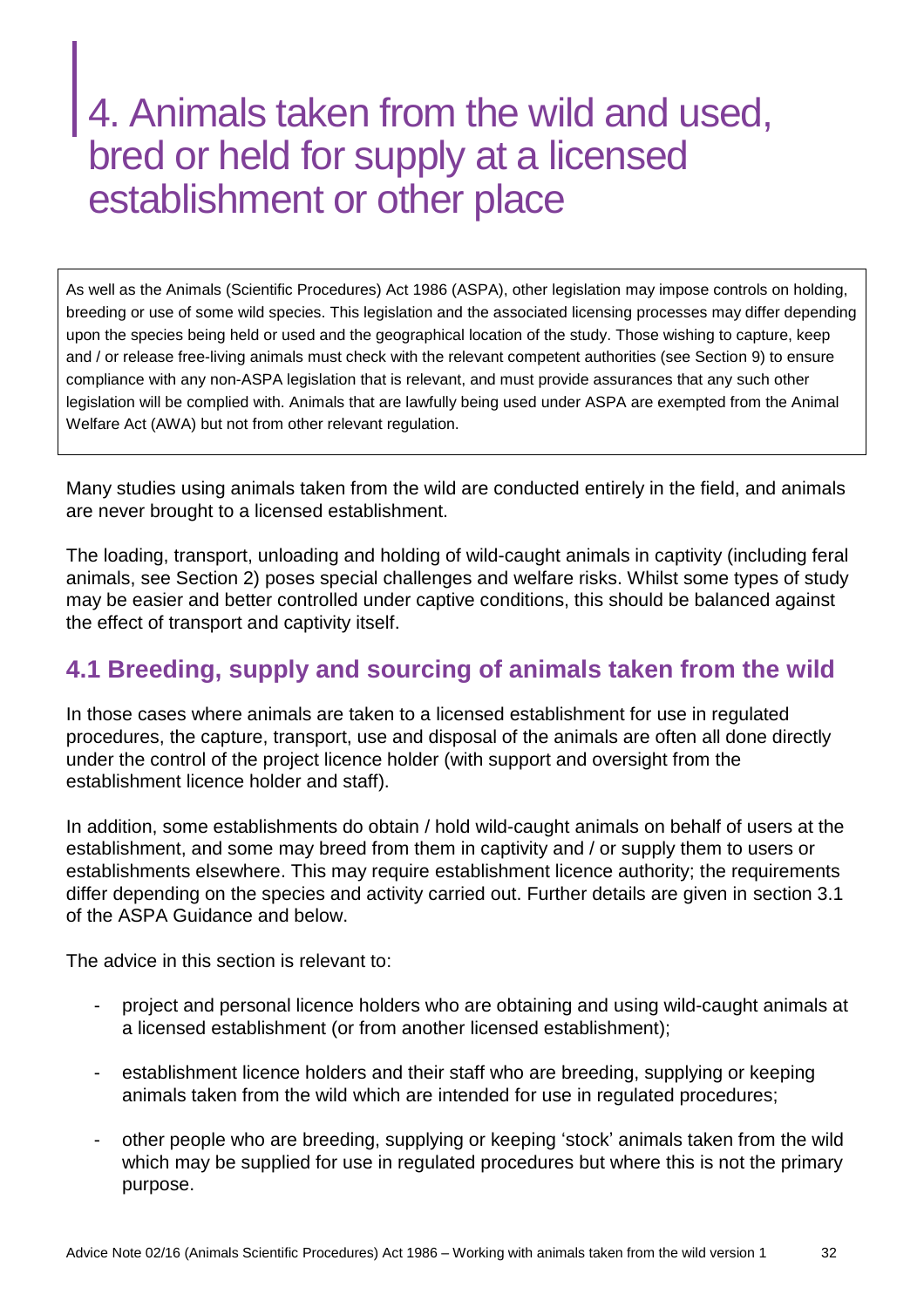Where animals are not 'relevant protected animals' (for example, animals obtained and used solely for non-regulated work) this is not controlled under ASPA, even where they are held coincidentally at licensed establishment premises. However, many establishments are known to apply equivalent standards to such animals.

Suitable accommodation, monitoring, expertise and resources must be in place before animals are obtained for use in regulated procedures, and before using them in regulated procedures. The requirements for wild individuals of apparently similar species may be significantly different from laboratory-adapted animals, and this must be taken into account by those responsible for their care (see Section 8).

#### **4.2 Transport of animals from the capture site to a licensed establishment**

If the animals are intended for, are being, or have been, used under ASPA at a licensed establishment, their care and accommodation, the controls on transportation and their holding at licensed establishments will need to meet the requirements set out in the *Code of Practice for the Housing and Care of Animals used in Procedures*<sup>38</sup> (Code of Practice). The establishment licence holder (or named person responsible for compliance) is responsible for ensuring that these requirements are met, both for stock animals and those being used in regulated procedures. Where no standards exist in the Code of Practice for a particular species, the 'standards cascade' described therein should be used. Any additional legislation, certification and licences regarding the transport of animals (for example, Welfare of Animals under Transport Order 2006, Habitats Regulations 2010), or animals of particular species (for example, CITES species<sup>39</sup>) will also apply and must be complied with. Transport containers and a means of transport that is adapted to the species concerned need to be available at capture sites.

Animals should be examined after capture and before transport to ensure that they are fit to travel (see Sections 3.6 and 3.7 above). Considerations to be taken into account include:

- provision of adequate food / water / breaks;
- provision of food / water, without spoiling bedding (for example, use fruit or gel);
- adequate ventilation (mammals and birds) / water quality (aquatic species);
- control of environmental temperature;
- must be fit for travel (unless ASPA exemption for scientific purpose applies then appropriate arrangements must be made to minimise any adverse effects of the transport);
- keep covered where appropriate to keep animal calm;
- ensure that animals can be unloaded immediately on arrival (whatever the time).

#### **4.3 Care of animals held at licensed establishments**

Special consideration shall be given and appropriate measures taken for the acclimatisation, quarantine, housing, husbandry and care of animals that have been taken from the wild and, as

<sup>38</sup> https://www.gov.uk/government/publications/code-of-practice-for-the-housing-and-care-of-animals-bred-supplied-or-used-forscientific-purposes 39 http://www.cites.org/eng/resources/transport/index.php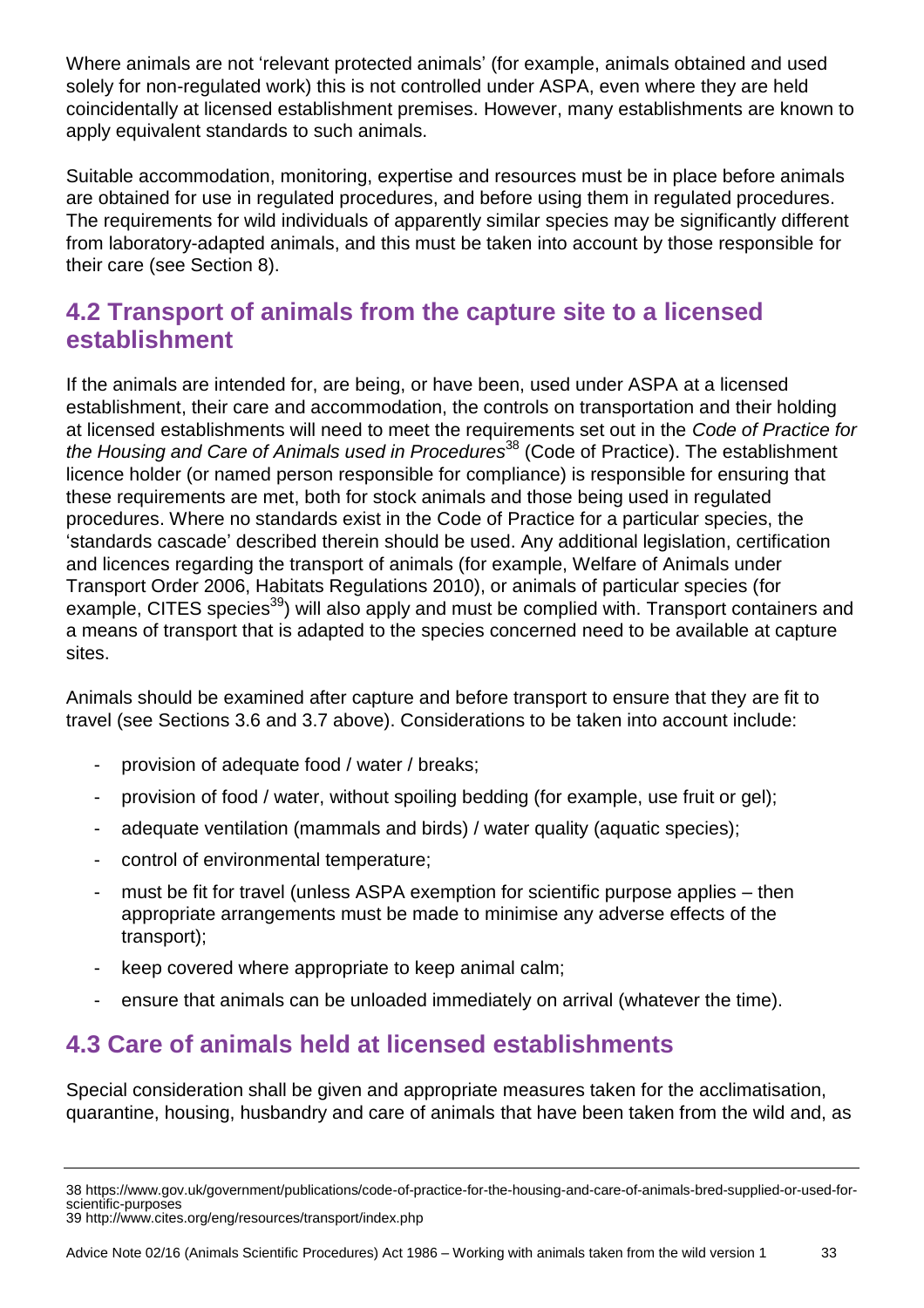appropriate, provisions for ensuring their welfare if the intention is that they be kept alive and set free at the end of procedures.<sup>40</sup>

Whilst specific guidelines for particular species of wild animals are not included in the Code of Practice, it sets out the mandatory specifications (in Code of Practice, Sections 1 and 2) for all wild animals and advisory specifications for wild-caught birds, cephalopods, fish and nonhuman primates, including advice on capture and transport (Code of Practice, Section 3). Where no relevant advice is presented in Section 3 of the Code of Practice, establishments will be expected to apply appropriate standards as found in the scientific literature, in consultation with animal care staff, the named veterinary surgeon (NVS), the Animal Welfare and Ethical Review Body (AWERB), the assigned Home Office inspector (HOI) and / or other specialists.<sup>41</sup>

As for other species, if exemption from the Code of Practice requirements is required for scientific purposes (for example, single housing of a sociable species for the collection of urine), project licence authority may be required. Section 8.4 of the Code of Practice describes the circumstances when deviations from Sections 1 and 2 of the Code of Practice for other purposes, such as for animal health or welfare reasons, may be permissible.

Animals should be promptly examined on arrival for illness, poor condition and disease.<sup>42</sup> Animals appearing to be injured, ill or in poor condition must be given appropriate care prior to use<sup>43</sup> unless there is specific authorisation in the project licence to allow the use of such animals, for example, for epidemiological studies of diseases of wildlife (see Section 3 of this note).

Anaesthesia for the purposes of clinical examination or treatment would not be regarded as a regulated procedure when carried out by a veterinary surgeon in accordance with the Veterinary Surgeons Act 1966.<sup>44</sup>

Injuries, illness or death of animals on or shortly after receipt may indicate that the source, capture or transport arrangements are unsuitable. If such problems arise, the project licence holder should review these arrangements before obtaining more animals from that source.

#### **4.4 Breeding or supply of Schedule 2 species by a licensed establishment**

Section 3.1 of the ASPA Guidance gives advice on when an establishment licence is required for these activities.<sup>45</sup> Section 2.6 of this Advice Note includes information on Schedule 2 species.

Project licence authority is not required for activities involving only the breeding from or supply of animals previously taken from the wild, where there are no regulated procedures involved. Where Schedule 2 species animals are taken from the wild, but mated in captivity, the offspring are not considered to be taken from the wild (as covered in 2.6.1 above; see also 4.4.1 below).

<sup>40</sup> See Code of Practice, paragraph 3.2.

<sup>41</sup> See Code of Practice, paragraph 8.5.

<sup>42</sup> Establishment licence (PEL) standard condition (SC) 4.

<sup>43</sup> Project licence (PPL) SC 14b.

<sup>44</sup> [https://www.rcvs.org.uk/advice-and-guidance/code-of-professional-conduct-for-veterinary-surgeons/supporting](https://www.rcvs.org.uk/advice-and-guidance/code-of-professional-conduct-for-veterinary-surgeons/supporting-guidance/delegation-to-veterinary-nurses/)[guidance/delegation-to-veterinary-nurses/](https://www.rcvs.org.uk/advice-and-guidance/code-of-professional-conduct-for-veterinary-surgeons/supporting-guidance/delegation-to-veterinary-nurses/) Royal College of Veterinary Surgeons Supporting Guidance No. 24 Named Veterinary Surgeons, and No. 25 Recognised Veterinary Practice. 45 ASPA Guidance 2B.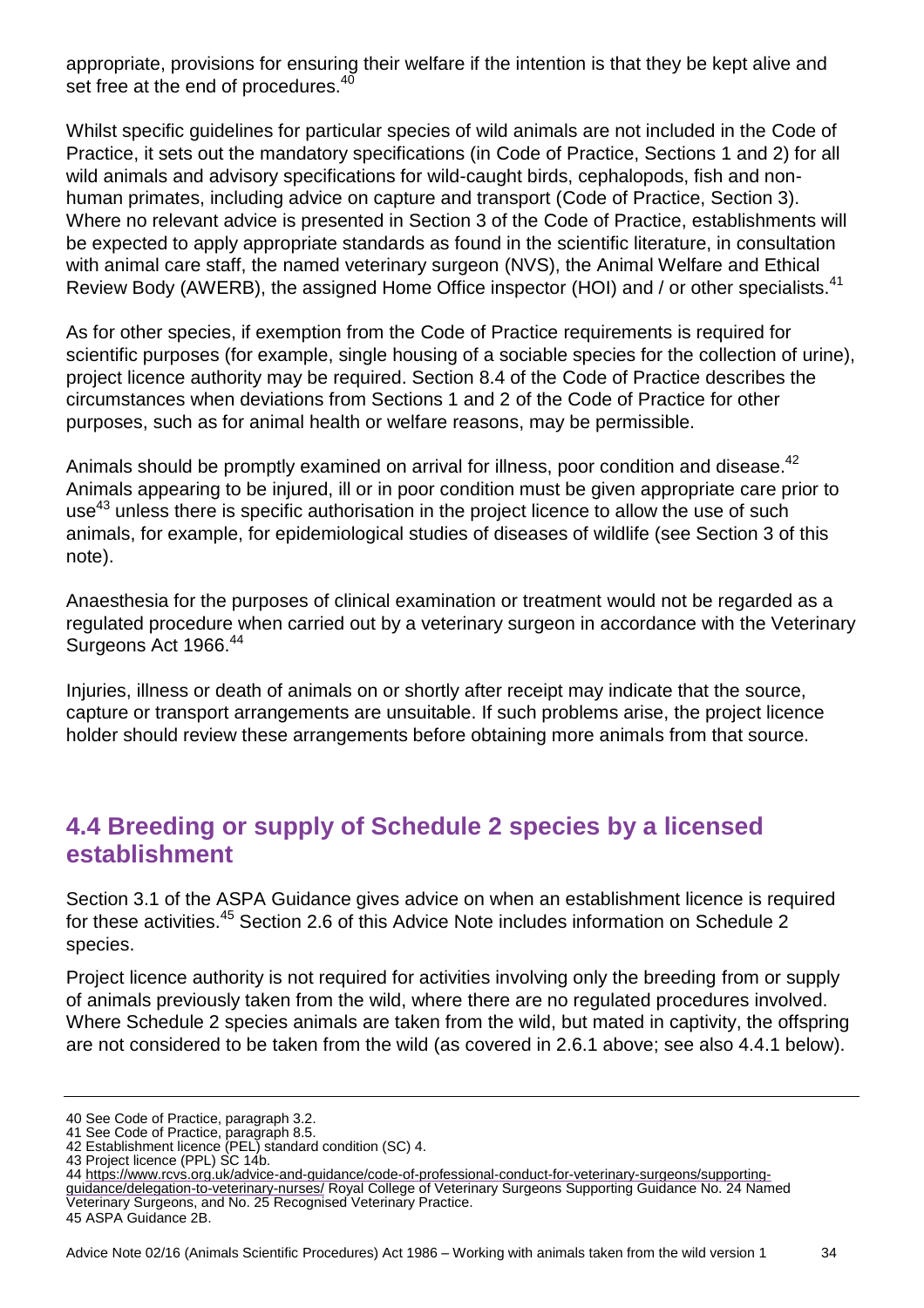Since the 2013 amendment of ASPA there are no specific ASPA restrictions on licensed breeding or supplying establishments obtaining Schedule 2 animals from sources that do not themselves hold establishment licences (see ASPA Guidance section 3.13.16). This includes animals that have been taken from the wild.

Project licence authority will be required for any use of such animals in regulated procedures, including where appropriate authorisation to use animals taken from the wild or non-purpose bred Schedule 2 animals. Project licence holders obtaining such animals from other establishments will still be required to meet their obligations around capture methods, examination for ill health, etc. (see Section 3).

The conditions of other licences or legislation permitting the original capture are likely to affect such activities and the conditions of any such licences must be complied with.

#### 4.4.1 Breeding of Schedule 2 species

An establishment licence is required for undertakings involving the breeding of Schedule 2 animals with a view to:

- $-$  their use in regulated procedures; or
- the use of their tissues or organs for scientific purposes.

This applies to the breeding of Schedule 2 animals from parents that have been previously taken from the wild; however, there are no additional specific requirements for these animals.

#### 4.4.2 Supply of Schedule 2 species

An establishment licence is required for undertakings involving the keeping of Schedule 2 animals that have been bred elsewhere and that are to be supplied with a view to:

- their use in regulated procedures elsewhere; or
- the use elsewhere of their tissues or organs for scientific purposes.

This applies to the keeping and supply of Schedule 2 animals previously taken from the wild; however, there are no additional specific requirements for these animals.

#### **4.5 Breeding and / or supplying of animals other than Schedule 2 species**

Section 3.1 of the ASPA Guidance gives advice on when an establishment licence is required for these activities.<sup>46</sup> Section 2.6 of this Advice Note also includes information on non-Schedule 2 species.

Project licence authority will be required for any use of such animals in regulated procedures, including where appropriate authorisation to use animals taken from the wild and non-purpose bred Schedule 2 animals. Project licence holders obtaining such animals through others will still be required to meet their obligations around capture methods, examination for ill health, etc.

<sup>46</sup> ASPA Guidance 2B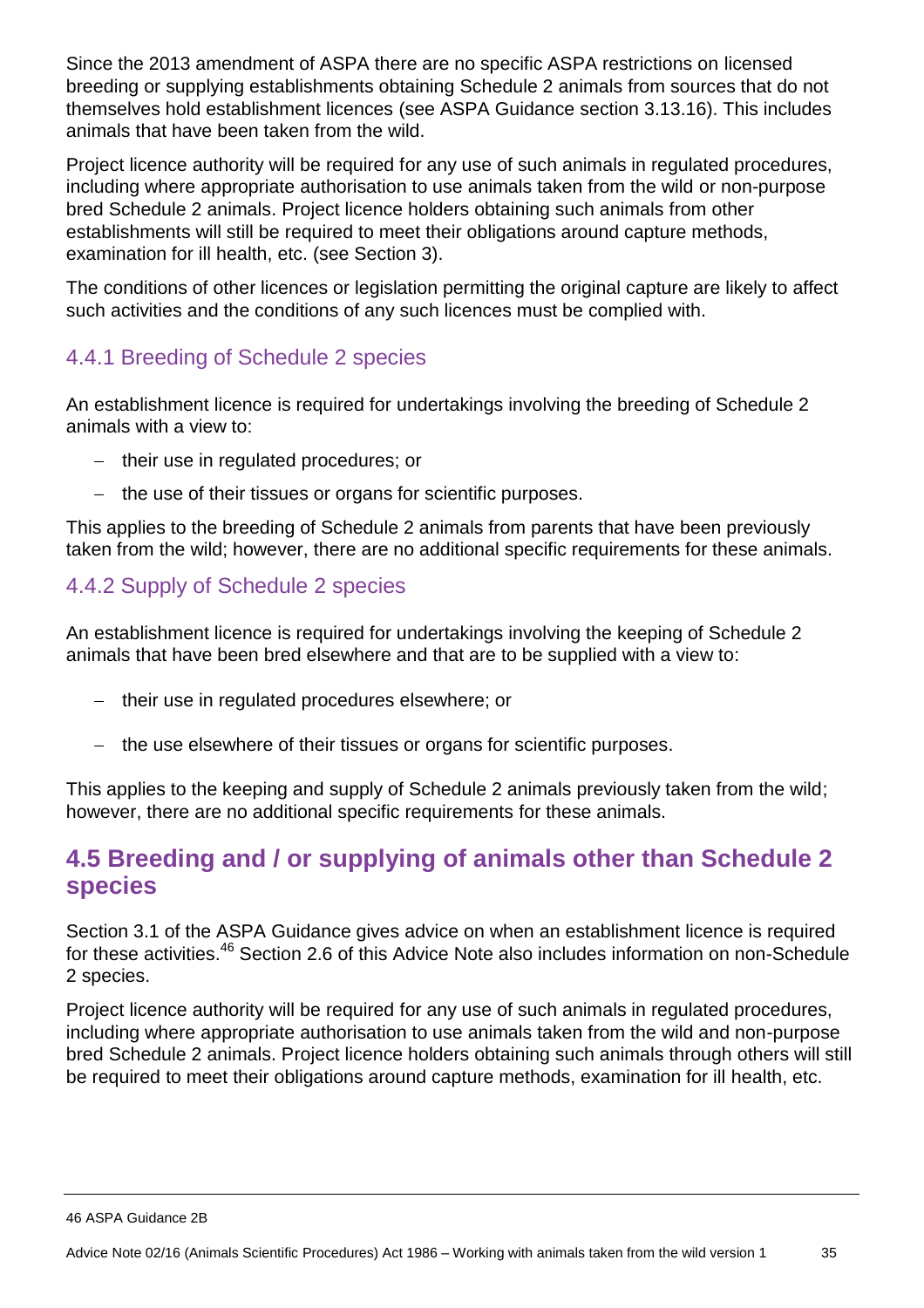#### 4.5.1 Breeding and supplying of non-Schedule 2 species

Project licence authority is not required for activities involving only the breeding from or supply of animals previously taken from the wild, where there are no regulated procedures involved. The offspring of previously wild-caught animals mated in captivity are not considered to be taken from the wild.

An establishment licence **is** required for undertakings involving the **breeding** of other species (not listed in Schedule 2) of protected animals **primarily**:

- $-$  for their use in regulated procedures; or
- $-$  the use of their tissues or organs for scientific purposes.

This applies to the breeding of non-Schedule 2 animals from parents that have been previously taken from the wild; however, there are no additional specific requirements for these animals.

Where such animals are not being bred **primarily** for such use, an establishment licence is not required.

For example, breeding of turbot primarily for their use in regulated procedures will require an establishment licence. However, the breeding of commercial-farmed salmon, primarily for food production (some of which are incidentally supplied for use in regulated procedures), would not require an establishment licence, because the breeding is not primarily done with a view to supply animals for use in regulated procedures.

An establishment licence is **not** required for **holding** non-Schedule 2 animals that have been bred elsewhere (including animals that have previously been taken from the wild) with a view to:

- their supply for use elsewhere in regulated procedures, or
- for use elsewhere of their tissues or organs.

For example, crows (a non-Schedule 2 species) that have been taken from the wild may be kept for such supply by people (for example, pest-controllers) without them holding an establishment licence under ASPA. The conditions of other licences or legislation permitting the original capture are likely to affect such activities, and the project licence holder who ultimately uses such animals must still ensure that the ASPA licence requirements on, for example, capture methods, competence of personnel and avoidance of harm have been met (see Section 3).

The conditions of other licences or legislation permitting the original capture are likely to affect such activities and the conditions of any such licences must be complied with.

#### **4.6 Movement to other establishments, keeping alive, setting free, and re-homing from a licensed establishment**

Guidance on the requirements and authorities needed is given in the ASPA Guidance and the separate Advice Notes 02/2015 (*Use, Keeping Alive and Re-use of Animals*) and 03/2015 (*Rehoming and Setting Free of Animals*).<sup>47</sup>

Sections 7.3.1 and 7.3.2 of this Advice Note give specific advice related to animals taken from the wild and set free in the course of regulated procedures.

<sup>47</sup> https://www.gov.uk/guidance/research-and-testing-using-animals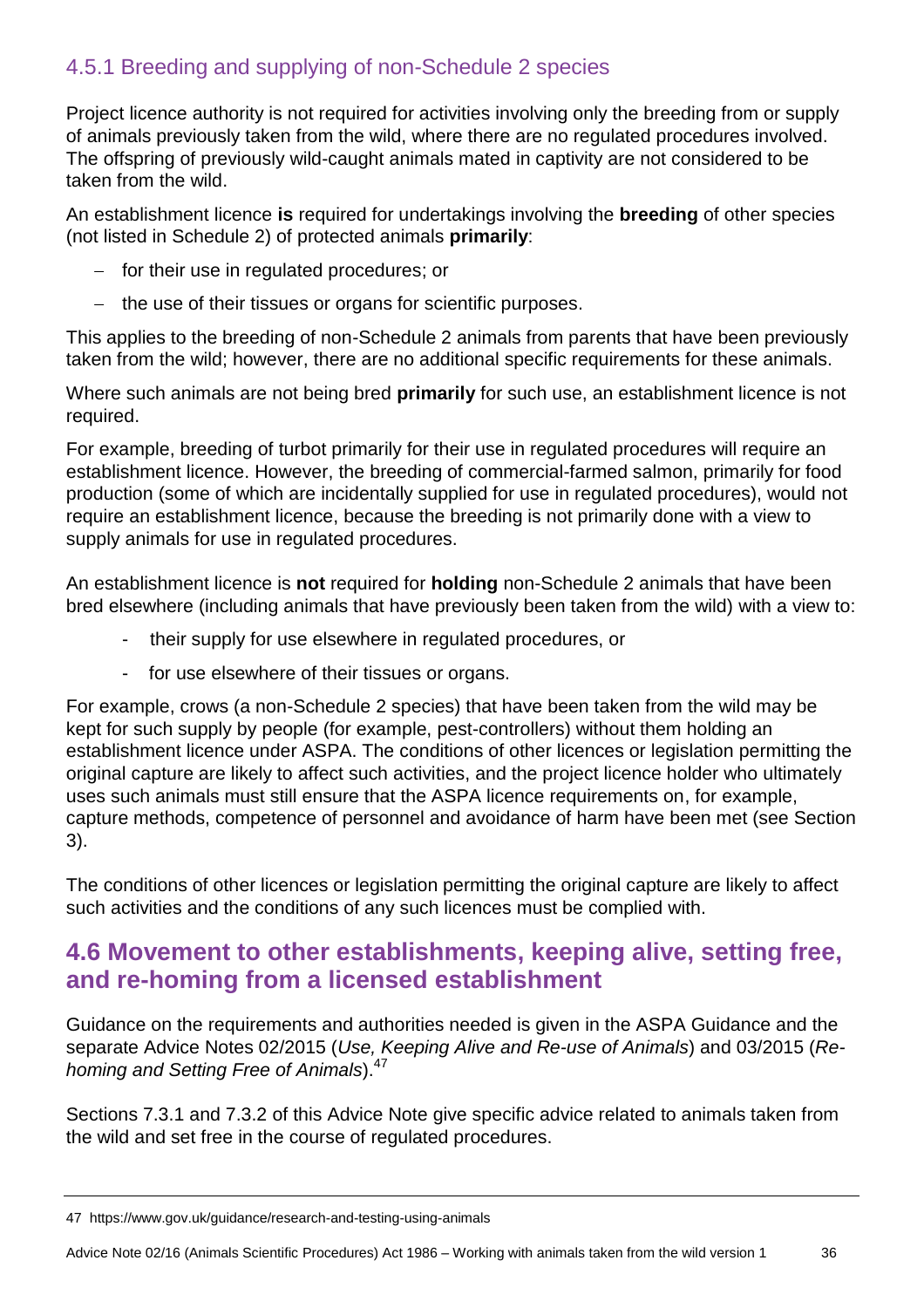For some species movement to another establishment, setting free or re-homing may also require authorisation by other regulators; for example, licences for the possession and movement of mink, grey squirrel and coypu are required under the Destructive Imported Animals Act 1932. A permit under the EU Invasive Alien Species Regulation 2015 is needed for importing, keeping, breeding, transporting or using for the purposes of research, etc., *"species of Union concern"*. All such legislation must be complied with in addition to ASPA requirements.

#### 4.6.1 Movement of protected animals to a different licensed establishment

Animals held under establishment licence authority and being used in regulated procedures may only be transferred to another licensed establishment with specific authority from the Home Office (PPL SC 24). This includes animals previously taken from the wild.

Animals that have completed a series of regulated procedures and are kept alive under the care of the NVS may only be moved to another licensed establishment with specific authority from the Home Office (PEL SC 23[2] [a]). This includes animals previously taken from the wild. Animals moved from one establishment licence to another are not treated as being re-homed.

#### 4.6.2 Keeping alive, setting free / re-homing of protected animals from a licensed establishment

Any animal that, in the opinion of the personal licensee or the veterinary surgeon, is suffering or is likely to suffer adverse effects as a result of being subjected to the regulated procedures at the end of its use must be killed in compliance with ASPA section 15 and PPL SC 11.

**[PPL SC 11]** Where a series of regulated procedures are applied to an animal for a particular purpose the licence holder shall ensure that the animal is killed at the end of the series unless a veterinary surgeon or other competent person has determined that the animal is not suffering, and is not likely to suffer adverse effects, as a result of the regulated procedures.

An animal held at a licensed establishment that:

- is being or has been used in a regulated procedure;
- is being or has been kept for use in a regulated procedure;
- has been bred for use in a regulated procedure; or
- is being or has been kept for the purpose of being supplied for use in a regulated procedure.

will need to meet the requirements, set out in ASPA Section 17A, if the animal is to be moved to somewhere other than a licensed establishment (i.e. re-homed) or set free.

This is because such animals are defined as 'relevant protected animals' under ASPA (for the purposes of re-homing and setting free). This includes not only protected animals that have undergone regulated procedures, but also those that were obtained, bred, or held as stock with the intention of being used in ASPA-regulated work, but for whatever reason were not used. For more information please see Advice Note 03/2015 *Re-homing and Setting Free of Animals*, Section 1.2 on relevant protected animals.

Conversely, animals kept at an establishment without the intention of use in regulated procedures, that have not been bred for use in regulated procedures, and have not been kept for the purpose of being supplied for use in regulated procedures are not relevant protected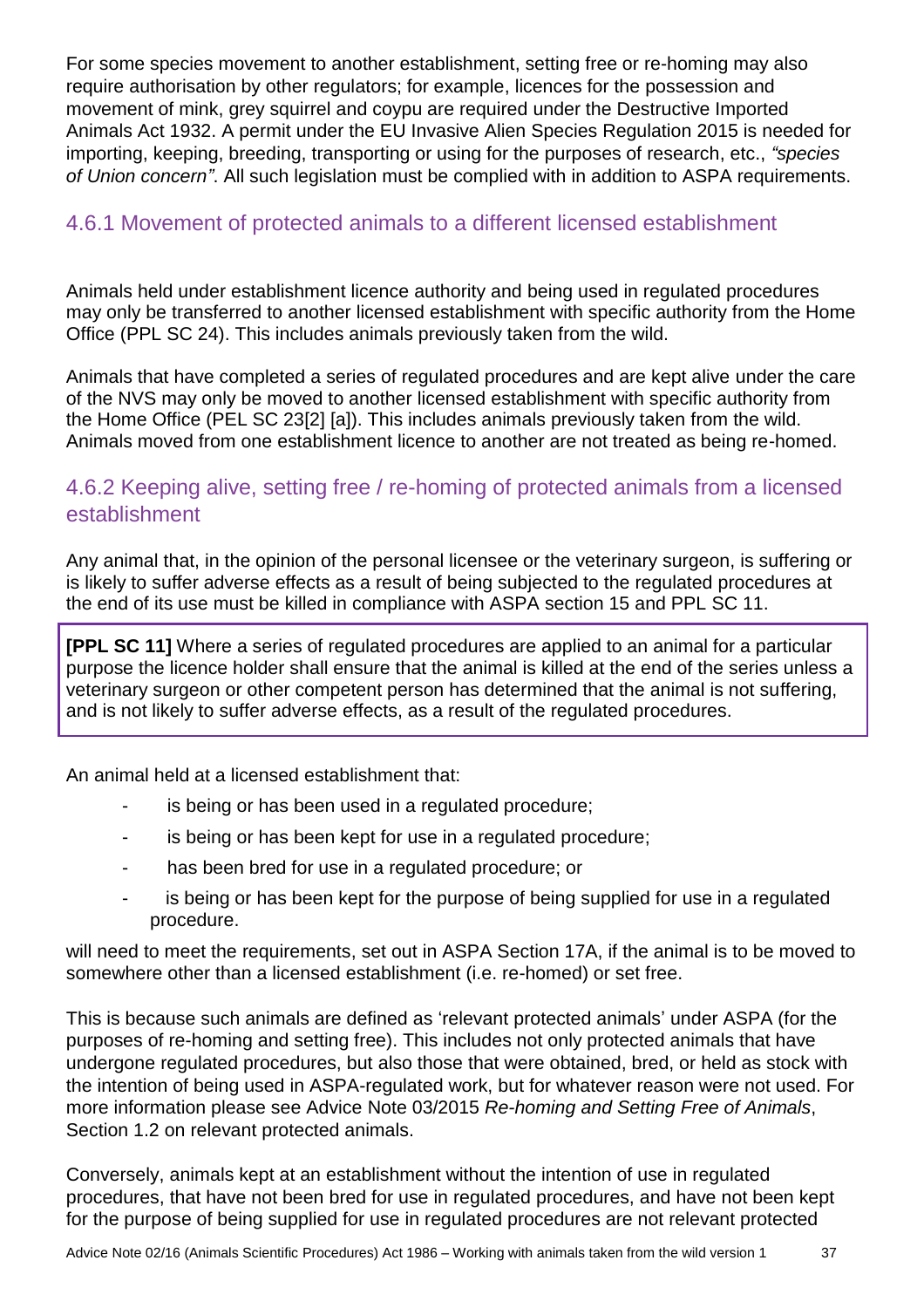animals under ASPA section 17A. They do not need to meet the requirements of this section if they are moved from the establishment. This includes animals brought to an establishment solely for non-regulated work.

At the end of a series of regulated procedures animals that are not suffering adverse effects may be suitable to be kept alive, and set free or re-homed. This includes animals previously taken from the wild that have been held at a licensed establishment.

Unused stock animals that are no longer intended for use in regulated procedures may also be suitable for setting free or re-homing.

In both cases authority to set free or re-home such animals is required (ASPA section 17A and PEL SC 23[2] [b]). Detailed information is supplied in Advice Notes 02/2015 (*Use, Keeping Alive and Re-use of Animals*) and 03/2015 (*Re-homing and Setting Free of Animals*), which should be consulted.<sup>48</sup>

Setting free / re-homing protected animals in the course of and at the end of regulated procedures at a POLE also requires authority (see Section 7).

48 https://www.gov.uk/guidance/research-and-testing-using-animals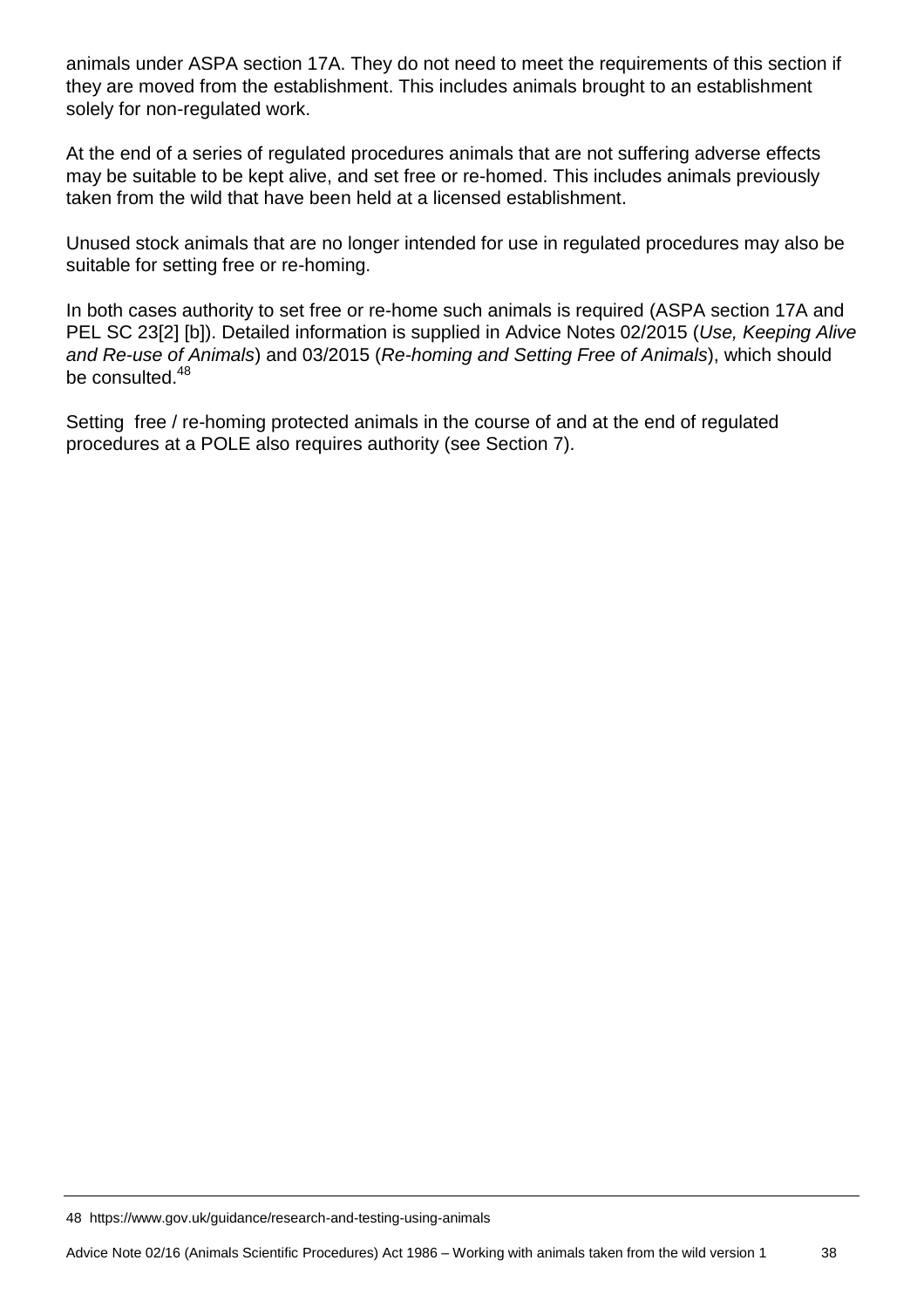## 5. Working with wild animals at a place other than a licensed establishment

A place other than a licensed establishment (POLE) is a place that is not included on the schedule of premises (approved places) in an establishment licence issued under section 2C of the Animals (Scientific Procedures) Act 1986 (ASPA). Before the changes to ASPA came into force in January 2013, such a place was known as a place other than a designated establishment (PODE).

Many ASPA-regulated studies involving wild or free-living animals need to be done at POLEs and these places will need to be specified in the project licence application (see 5.1 for the details required).

In some circumstances POLEs may be at places owned or controlled by an institution that has an establishment licence, but which are not included in the approved places in the licence schedule. For example, a project licence may authorise regulated procedures on wild animals living on land owned by a licensed establishment, but not included in the approved places.

#### **5.1 Legal requirements for working at a POLE**

When scientifically justified by the nature of the programme of work or the regulated procedures described in a project licence, procedures may be authorised at a POLE<sup>49</sup> – for example, an inland waterway or a farm.

The manner in which a POLE is specified needs to be sufficiently detailed to allow inspection. However, general information (for example, 'farms in England and Wales where badgers have been diagnosed as suffering from tuberculosis', 'sites where pied flycatchers are nesting', 'tributaries of the River Dee in North Wales', 'bat roosting sites in the West of England') can be sufficient as notice must be given of intention to start work at a POLE that can then include information of the specific site (see 5.3 below).

In general, to protect individual animals under study and to reduce the variability and number of animals used, if the work could feasibly and satisfactorily be done under controlled laboratory conditions within a licensed establishment, then the work should not be done at a POLE. For free-living animals, however, it may be scientifically necessary to do the work at one or more POLEs and the additional welfare cost to the animals and any associated environmental costs may outweigh any benefits from doing the work at a licensed establishment. Consequently the 3Rs – replacement, reduction, refinement – and scientific considerations should be taken into account when deciding where regulated procedures should be done.

<sup>49</sup> ASPA 5(3).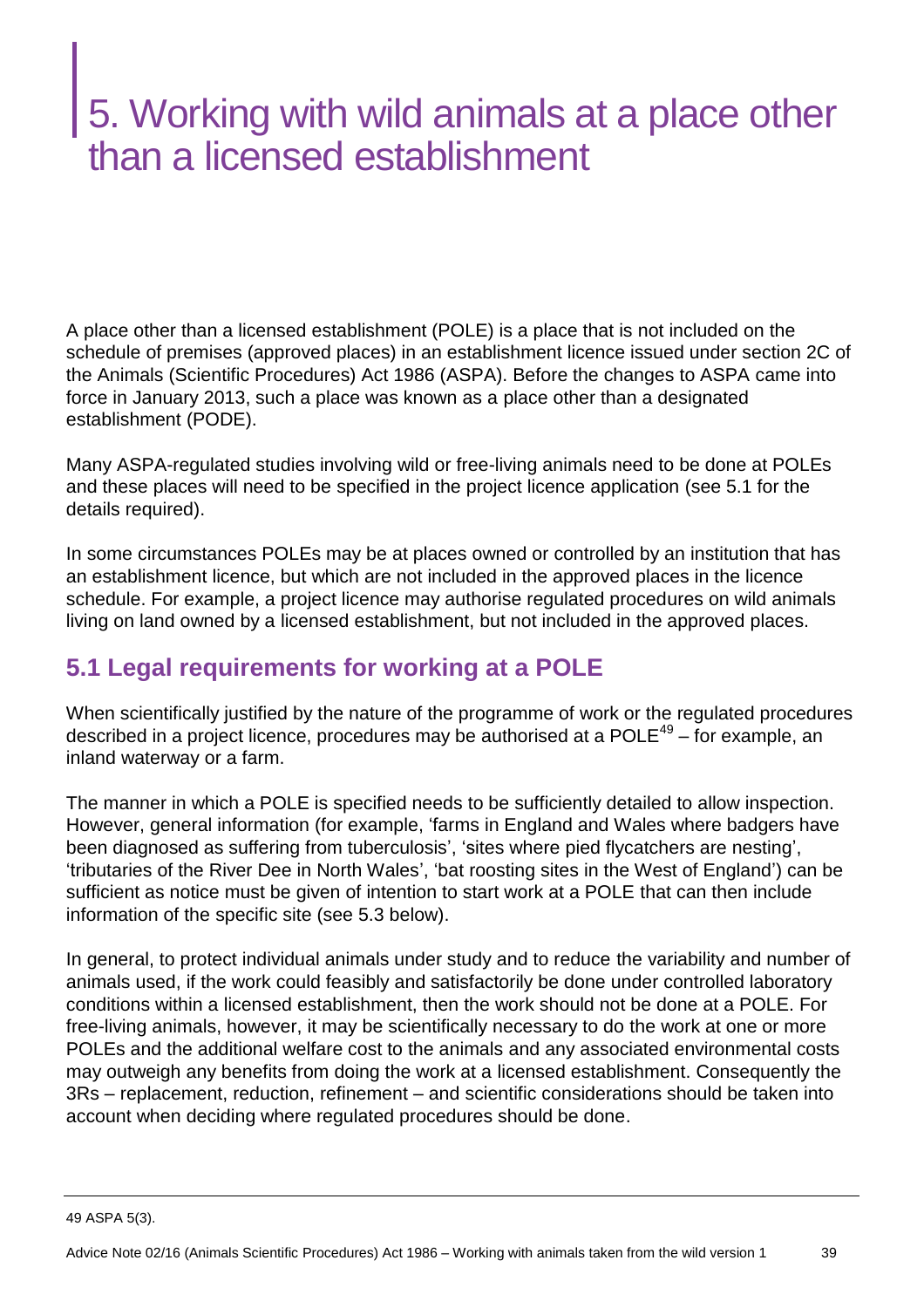A feasibility assessment of working at an establishment with wild or free-living animals brought into captivity should include consideration of the additional harms:

- to the individual animals of transport and holding in captivity, such as stress and loss of condition and the effect this may have on the scientific outputs;
- to the local environment due to the removal of animals from ecosystems, the effect on dependent young or other factors (see also Section 3).

In order to carry out regulated procedures at a POLE, a project licence application must specify a licensed establishment as the primary availability, whether or not work is also carried out there. This allows for work at POLEs to receive the same support as other work authorised under ASPA from the Animal Welfare and Ethical Review Body (AWERB), named persons<sup>50</sup> and the establishment licence holder.

Examples of scientific justification for using wild animals at POLEs include:

- when the study of a captive population would be unrepresentative (for example, when natural behaviour or physiology of free-living animals is to be studied);
- when the study of a captive population would not be achievable (for example, the species cannot be maintained in captivity);
- where the effects of an intervention on the wider population or environment are to be studied;
- where the harm to the wild-caught animals or to the social groups from which they are taken, from transporting them to and holding them in a licensed establishment for the purpose of carrying out regulated procedures, is greater than doing the procedures at, or close to, the site of capture.

#### **5.2 Considerations for working at a POLE**

The type of work performed at a POLE is frequently a field study or ecological work. The conditions at a POLE must enable the regulated procedures to be done to an acceptable standard to minimise the risk that:

- $-$  the results obtained may not be satisfactory; or
- animal health or well-being may be unreasonably compromised.

It would be expected that such considerations be reviewed by the AWERB when advising on the project, in addition to the usual considerations applying to all project licence applications.

#### **5.3 Notification of working at a POLE**

Project licences authorising the use of animals at POLEs usually have an additional nonstandard condition applied requiring notification arrangements to be agreed in advance. This is so that a Home Office inspector (HOI) can choose whether to attend when procedures are due to be undertaken.

The condition usually applied to such licences is:

<sup>50</sup> For a definition of named persons see: *Guidance on the Operation of the Animal Scientific Procedures Act*, Section 3.8.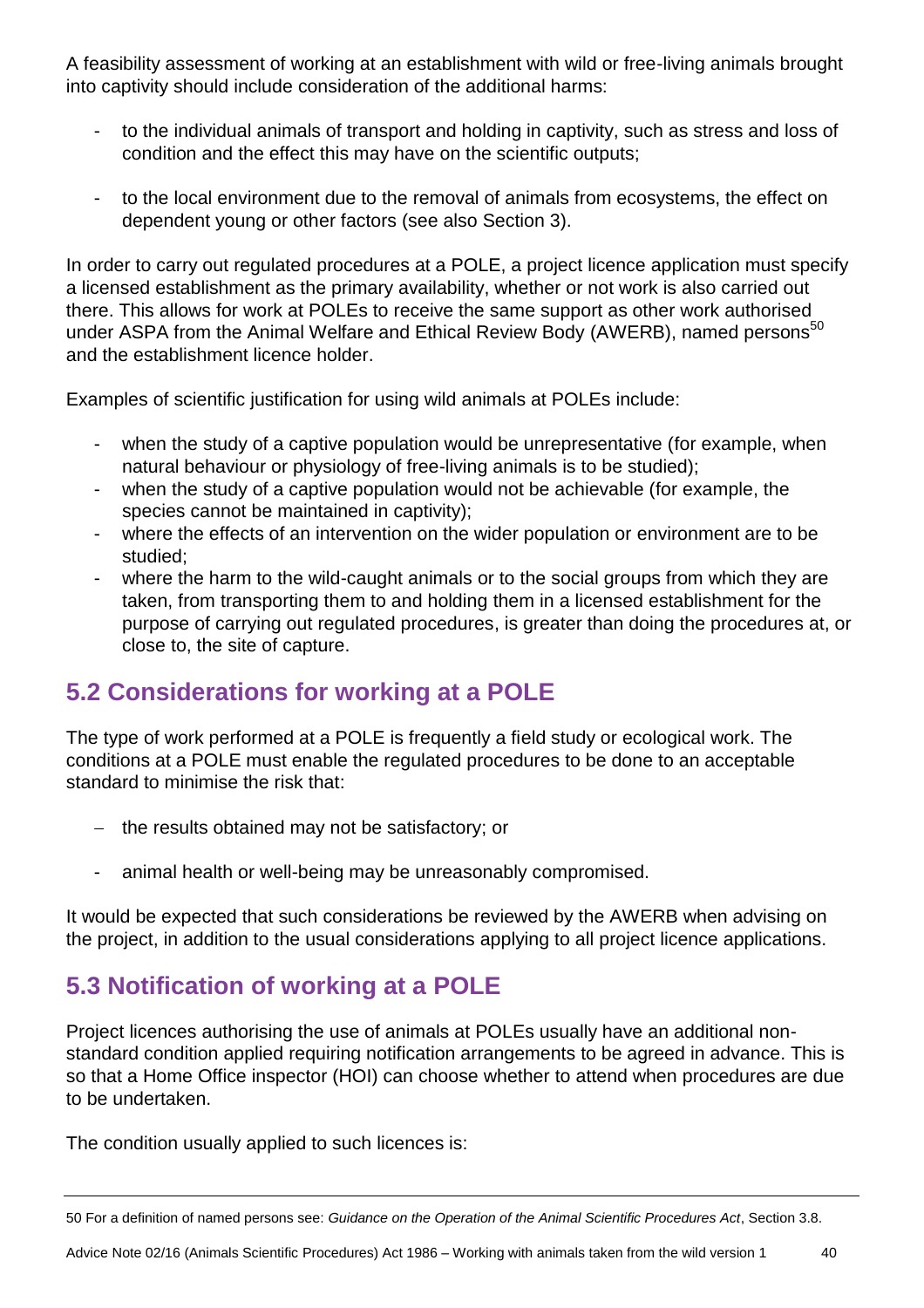*"Before starting any procedures at a place which is not a licensed establishment (POLE) but is authorised under Part B of the schedule, the inspector must be notified, in order that the inspector may be present if s/he wishes. The minimum period(s) of notice to be given, the information to be provided and the means of notification shall be agreed in writing with the inspector at least seven days before commencement of regulated procedures in this project."*

A typical minimum period of notice is 72 hours but other arrangements may be reached with the assigned HOI should circumstances dictate. Both the HOI and the licence holder must maintain a current awareness of the arrangements in place, particularly where the responsible establishment is transferred between inspectors. Periodic updates may be valuable, for instance at the end or beginning of a seasonal programme.

Unless a different method has been agreed with the assigned HOI, the information to be provided, on each occasion, should include:

- the intended start and finish times and dates for the procedures at the POLE;
- the identities of the licensees who will be at the POLE;
- the location (which may include the Ordnance Survey map reference and / or post code) where the licensee(s) and the HOI will meet;
- the arrangements for contacting the licensees (for example, mobile phone numbers);
- confirmation that the landowner has given permission for the HOI to enter the landowner's property (this may be provided on request at the time of inspection);
- a relevant risk assessment (for example, for zoonoses the HOI may be exposed to);
- a list of personal protective equipment needed that will be provided by the project licence holder;
- any biosecurity procedures the HOI should follow;
- any relevant permits from other regulatory authorities to capture, otherwise work with and release the animals in question as necessary (these may be provided on request at the time of inspection).

The means of notification should generally be by email, text message or telephone.

Project licence holders must ensure that all personal licensees carrying out regulated procedures are aware of the agreed notification arrangements before and whilst carrying out work, and that these are followed.

Project licences issued before the 2013 amendment of ASPA may contain other additional conditions related to notification. These must be followed unless and until these conditions are amended.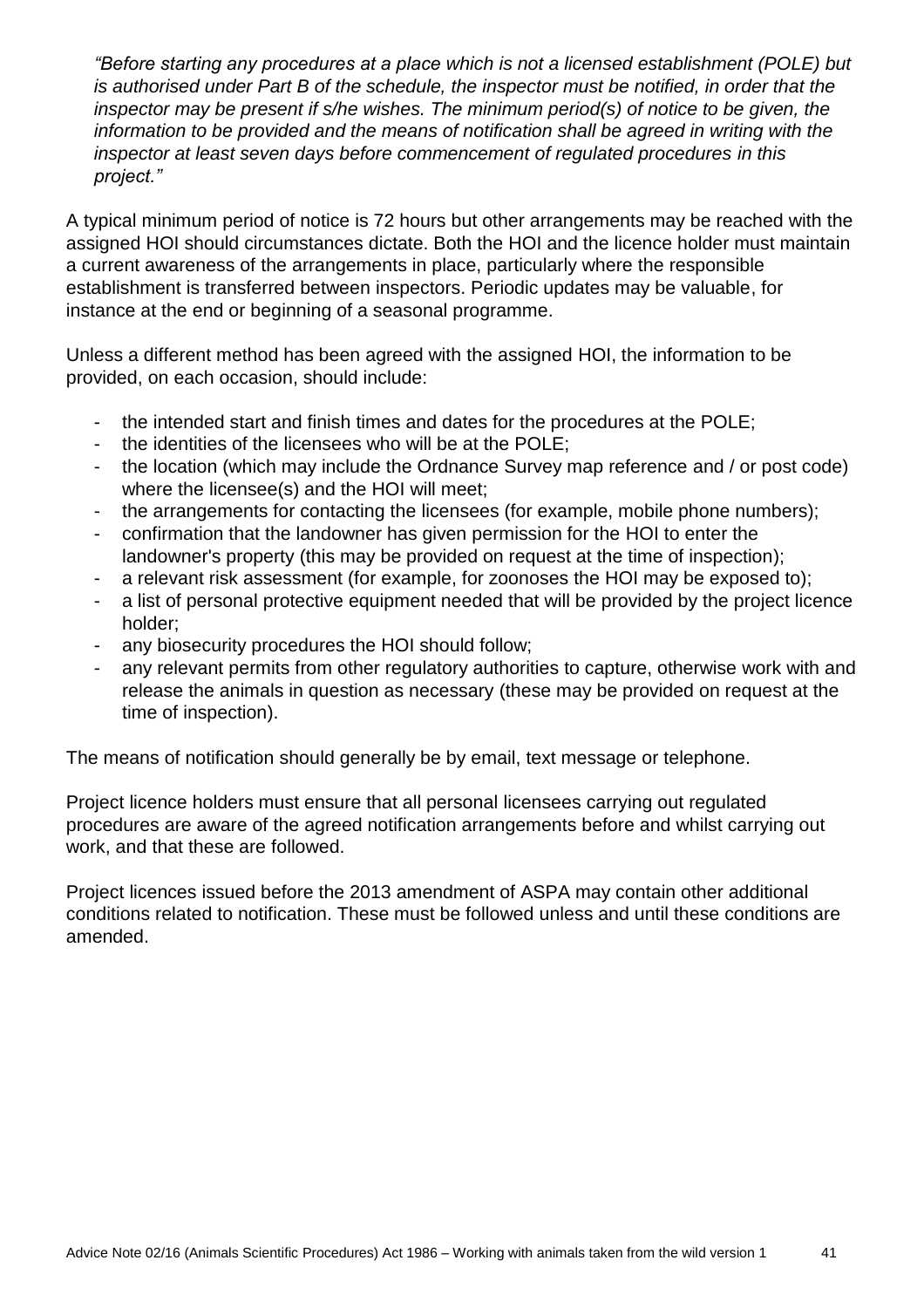## 6. Identification (including tagging, ringing, collaring and marking)

Other controls on identification and identification methods permissible also apply to some species; this legislation may differ depending upon the geographical location of the study. Those wishing to capture, identify and / or release free-living animals must check with the relevant competent authorities (such as Natural England, Scottish Natural Heritage and Natural Resources Wales) to ensure compliance with non- ASPA legislation as relevant, and must provide assurances that any such other legislation will be complied with. Animals that are lawfully being used under ASPA are exempted from the Animal Welfare Act (AWA) but not from other relevant regulation.

**[ASPA section 2 (8)(e)]** Notwithstanding anything in this section, the following are not regulated procedures:

the ringing, tagging or marking of an animal, or the application of any other humane procedure for the primary purpose of enabling an animal to be identified, providing that it causes only momentary pain or distress (or none at all) and no lasting harm.

The term marking will generally be considered to include all forms of identification and to include tagging, microchipping, ringing, collaring, ear punching and other methods of marking. Where particular methods are discussed they will be specified. See also Section 3 of the Code of Practice) for advice on marking relevant species.

#### **6.1 Identification**

When planning to apply a method of identification to a wild animal, the purpose for identifying the animal and the degree of pain and suffering that may result from applying the identification method, will determine what requirements under ASPA apply.

The ringing, tagging or marking of an animal primarily to identify it as a specific individual, or using any other humane way to do so, are not regulated procedures<sup>51</sup> if they cause no more than momentary<sup>52</sup> pain or distress (or none at all) and no lasting harm. In this Advice Note this is summarised for convenience by calling this the identification threshold (which is not a term from the legislation) and it applies even if the marking is being used to meet a scientific purpose. The identification threshold is different from the lower threshold used to determine whether other procedures applied for a scientific purpose may be a regulated procedure.

51 ASPA 2 (8) (e).

<sup>52</sup> Momentary in this context is taken to mean seconds rather than minutes.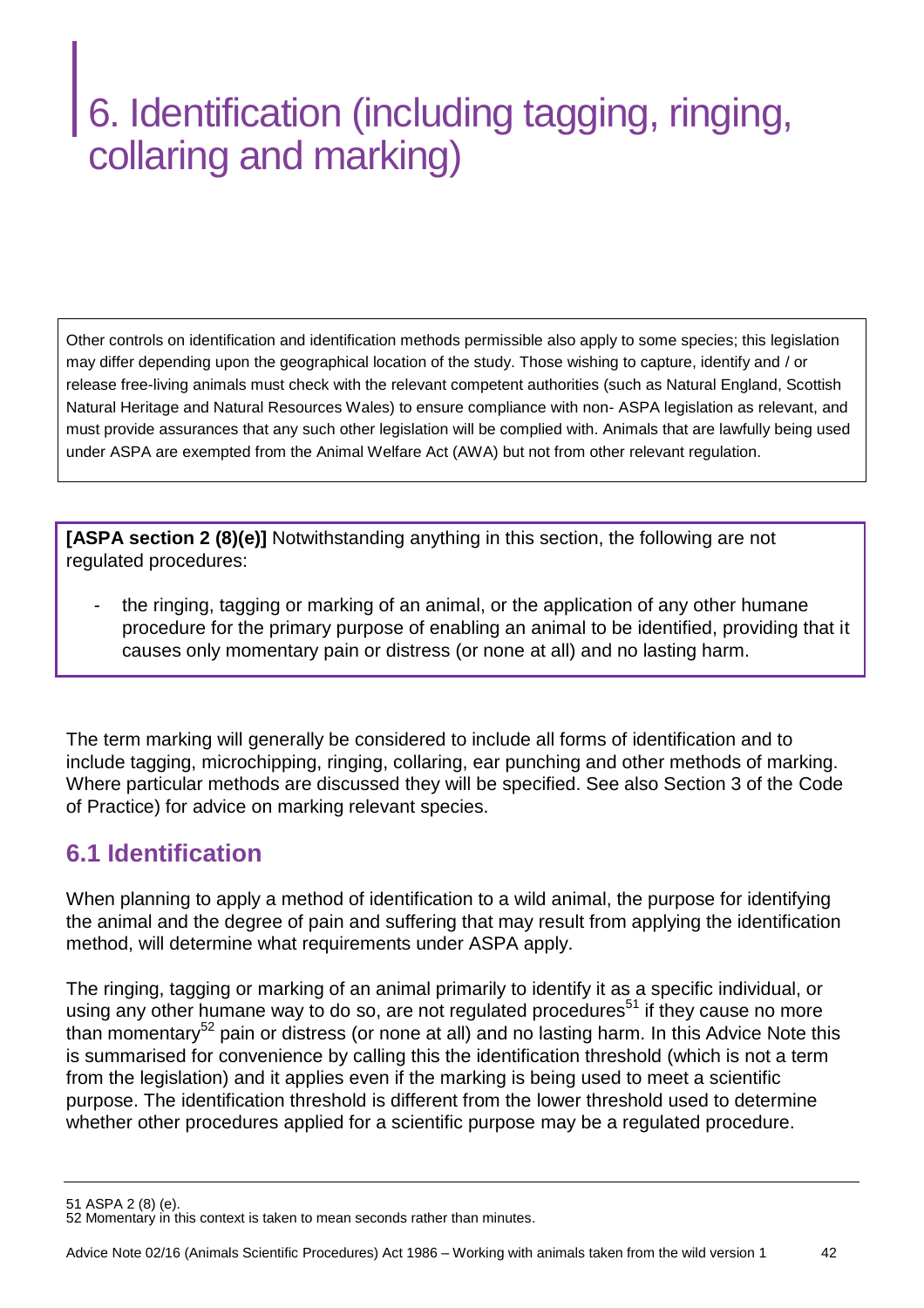Tissue obtained as a genuine by-product of, for example, ear marking may be used for genotyping without altering the non-regulated status of the procedure. For practical purposes, this means that if the same technique is applied to an animal for both identification and tissue sampling, (for genotyping or other reason) or data collection simultaneously, this should be interpreted as having been primarily for identification and therefore not a regulated procedure. However, blood sampling or DNA sampling using a method likely to cross the lower threshold of pain, suffering, distress or lasting harm (such as removal of the tail tip in mice), are not methods used to identify an individual animal and would therefore be regulated.

Consequently where a scientific study using wild animals only requires the animals to be individually identified and where the method of identification (including any necessary restraint) does not reach the identification threshold, then such studies will not require licensing under ASPA. Methods of identification that are not regulated by ASPA because they are below the identification threshold may be regulated by other legislation. For example, the ringing of wild birds requires a licence.

Furthermore, even if a method of identification is authorised under an ASPA project licence, other legislation may also apply, depending on the species and geographical location of the work.

For example, microchipping or ear-marking a red squirrel with brief manual restraint in a cone is not a regulated procedure, as it is being done *primarily* to identify the animal. The restraint and marking will cause no more than momentary pain and distress and no lasting harm, so is below the identification threshold. The squirrel's use of a nest site may then be monitored using a fixed microchip scanner or 'camera trap' to record its identity, and no licences are required under ASPA as there are no further procedures that individually or cumulatively may reach the lower threshold. Red squirrels are protected under the Wildlife and Countryside Act 1981 (WCA) as amended and it is an offence, intentionally or recklessly, to injure a red squirrel. Therefore a licence may be needed under the WCA for this work.

#### **6.2 Restraint to apply identification**

In some species, manual handling and restraint will be brief and less harmful than the use of an anaesthetic agent (for example, when ringing birds). In other species this is not the case and physical restraint may be impractical, likely to cause injury, or be very stressful (for example, handling fish). Where the combination of an identification method and the restraint to enable its application is likely to exceed the identification threshold, then this will constitute a regulated procedure and must be authorised by personal and project licence authority.

This would include, for example, the use of a pole and snare to remove an animal from a trap and restrain it, or the use of sedation or general anaesthesia to enable the identification method to be applied.

Where merited by animal welfare considerations, the use of anaesthesia or sedation should not be withheld solely in order to avoid ASPA licensing.

Failing to use anaesthesia in order to avoid regulation under ASPA for identification can have a significant effect not only on animal welfare but also on the scientific outputs. For example, in smaller or hard-to-restrain species, placement of a microchip in conscious animals may lead to a significant number of microchips being lost due to the failure of accurate placement and exiting through the entry hole. The use of anaesthesia allows more accurate placement and verification of the stability of chip position.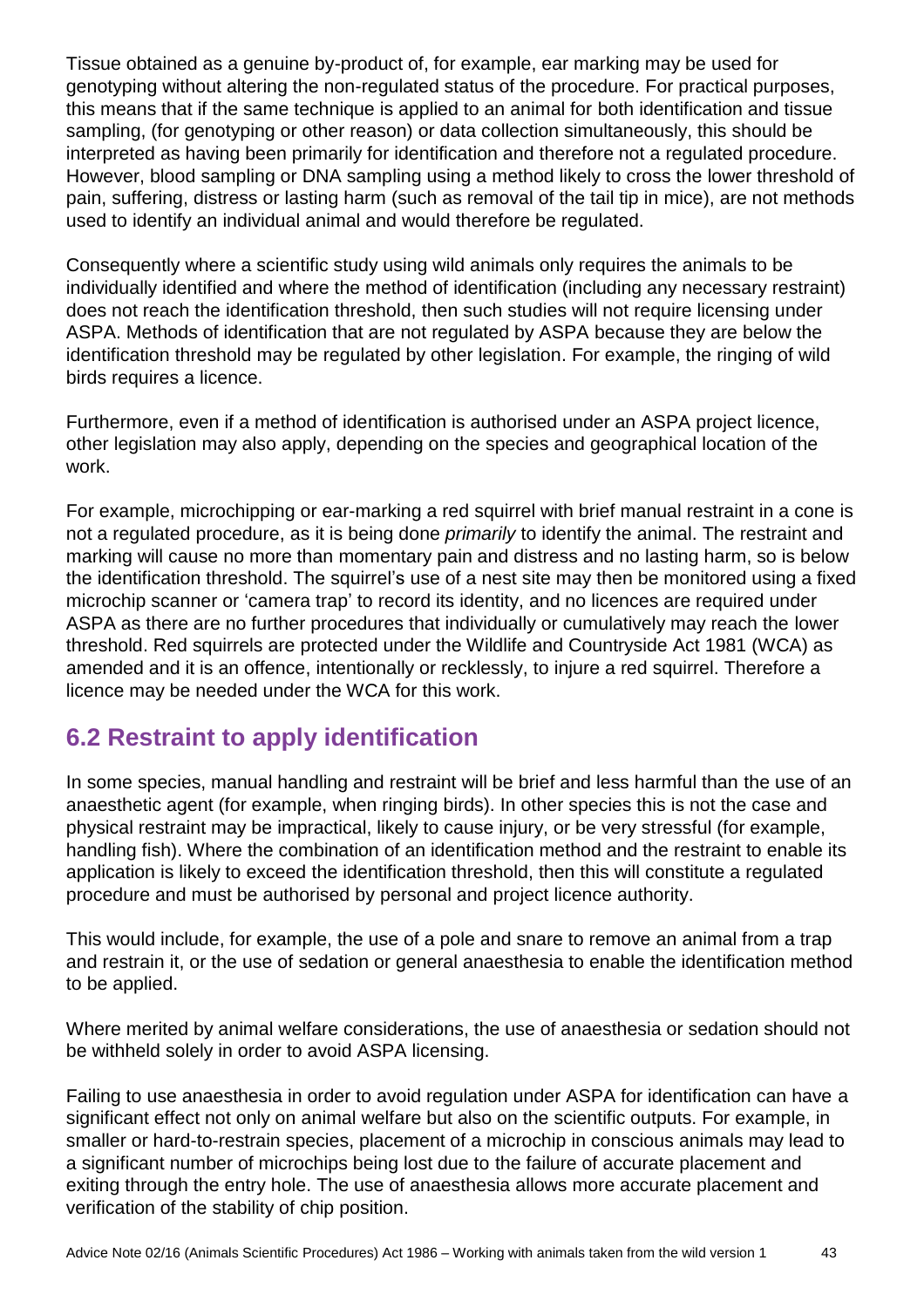In many establishments the AWERB considers all animal studies even where they do not cross the threshold for regulation. It would be considered good practice for the AWERB to maintain awareness of animal work ongoing at an establishment that does not need to be regulated under ASPA, especially where this is carried out at a POLE.

#### **6.3 Consideration of the potential harms of identification methods**

For projects involving the ringing, marking or tagging of bird species, the British Trust for Ornithology (BTO) should be contacted in the first instance. The BTO has an established system for evaluating proposals against Home Office criteria and will advise whether a particular proposal is likely to reach the threshold for regulation under ASPA.

For all other species (terrestrial and aquatic), when considering whether a particular identification method is likely to exceed the identification threshold the following criteria should be considered. There are likely to be other considerations in specific cases. Appendix 1 includes some organisations and resources that may also be helpful.

- 1. Will the insertion or application of the identification device / mark cause more than momentary pain or distress? This should take into account, for example:
	- the relative sizes of the animal and identification device / mark;
	- the means of insertion or attachment;
	- the site where it is applied;
	- the degree of restraint required.

For example, microchips are available in a variety of sizes and profiles and the needle required to place the device will be larger than the device itself. Use of a microchip that is large in relation to the size of animal, and / or would interfere with normal postures or behaviours, would usually be considered to exceed the identification threshold. For example, where microchips are implanted in very small animals, or where the microchip is also being used to obtain data on movement. In these situations the microchip may need to be larger than needed to identify a specific individual. For fish, devices implanted into a body cavity will always require anaesthesia and so will exceed the identification threshold.

- 2. May the device cause lasting harm?
	- May a collar or external identification tag be capable of being snagged leading to strangulation or pain, suffering, distress or lasting harm?
	- Does the device have a reliable breakaway section, quick-release or time-limited release device that will safely release the animal (without the need for re-capture)?
	- Could the collar cause harm when the animal puts on weight, for example, prior to hibernation?
	- May tag insertion or attachment sites become infected or attract parasites such as maggots?
	- Does the weight of the device place a significant physiological load on the animals?
	- Will the method lead to the animal being less able to catch or access its food or natural habitat, affect aero- or hydro-dynamics, locomotion, or the ability assume a comfortable resting posture?
	- Will the animal be at a biological or reproductive disadvantage due to the appearance, weight or shape of the identification device?
	- Would clipping of hair or feathers lead to loss of waterproofing or temperature stress?
	- Is the tissue glue used to secure devices potentially irritant, and is the quantity used critical to welfare or to the retention of the identification device for the time needed for the animal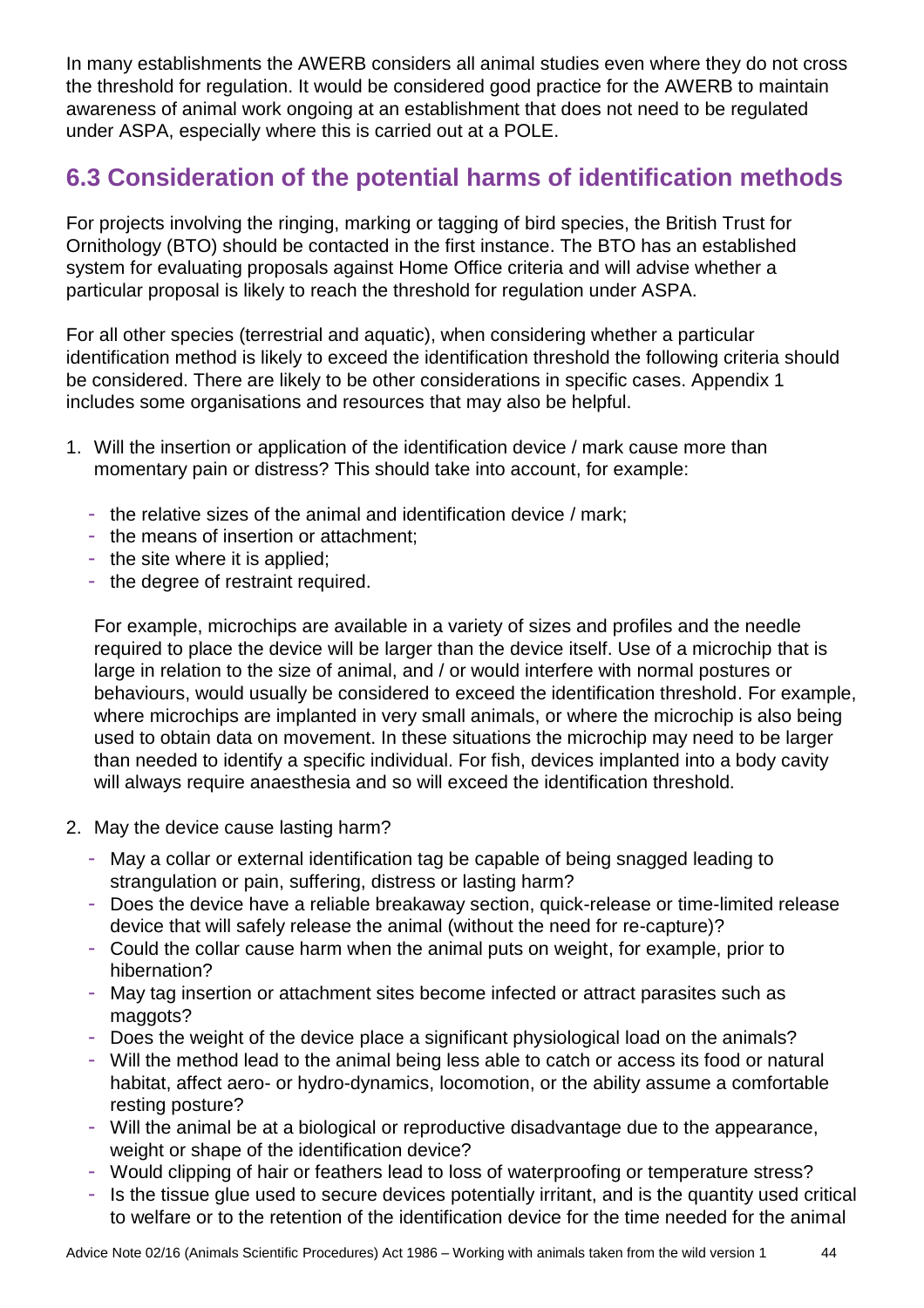to be able to be identified?

- Could the identification device / mark, or its attachment method, place the animal at a social disadvantage or make the animal more visible or prone to potential predators?
- Will it be possible or justifiable to remove the mark or identification device at the end of the observation period?

Consideration should be given not only to weight but to size and placement; this may be highly relevant to energy expenditure as a result of tagging. Flying animals and birds may be particularly affected by the weight and position of devices – fast aerial manoeuvres will significantly increase the forces exerted on the animal by a device. A small visible ear tag may be of little significance in a regularly fed captive animal, but may obstruct access to natural feeding sites, may attract predators or may alert prey to a predator's presence. Use of some collars has been shown to affect bodyweight gain and in some cases increase mortality.

#### **Examples of methods considered to result in no more than momentary pain or distress or lasting harm**

The following are examples of methods of identification that are considered to be below the identification threshold. There may, however, be additional harms to wild animals in terms of restraint to apply a method currently considered below threshold for laboratory animals, which have been bred in captivity and regularly handled.

- The manual restraint and use of small circular punches, nicks or notches in the ears, (approximately 1 mm diameter), as used for the purposes of identification of laboratory mice, are considered to cause momentary pain or distress and no lasting harm.
- The manual restraint of a mouse and sub-cutaneous implantation of a small passive integrated transponder (PIT) tag.
- Restraint in a deer crush and application of lightweight coloured collars, with breakaway / quick-release system, to identify red deer from a distance.

#### **Examples of methods of identification considered to result in pain or distress and lasting harm above the identification threshold**

- Hot, freeze and chemical branding.
- Conventional tattooing. However, a single injection of an ink bleb would not be considered likely to cross the identification threshold.
- Microchips above the minimum size necessary for identification, especially in smaller species.

The advice of experienced researchers, veterinarians with relevant expertise, device manufacturers and published guidance should always be sought. The evidence base for judgements on lasting harm or pain and distress must be considered, accepting that this may on occasion be lacking in the specific species concerned. Any gaps in knowledge should be critically assessed, as it is possible that evidence gleaned from observed or re-captured animals may not take into account the harms suffered by those that were lost to follow-up.

As with trapping methods, it would be considered good practice for a retrospective review of the success of identification methods (numbers marked, numbers followed / re-captured, adverse reactions seen, numbers lost to follow-up) to be fed back to the establishment AWERB (and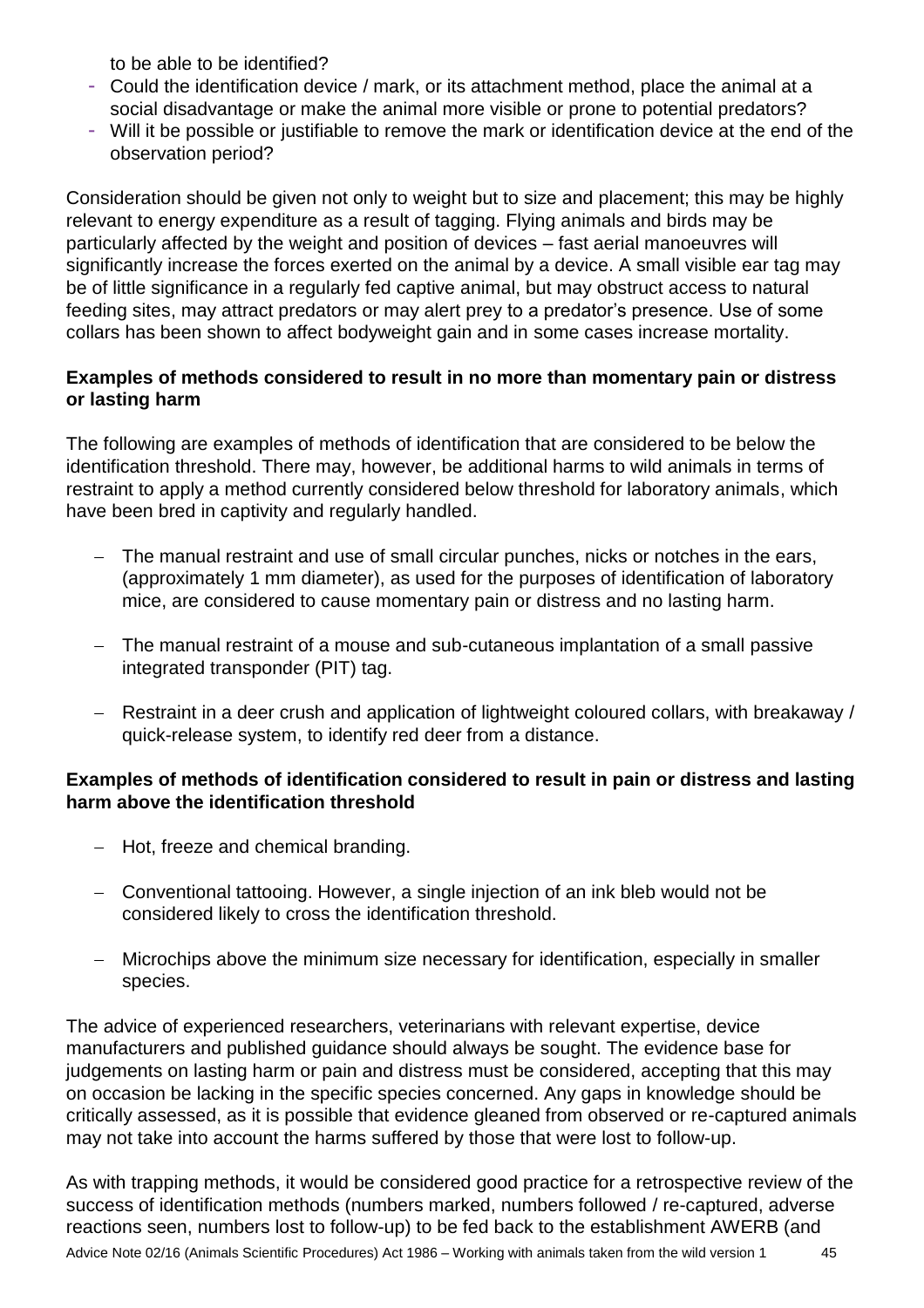other licensing bodies if appropriate), to assess the suitability of the method, adverse effects and potential refinements.

#### **6.4 Use of collars and other externally applied tracking devices: Regulated or unregulated?**

Devices such as collars or harnesses, which incorporate or attach devices such as GPS, GPRS or VHF receivers or trackers, can be used to locate or record the position of a specific animal. In the context of ASPA, they are not usually considered to be methods of identification. Therefore their use may be considered a regulated procedure if they may cause pain, suffering, distress or lasting harm above the lower threshold (see Section 1.3).

Whilst many radio-collaring or tracking studies are performed without apparent adverse effects, instances are regularly reported where collars or similar have resulted in the deaths of wild animals through strangulation or entrapment, and severe suffering has resulted through the tightening of the collar due to weight gain or growth, causing abrasion or ulceration of skin. Use of acoustic devices in fish has been shown to make them more likely to be predated.<sup>53</sup> Furthermore, in some types of tracking studies the proportion of animals lost to follow-up make definitive conclusions about the adverse effects of the tracking devices difficult.

The use of external devices should comply with any established guidelines (for example, on size and weight)<sup>54</sup> and take account of the direct experience of those working in the field and with the species concerned.

When considering size and weight thought should be given to the combined impact of the device and all of the material used to attach it to the animal (for example, the electronics and all tapes, straps, threads and glues, etc.). Maximum weights are usually considered to be up to three per cent of body weight for birds and bats, and up to five per cent of bodyweight for other mammalian species.

Weight alone should not be the only criterion used to assess the potential harms (see also 6.3 above). Even lightweight devices may still be of a considerable size, while their shape and the attachment site and method, may have a significant influence on thermoregulation, appearance, aero- or hydro-dynamics or behaviour. Furthermore, special consideration should be given to subgroups that are at increased risk of adverse effects, for example, pregnant animals and juveniles, or animals that increase weight during hibernation, such as dormice. The increased weight of pregnant animals should not be used in the justification of the tag weight.

It is very important to discuss experience with other users of any proposed device, to establish field performance and practical welfare issues, as well as with the manufacturers with regard to limitations and technical performance. Devices that rely on battery power for drop off should normally be equipped with a secondary back-up safeguard, unless re-capture is reliable or battery life can be reliably monitored remotely.

The use of collars or attached devices for scientific purposes is likely to be a regulated procedure where:

anaesthesia or sedation is required to apply the device;

<sup>53</sup> Stansbury and others (2014) Proc of the Royal Society B http://rspb.royalsocietypublishing.org/content/282/1798/20141595 54 For example, Morton *et al*. (2003) *Lab. Anim*., 37 (4), pp 261–99. Available at: http://lan.sagepub.com/content/37/4/261.long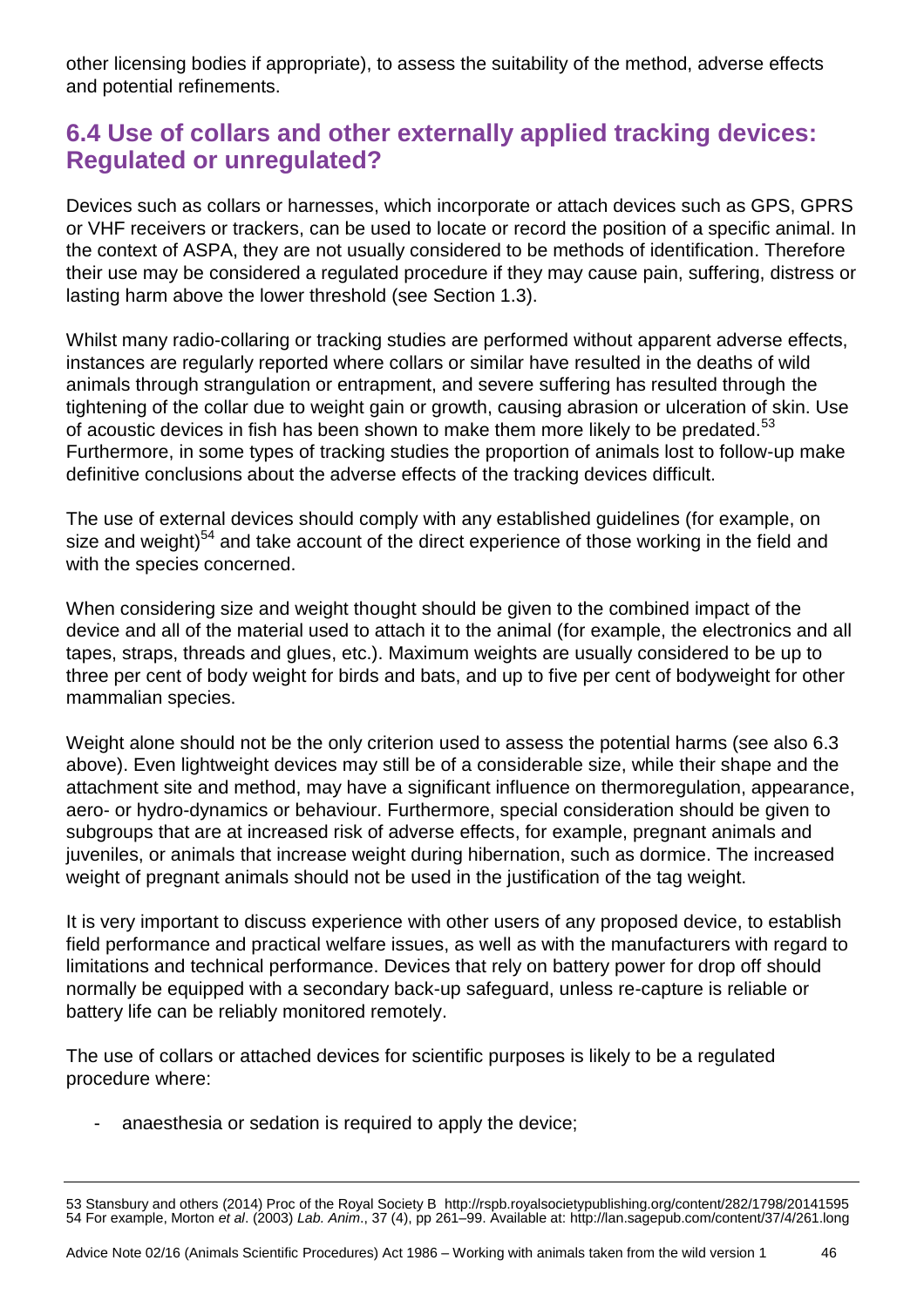- any form of surgical implantation is proposed, such as placement into the abdominal cavity – in such cases suitable consideration must be taken of the provision of postsurgical care and aseptic technique proportionate to the species and type of procedure being performed;
- recognised guidelines or best practice on maximum weight, size, design and attachment position (which aim to ensure that pain, suffering, distress or lasting harm does not reach the lower threshold) cannot be followed for scientific reasons;
- information or experience of the device / method reveals a history of adverse effects or the possibility of lasting harm, that cannot be prevented by modifications;
- animals need to be studied at times where safeguards that prevent harm cannot be followed, for example, during pregnancy, periods of high growth or bodyweight gain;
- physical or behavioural factors relating to the species may increase the risk of entrapment or damage by the device, for example, entanglement of the device antennae by cavity-nesting species;
- there is a risk that the device, or its attachment method, would have a behavioural or physiological impact on the animal post-release;
- there is no mechanism whereby the device will be removed or shed following the conclusion of studies.

Wherever possible the collar or other device attachment method should be designed so that the device is shed naturally or can be removed as soon as possible at the end of the observation period.

As with trapping methods, retrospective consideration of the success of the use of tracking devices (numbers having the device applied, numbers followed / re-captured, adverse reactions seen, numbers lost to follow-up) could be fed back to the project team (or other licensing body, or AWERB) to assess the suitability of the method, adverse effects and potential refinements.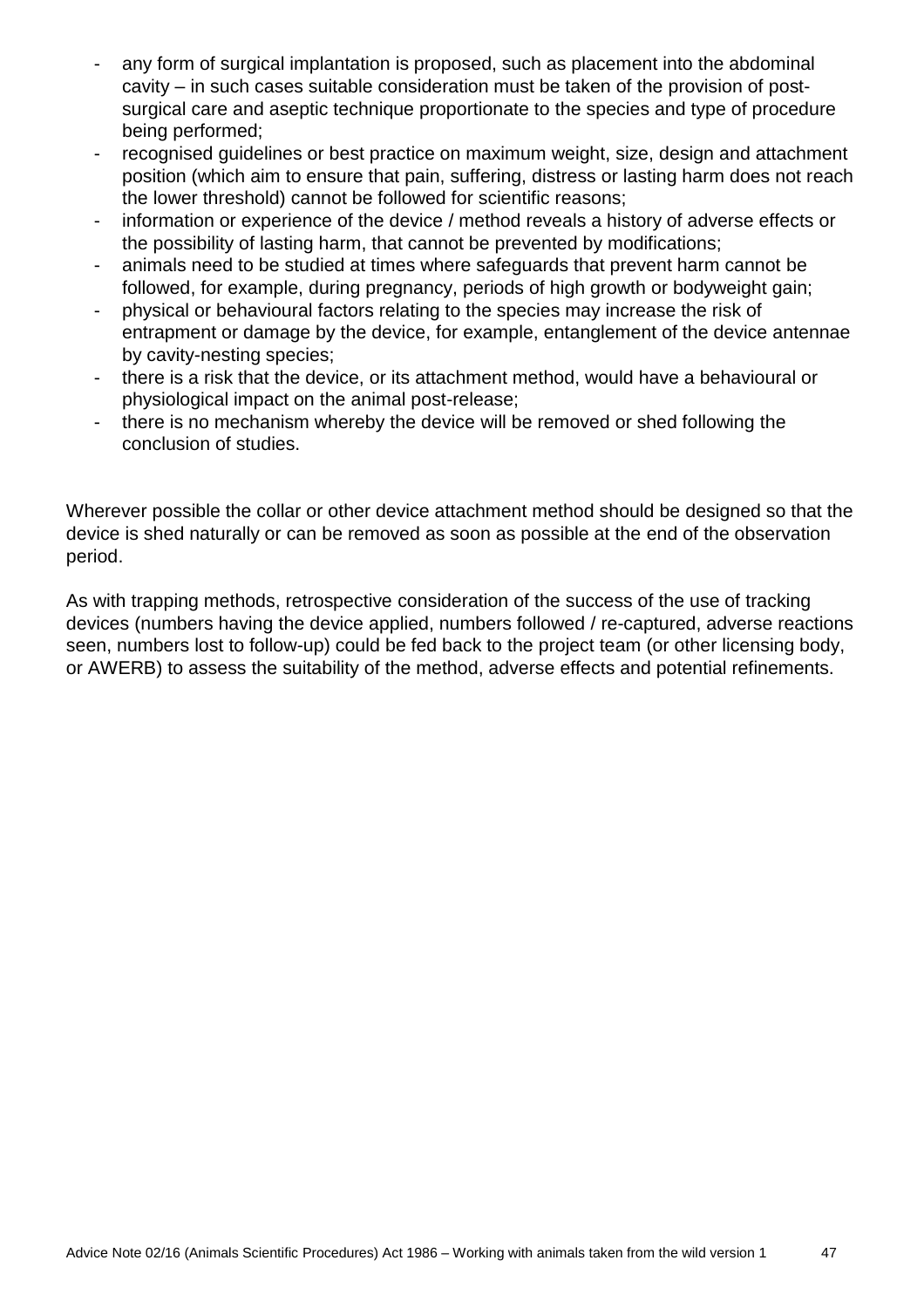## 7. Fate of animals

Other controls also apply to some species; this legislation may differ depending on the species and the geographical location of the study. Those wishing to capture, use, identify and / or release free-living animals must check with the relevant competent authorities (such as Natural England, Scottish Natural Heritage and Natural Resources Wales) to ensure compliance with non- ASPA legislation as relevant, and must provide assurances in their project licence application that any such other legislation will be complied with. Animals that are lawfully being used under ASPA are exempted from the Animal Welfare Act (AWA) but not from other relevant regulation.

**At the end of use** in regulated procedures, or a series of regulated procedures, a decision must be made on whether the animal must be killed or whether it may be kept alive. If an animal may be kept alive, a further decision must be made about whether it may be re-used, set free or re-homed. These decisions are determined by ASPA sections 15, 15A, and 17A, project licence (PPL) standard condition (SC) 11 and establishment licence (PEL) SC 23.

Detailed guidance on the requirements and authorities needed is given in the ASPA Guidance and the separate Advice Notes 02/2015 (*Use, Keeping Alive and Re-use of Animals* – Section 3) and 03/2015 (*Re-homing and Setting Free of Animals* – Section 4).<sup>55</sup> Sections 7.3.1 and 7.3.2 of this Advice Note give specific advice related to animals taken from the wild.

Note that setting free **in the course of regulated procedures** (i.e. with the intention of obtaining or continuing to collect data from the animal for the purpose of the project after the animal has been released) is not the same as setting free at the end of use in a regulated procedure (or series of procedures). Sections 7.3.1 and 7.3.2 of this Advice Note give specific advice related to animals taken from the wild.

Animals will often be released at the site of capture without having been moved for regulated procedures. The site and timing of release must take account of the specific situation, as immediate release may not always be the least harmful outcome, for example, where anaesthesia is used. If it is necessary to move an animal for more detailed assessment, for example, of sex, condition or injury, release must not be unduly delayed.

#### **7.1 End of use in regulated procedures under ASPA**

The use of an animal ends when it is clear that no further observations / collection of data or products are needed for that particular purpose or when a humane end-point has been reached and implemented.

<sup>55</sup> https://www.gov.uk/guidance/research-and-testing-using-animals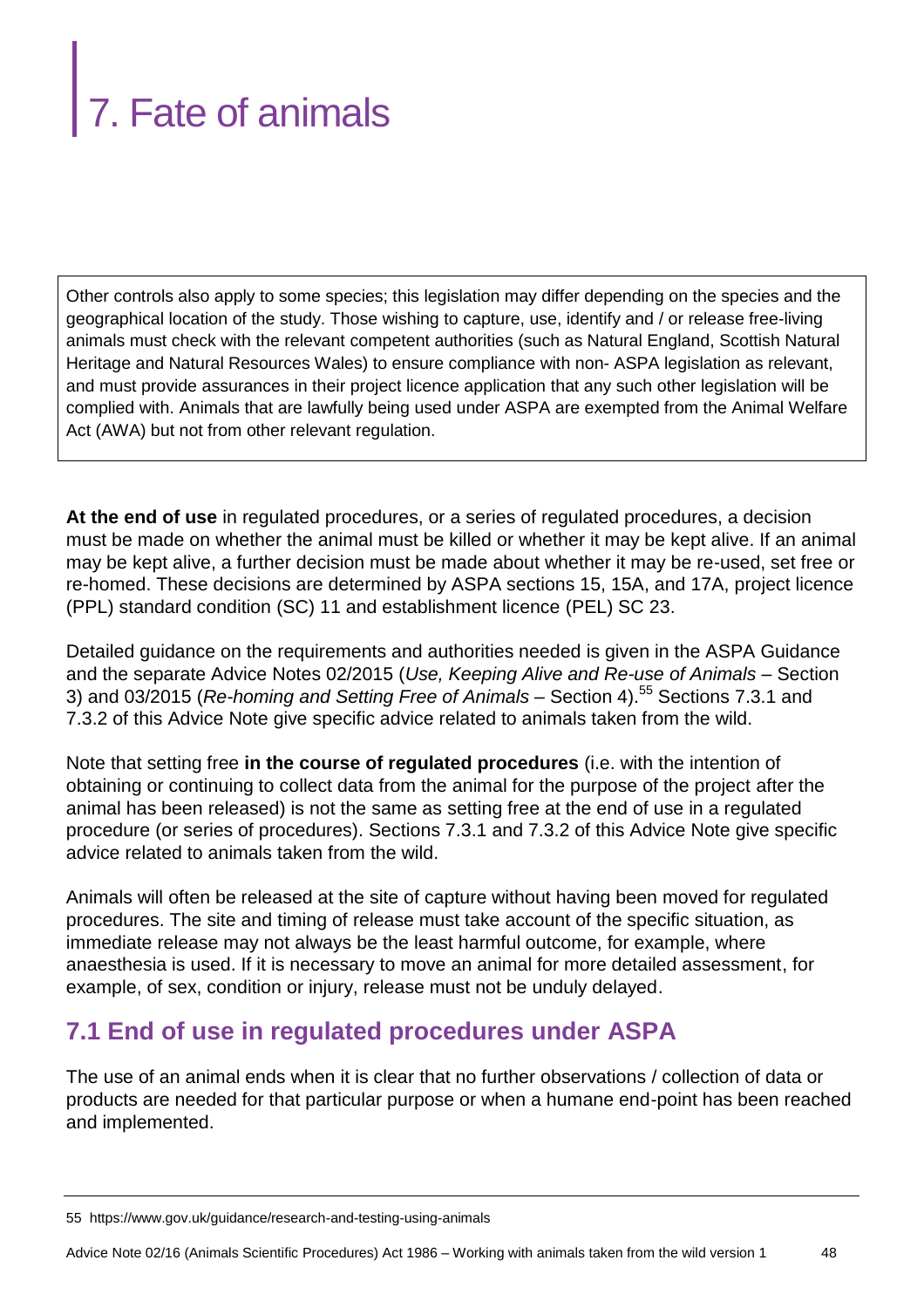At the end of the use, the personal licensee responsible must arrange for the animal to be killed if the animal is suffering or likely to suffer adverse effects as a result of being subjected to the series of regulated procedures.<sup>56</sup>

If the personal licensee considers that the animal is not suffering or likely to suffer at the end of a series of regulated procedures, it may be kept alive only if a veterinary surgeon (or other person competent to make that decision and following direction from a veterinary surgeon) has also determined that the animal is not suffering; and the animal is not likely to suffer adverse effects as a result of the regulated procedures.<sup>57</sup>

These decisions as to whether or not an animal needs to be killed must be taken without undue or unreasonable delay, i.e. the assessment must be made at the earliest opportunity in order to avoid unnecessary suffering. Procedures should be carefully planned so that if there is a need to keep animals alive during data analysis (in case further data are required), the duration is minimised and procedures refined to prevent avoidable suffering.

This decision-making process on keeping an animal alive applies whether or not there are plans for the animal to be:

- re-used almost immediately or at some point in the future;
- re-homed or set free;
- transferred to another establishment; or
- maintained at the establishment.

#### **7.2 End of use for free-living animals**

#### 7.2.1 General considerations

The requirements above may present special issues where work on free-living animals is involved, as the animals may not be readily accessible for assessment or for action to be taken at the end of procedures. Animals may also be lost to follow-up in ways that make the assessment of procedure-related adverse effects incomplete and / or impracticable.

The risk of animals being left alive in the wild whilst suffering procedure-related adverse effects is a significant factor in the assessment and harm–benefit analysis of project licences involving free-living animals, because:

- under ASPA section 15, if an animal is suffering or is likely to suffer adverse effects as a result of being subjected to regulated procedures it must be killed;
- in order to meet the requirements of ASPA section 17A, all work must be planned to ensure that the animal's state of health allows it to be set free, so that there is no or very little risk that an animal is left suffering or likely to suffer adverse effects at the end of the regulated procedure (or series of procedures) as a result of those procedures.

<sup>56</sup> ASPA section 15 – see Advice Note 02/2015 for further details. 57 PPL SC 11.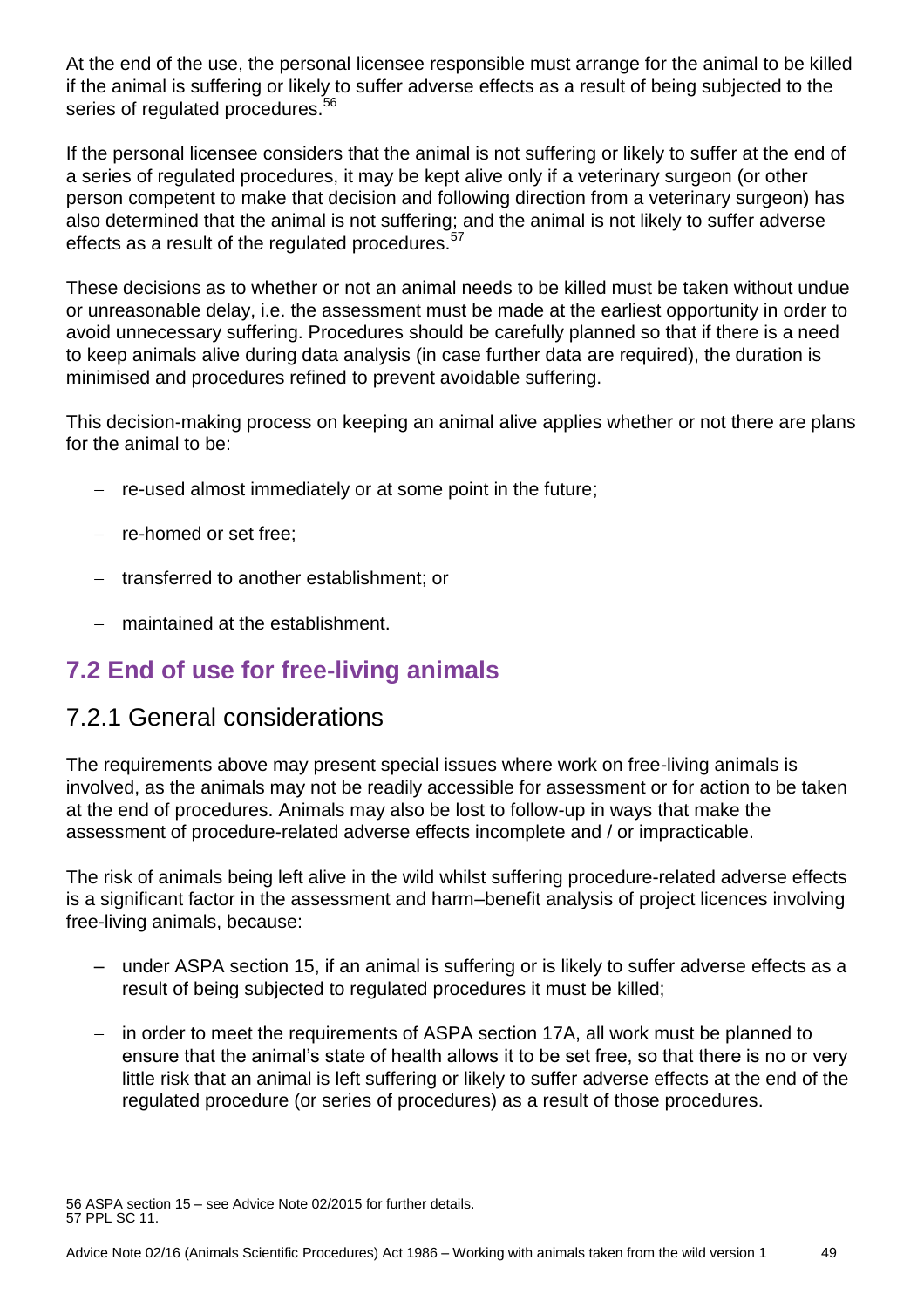For many studies this will be straightforward – for example, if the procedures are of transient effect (for example, capture and small blood sample on a single occasion), without any external markings or attached devices. End-of-use assessments (see Section 7.3.1 of this Advice Note) can be made immediately and (providing the ASPA licence authorises it) the animal can be set free at the end of its use. In other cases the animal can readily be observed and if necessary recaptured at the end of use.

For some studies, particularly where animals have been set free in the course of a series of regulated procedures (see 7.3.2), satisfying the requirements for the end-of-use assessments and controls is more problematic. For example:

- when collared animals cannot be re-captured animals are frequently lost to study, for example, because of territorial movements, natural death rate or predation;
- where animals cannot be readily reassessed due to their behaviour or habits;
- where the evidence for the absence of adverse effects is incomplete (for example, use of genetically altered poxviruses as vaccines).

This will require a greater level of consideration by the project licence applicant and AWERB. Applications for work involving free-living animals where they will be kept alive at the end of procedures must clearly specify:

- at what point the series of procedures / observations will be at an end;
- the expected fate of the animal(s) at the end of the series of regulated procedures;
- whether animal(s) are expected to suffer any procedure-related adverse effects during the course of regulated procedures, and how the animals' state of health will be restored and assessed at the end;
- whether animal(s) will still carry devices (for example, collars) at or after that point, and the expected effects of those devices;
- whether intervention would be required to reduce the likelihood of suffering as a result of the series of regulated procedures;
- whether and how that intervention can be achieved.

The possibility of excessively severe outcomes, or continuing adverse effects for individual animals, must be recognised and discussed realistically in applications. In some cases, the inability to detect and / or control adverse effects at the end of procedures could result in authorisation being refused, or additional protective measures being required.

#### 7.2.1 Determining of the end of procedures of animals used on lifetime studies

For some projects the intention may be to obtain data from wild animals throughout their lifetime. If this time will exceed the revocation date of the project licence, animals may be able to be transferred as continued use to a subsequent project licence for the same purpose. If there is no subsequent project licence, animals that have been used and set free during the course of procedures under the first project licence, but which have not subsequently been recaptured by the revocation date of the project, will be considered to have been kept alive and set free at the end of procedures (see return of procedures below).

Where animals are expected to reach the end of their natural lifespan during the course of procedures or before the end of the project licence authorities, details should be given.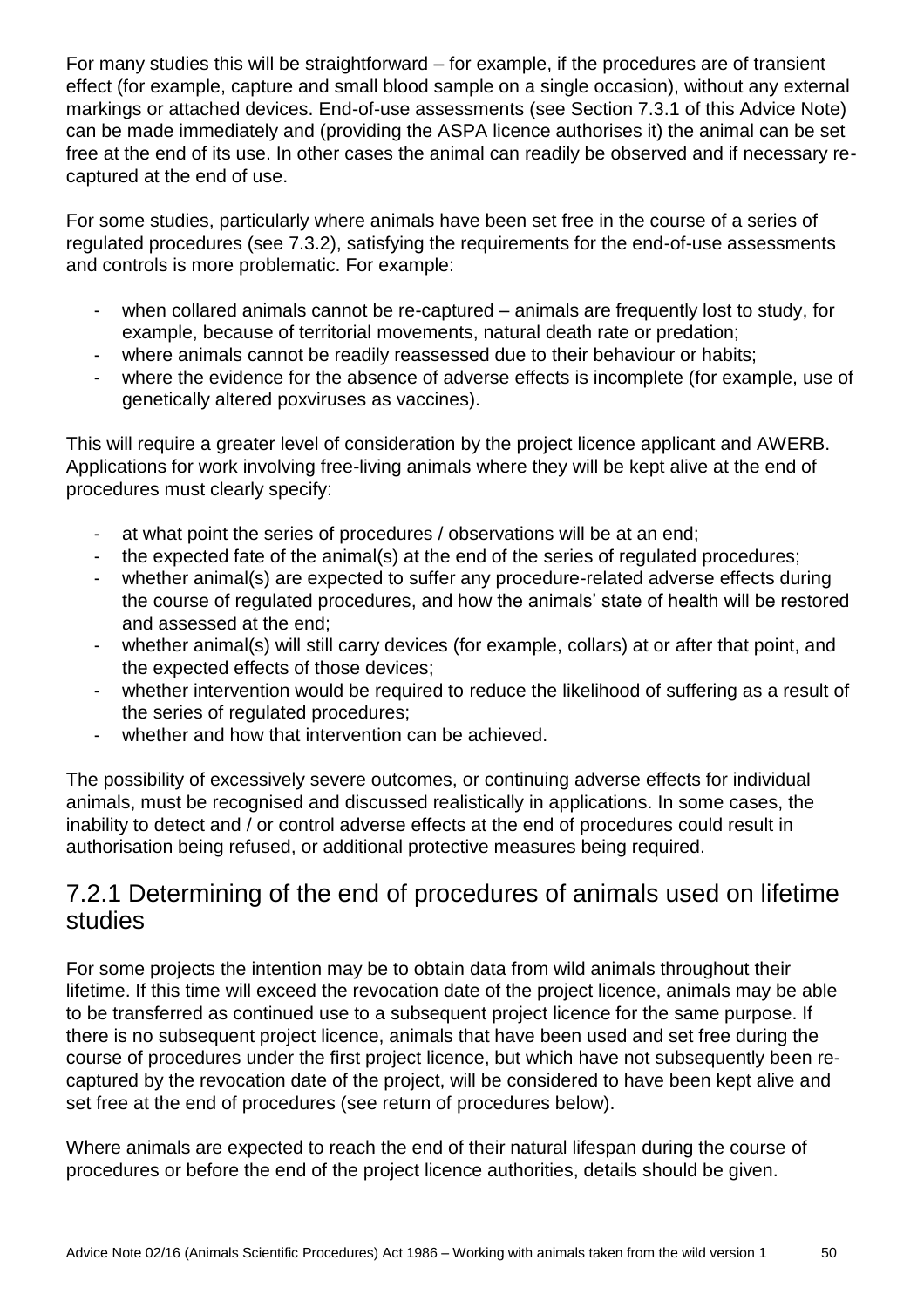#### 7.2.2 Determining the end of procedures of animals lost to follow-up

In some cases the end of procedures may be determined to be when all due efforts to recover or follow up animals end. In such cases the measures taken should be proportionate to the likely adverse effects and consequences of the procedures, and should be detailed and justified in the application (see the example given at 7.6).

#### **7.3 Setting free and re-homing for animals taken from the wild**

#### 7.3.1 Setting free / re-homing at the end of use

Detailed guidance on the requirements for keeping alive, re-homing and setting free at the end of procedures is given in the ASPA Guidance and the separate Advice Notes 02/2015 (*Use, Keeping Alive and Re-use of Animals* – Section 3) and 03/2015 (*Re-homing and Setting Free of Animals* – Sections 3 and 4) and these should be consulted.

At the end of use, a protected animal may not be set free (released into the wild) or re-homed unless the Secretary of State has given consent. Consent is normally incorporated in the project licence protocol where setting free or re-homing is immediate, or may be given in an establishment licence where animals have been kept alive there under the care of the NVS following the completion of procedures.<sup>58</sup> Re-homing is an unusual scenario with regard to freeliving animals. It is, however, possible that animals previously taken from the wild may be rehomed, for example, to a zoological collection or elsewhere.

#### **The requirements for setting free (or re-homing) at the end of use are:** 59

- a) that the animal's state of health allows it to be set free or re-homed;
- b) that the animal poses no danger to public health, animal health or to the environment;
- c) that there is an adequate scheme in place for ensuring the socialisation of the animal upon being set free or re-homed;
- d) that appropriate measures have been taken to safeguard the animal's well-being when re-homed or set free.

In addition, before consent is given for animals taken from the wild can be set free, it is required that the Secretary of State is also be satisfied that: $^{60}$ 

- the animal has undergone a programme of rehabilitation; or
- it would be inappropriate for the animal to be required to undergo such a programme.

The legal requirements for setting free or re-homing animals at the end of a short duration 'catch and release' study involving regulated procedures at a POLE, are the same as the requirements for setting free (or re-homing) at the end of use after longer periods / being housed in captivity at a licensed establishment. Information will need to be presented in project licence applications to demonstrate that the requirements have been fully considered and are met to an appropriate level. However, the required actions, particularly around an adequate socialisation scheme and rehabilitation programme, are likely to be quite different and these should be proportionate to the specific circumstances.

<sup>58</sup> ASPA section 17A.

<sup>59</sup> ASPA section 17A (3).

<sup>60</sup> ASPA Section 17A (4).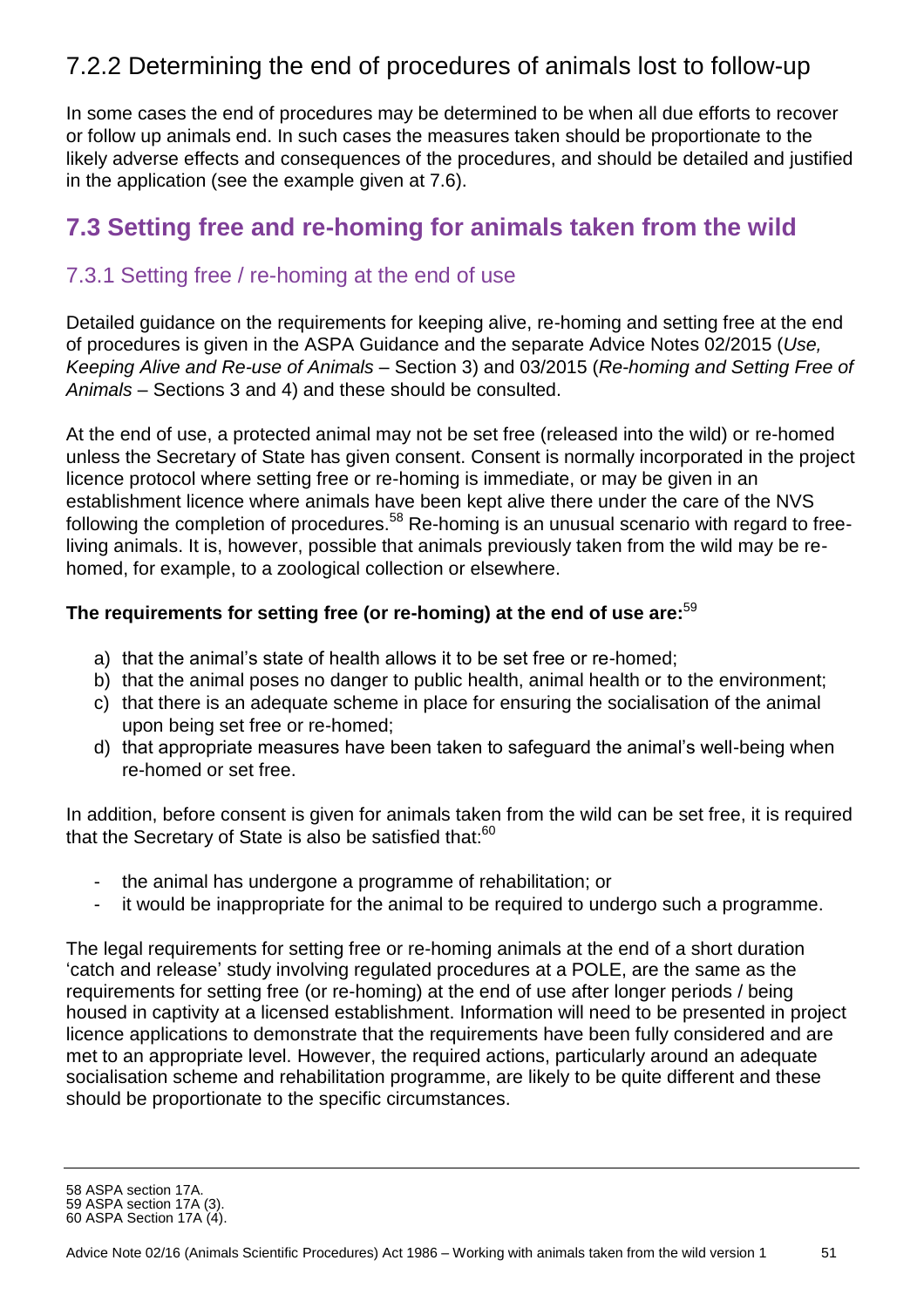When the following criteria are met, which would commonly be the case at a POLE, a rehabilitation programme is not usually needed for wild animals:

- the duration of time that a wild animal is held for regulated procedure(s) is of a short duration, normally less than 24 hours; and
- release back into the wild will be into the same physical and social environment from which they were captured.

The measures taken to ensure that the setting free of the animals does not pose a danger to public health, animal health or to the environment should be given. In practice this is taken to mean dangers additional to those existing prior to the animal's capture, but the specific risks and controls should be clearly identified.

#### 7.3.2 Setting free during the course of procedures

Where animals are to be set free to the wild during the course of a series of regulated procedures, consent must be incorporated into the project licence, as the regulated procedures / series of procedures will require continuing project licence authority. Consent can be obtained to set free animals during the course of a series of regulated procedures, even where they are suffering or are likely to suffer adverse effects as a result of the series of regulated procedures, if there is scientific justification for maintaining the animals with these adverse effects.

The project plan and relevant project licence protocol(s) must clearly detail how and when such setting free will take place, and the scientific justification for doing so. Regulated procedures applied to the animals should, as for all project licence applications, stipulate how the requirements to implement the 3Rs will be met, particularly with regard to refinement where animals are set free in the course of procedures in order to minimise the harms. The likely adverse effects of the procedures (including setting free) must be given in the protocol(s) as normal. It is important to be particularly clear how the likely adverse effects will be recognised and dealt with after setting free has taken place in the course of procedures and how the animal's state of health will be assessed to meet the criteria for setting free at the end of procedures (see 7.3.1). Where there are limits on the ability to do so (for example, it will not possible to observe animals in the wild or re-capture animals at the end of procedures to assess their health and well-being), these must be recognised and the consequent effects on the animals needs to be appropriately discussed and controlled.

It is important to recognise that, where the available evidence on outcomes is restricted by limited experience of a method, or loss of animals to follow-up, severe adverse effects related to the procedures may still be experienced. In some cases, inability to detect and / or control adverse effects could result in authorisation being refused, or additional protective measures being required.

It is expected that licence holders will take maximum possible care to safeguard the animal's well-being before and after setting free in the course of procedures. The measures that are taken to determine whether an individual animal is fit to be set free, along with the details of who will have the responsibility for doing so, must be detailed in the project licence application.

The measures taken to ensure that the setting free of the animals does not pose a danger to public health, animal health or to the environment should also be given. In practice this is taken to mean dangers additional to those existing prior to the animal's capture, but the specific risks and controls should be clearly identified.

Advice Note 02/16 (Animals Scientific Procedures) Act 1986 – Working with animals taken from the wild version 1 52 Assurances should be provided in project applications about the measures taken to determine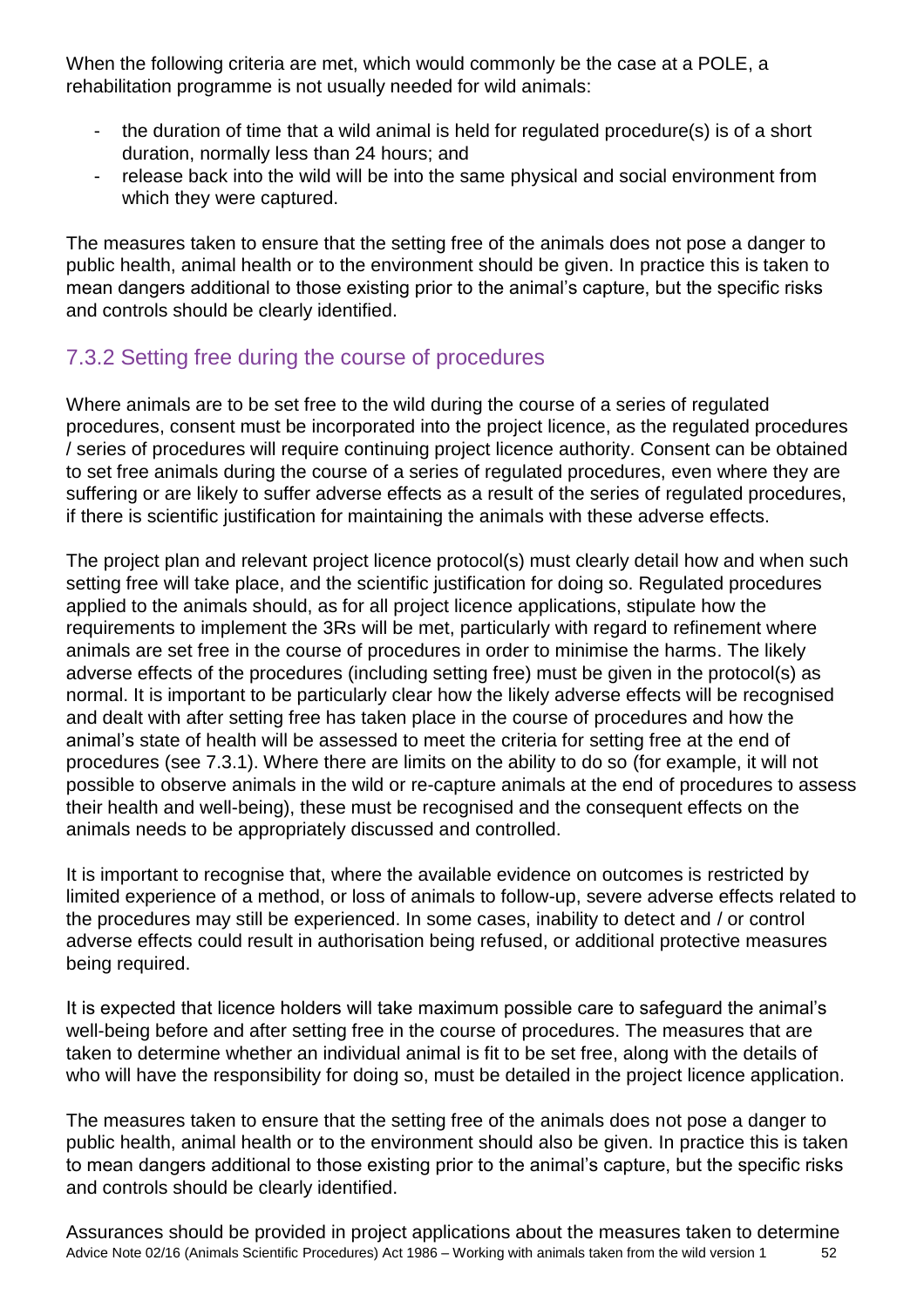and comply with other relevant regulatory requirements.

#### **7.4 Killing**

Detailed guidance on humane killing is available in Section 6 of the ASPA Guidance.

#### 7.4.1 Killing at a licensed establishment

The killing of protected animals that have been taken from the wild and are held at a licensed establishment must comply with the measures for humane killing specified in ASPA section 15A. People must have had training and be assessed as competent with the methods to be used and must be on the licensed establishment register. Please see the ASPA Guidance on humane killing for further details.

#### 7.4.2 Killing at a POLE

The killing of animals at a POLE, including wild-caught animals, solely for the purpose of obtaining their tissue or organs for scientific reasons, or on which no regulated procedure is carried out, is not controlled under ASPA. Killing methods used in such a situation must be humane and must meet the legal requirements of other applicable legislation applying to wildlife, including regulations applicable to the welfare of animals at the time of killing, such as the AWA or EU Regulation 1099/2009. This will vary depending upon the species and geographical location and the relevant regulators should be consulted as necessary.

For licensed work at a POLE, a protected animal may be killed by a method specified on the project licence, by a Schedule 1 method, or by a method specified as appropriate to that type of animal on the establishment licence where the project is primarily authorised. However, if the use of an additional, non-Schedule 1 method is specified in the primary availability establishment licence, this must be specifically authorised in the project licence and personal licence authority is required (ASPA Guidance section 6.4).

People working at POLEs may not have immediate access to drugs, equipment or experienced staff as would be expected at an establishment. Therefore consideration should be given in advance as to how animals would be humanely killed in emergency situations. Where it is necessary for a protected animal to be killed in an emergency for animal welfare, public health, public security or environmental reasons, the method of killing is not specified by ASPA nor is there a requirement for the person carrying out the killing to be on the establishment register. In practice, where the animals are being used for regulated procedures at a POLE, the person killing the animal would usually hold a personal licence (as well as being on the licensed establishment register) and should use a method that they were competent to apply.

#### **7.5 Re-use**

Detailed guidance on use and re-use is given in the ASPA Guidance (para. 5.19) and the separate Advice Note 02/2015 (*Use, Keeping Alive and Re-use of Animals*).

There is a risk of inadvertent re-use when free-living animals are used in procedures. This should be considered by the project licence applicant and AWERB, taking into account the likelihood of re-capture of the same animal by other groups working in the same geographical area. The procedures in place to prevent inadvertent / unauthorised re-use should be specified on the project licence application.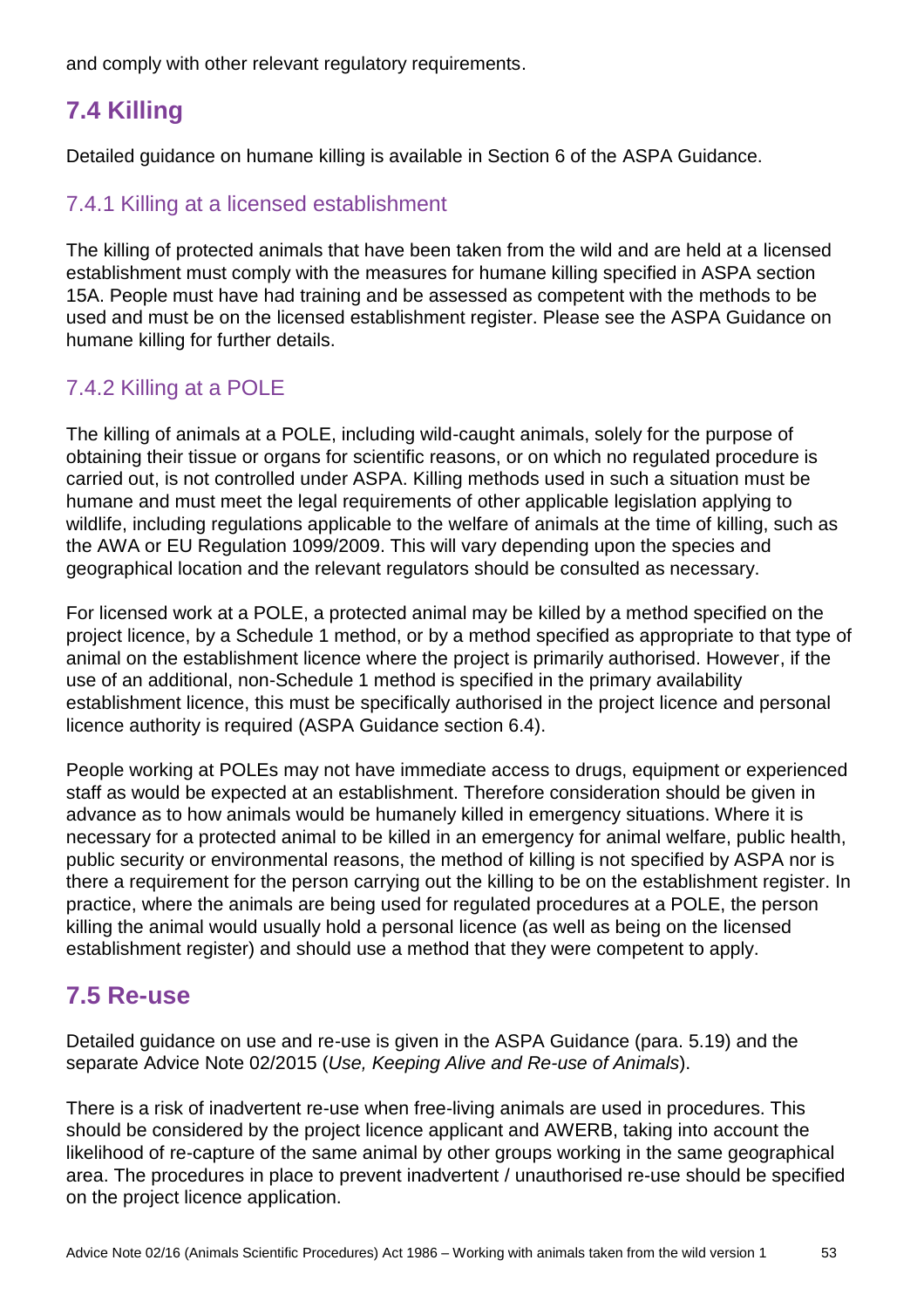Where it is possible to predict and identify the possibility of capturing and using previously used animals, and this is considered to be scientifically satisfactory and justified on a reduction: refinement basis, authorisation for re-use must be given in the project licence.

#### **7.6 Return of procedures and actual severity recording**

Detailed guidance on return of procedures (RoP) and actual severity is available on the Animals in Science Regulation Unit (ASRU) website.<sup>61</sup>

Where animals are released to the wild during the course of or at the end of a (series of) procedure(s), the assessment of actual severity will be based on the experience of the animal whilst it is captured or under direct observation, as well as an informed decision of what its experience may be if the regulated procedure continues after release back to the wild. This informed decision will include consideration of the likely adverse effects of the procedure.

Where animals are re-captured, and there is evidence of procedure-related harm that has occurred between capture points (for example, injury from tracking equipment) then an informed decision on the suffering caused should be made based on the available evidence and included in the assessment of actual severity.

Where the animal is released to the wild during the course of the regulated procedure but is never re-captured, the end of the procedure should be determined either as the time when attempts to re-capture the animal cease or at the expiry of the project licence under which they were used. In exceptional cases where realistic attempts to capture the animals continue and the study extends beyond the limit of a single project licence, the actual severity should be assigned when attempts to re-capture have ended, or when a reasonable judgement is made that the animals are unlikely to be re-captured. In such cases this should be discussed with the assigned Home Office inspector (HOI) in advance to agree when the procedure will be considered to have ended, when the actual severity should be assigned and when the animals should be reported in the RoP.

For example, a longitudinal survey of seabird diets aims to capture birds every year. Previous data generated by the project have shown that a bird may miss a single season and be captured again subsequently. However, those that are not captured for two consecutive seasons are never re-captured. The birds are therefore considered to have died / been lost to follow-up after two seasons failure to re-capture, are returned in the RoP for that year. The actual severity should be recorded as that resulting from the regulated procedure(s) done at the time of capture (see advisory notes in recording and reporting the actual severity of regulated procedures).

61 https://www.gov.uk/government/uploads/system/uploads/attachment\_data/file/276014/NotesActualSeverityReporting.pdf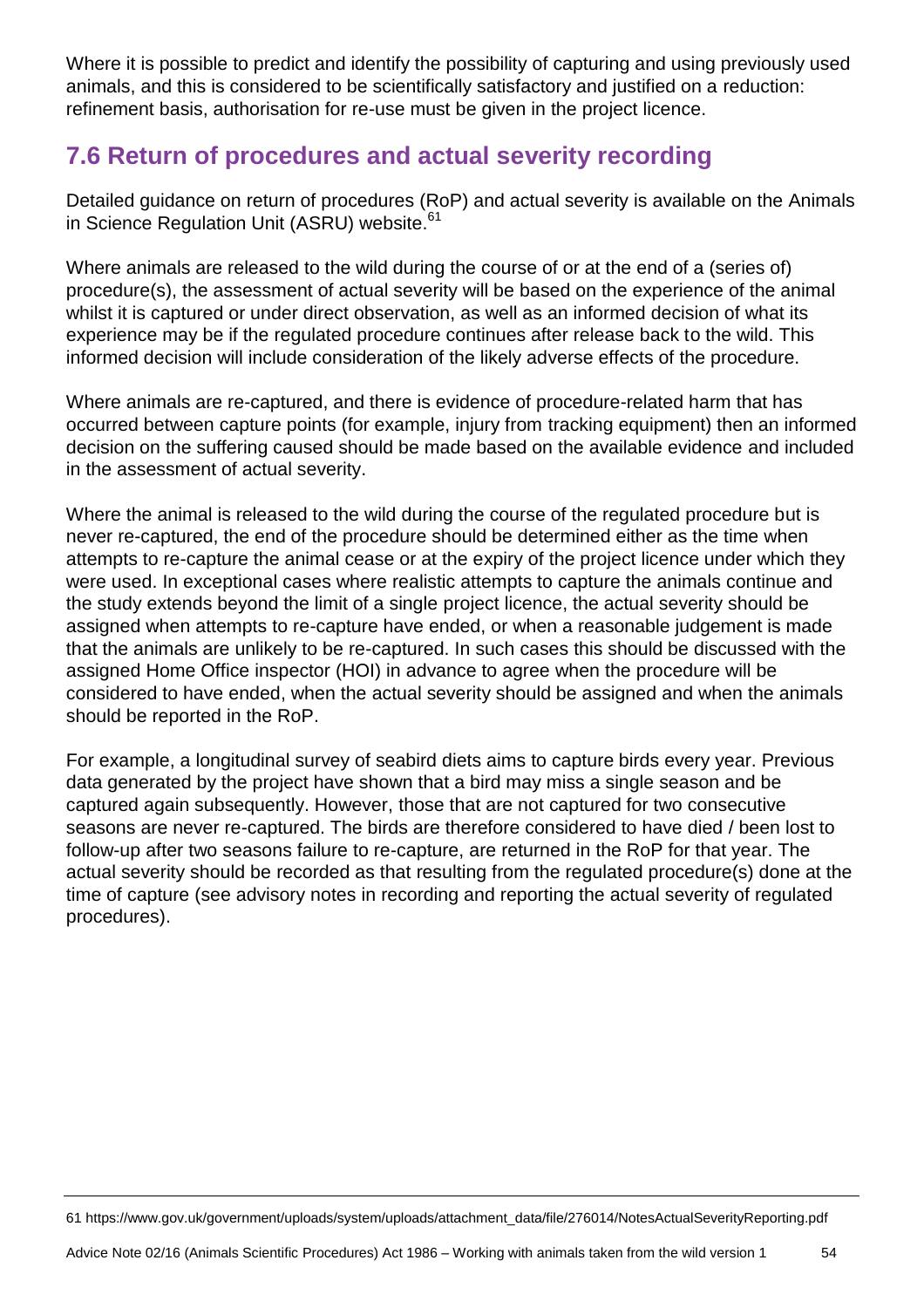### 8. Roles of people with responsibilities under the Animals (Scientific Procedures) Act 1986

There are legal requirements for familiarity with the wild species for the named veterinary surgeon (NVS), the named animal care and welfare officer (NACWO), the project licence holder and the personal licence holder, and for the training that should be undertaken; detailed information is available elsewhere.<sup>62</sup> In addition, the Animals (Scientific Procedures) Act 1986 (ASPA) requires that the capture of animals taken from the wild be done by a competent person (see Section 3.3), and that examination of animals that are found to be injured or in poor health after capture must be done by either a veterinary surgeon or other competent person (see Section 3.7).

#### **8.1 Named veterinary surgeon**

The NVS of the establishment must have expertise / training / knowledge in wildlife veterinary practice for the species under consideration.<sup>63</sup>

The NVS should be or become familiar with the husbandry, biology, physiology and clinical issues relevant to the species for which they are responsible. Where this has not been covered during their veterinary training or subsequent experience, the NVS may need to undertake additional training that may include, but is unlikely to be limited to, accredited training in PILA (or modules 2 and  $3$ <sup>64</sup> where this is available. Alternatively, expertise in the relevant wildlife species could be gained by consultation with an appropriately experienced veterinary surgeon colleague or, in some cases, by non-veterinary species experts.

When work is being carried out at a POLE, it may not be feasible or practicable for the NVS to be present. As well as ensuring that a competent person is available (see Section 3.7) consideration should be given to approaching local veterinary practitioners to cover for emergencies, and suitable practices should be identified in advance. Live video contact with researchers may also be an option.

When veterinary surgeons carry out regulated procedures personally this will require the appropriate personal and project licence authority, and the usual requirements for training and competence apply.

#### **8.2 Named animal care and welfare officer**

Where wild-caught animals are held at the establishment, the NACWO must have or quickly

<sup>62</sup> See *Guidance on the Operation of the Animals (Scientific Procedures) Act 1986* (ASPA Guidance) sections 8 and 9 respectively for information about responsibilities and training of named persons. 63 ASPA 5B (4) (c); ASPA Guidance paragraph 9.7. 64 ASPA Guidance section 9.7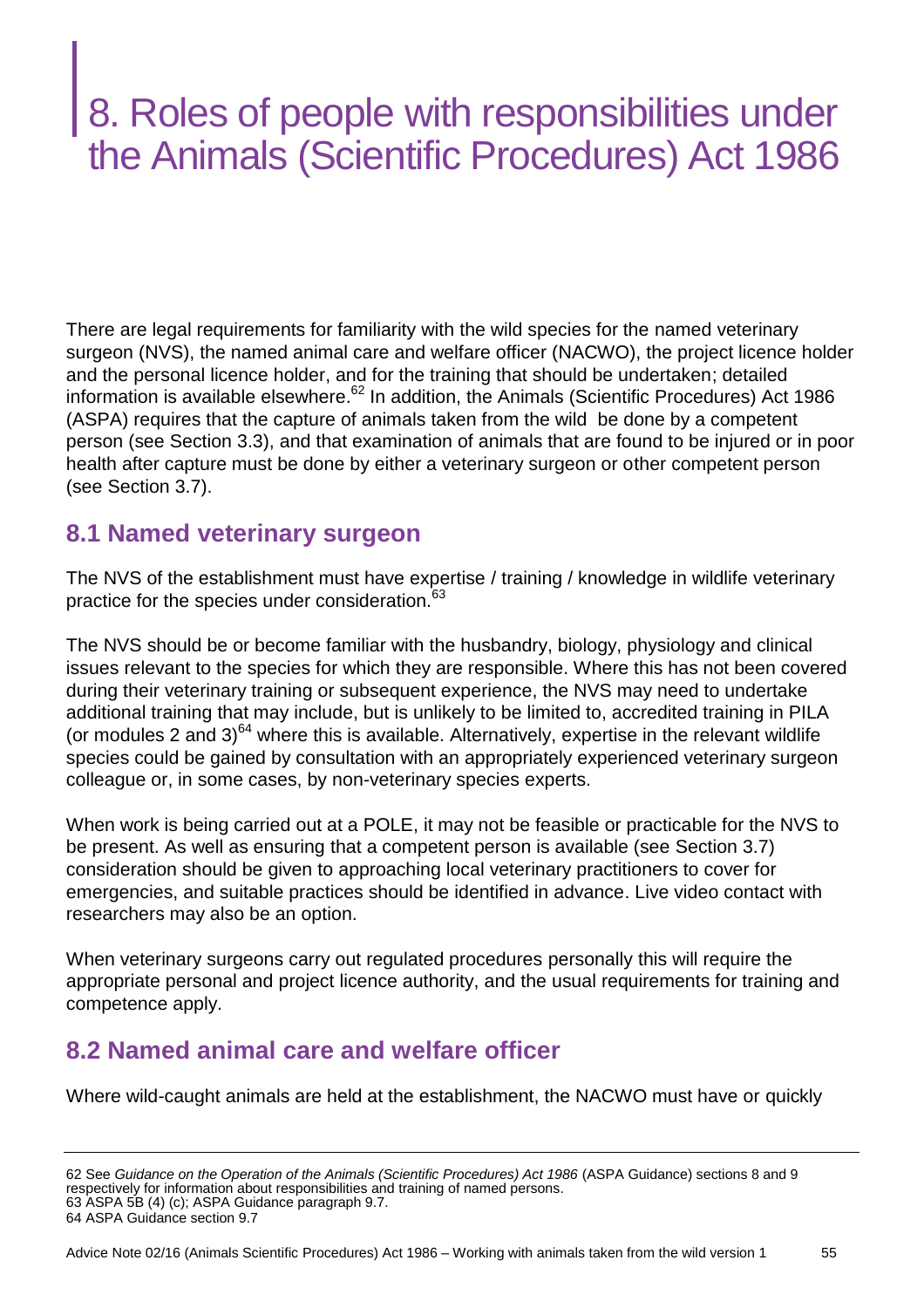develop expertise in animal husbandry, welfare needs and care for the species to be used.<sup>65</sup> The NACWO is responsible, as for any other species held at the establishment, for such considerations as humane killing, systems to recognise and monitor the presence of pain, suffering, distress or lasting harm, working with the NVS and ensuring that they are familiar with the main provisions of the project licence, adverse effects expected and record keeping on behalf of establishment licence holder.

Where work at a POLE only is envisaged, the NACWO should use their knowledge and experience of other species to highlight and advise (where competent) on matters related to the welfare and use of that species, particularly in respect to their role on the Animal Welfare and Ethical Review Body (AWERB). It is recommended that the NACWO advances their knowledge of the species as CPD.

Additional training, where available, may be required as for the NVS, see above.

#### **8.3 Project licence holder**

The project licence holder must demonstrate specific knowledge relevant to the species under study.<sup>66</sup> The requirements for accredited training of applicants for project licences are set out in the ASPA Guidance section 9.3; these include accredited training in modules PILA, theory and skills plus module K (theory) (or modules 2 and 3) for relevant species. These will not always be available as courses are generally designed for more usual laboratory species.

There are a number of accredited 'wild animal' courses that may not specifically cover the species concerned, but cover relevant non-species-related issues such as work at POLEs, requirements for setting free, etc., as covered in this document, and will be useful even if the particular species is not covered. It is strongly recommended that the course provider is advised of the species with which work is intended at the time of booking.

If there is no relevant species-specific training within any of these courses, then appropriate provision must be made to obtain training, if expertise is not already acquired (see also para. 8.4 below). This should be discussed with the assigned Home Office inspector (HOI) if there is any difficulty in identifying suitable training.

An expert will need to demonstrate knowledge and expertise such that they have achieved all the learning outcomes from the relevant modules. This should be discussed with the assigned HOI in the first instance.

#### **8.4 Personal licence holder**

The personal licence holder must hold a licence authorising the application of a regulated procedure to an animal of the type or species under study and of the correct category to permit carrying out of these procedures.

The requirements for accredited training of applicants for personal licences are set out in the ASPA Guidance and in ASPeL (electronic licencing) guidance notes.

For work with unusual species, exemptions can be considered when no accredited training is

<sup>65</sup> ASPA 5B (4) (d).

<sup>66</sup> ASPA 5C (2) (b).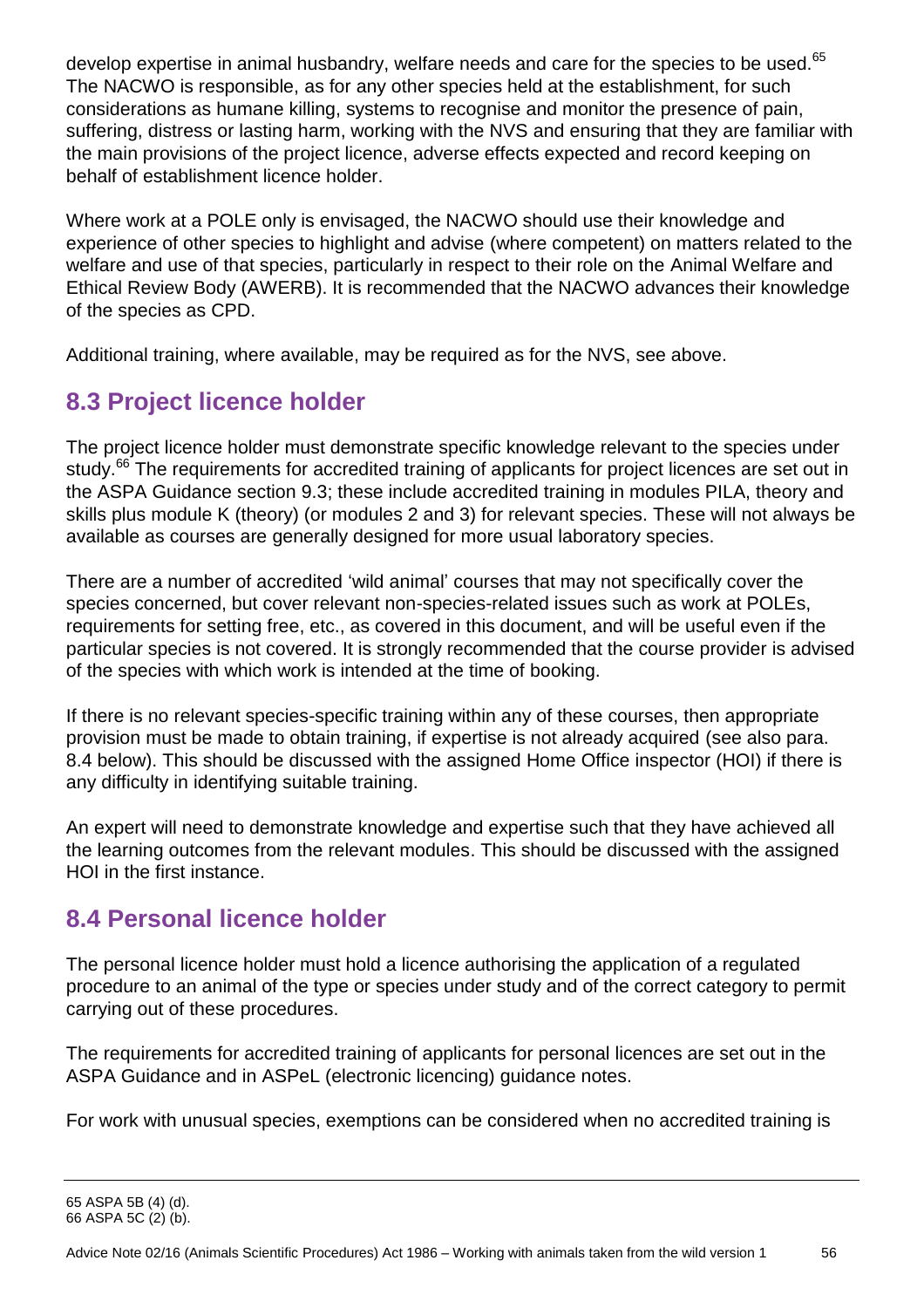available, as for project licence holders, on production of acceptable evidence of relevant experience or comparable training. This can often be acquired by accompanying, observing similar regulated procedures and performing associated non-regulated tasks with experienced colleagues prior to applying for a personal licence.

#### **8.5 Named information officer**

The named information officer should have relevant species-specific information available. It is likely that the project licence applicant / holder will be able to assist in providing at least some of this.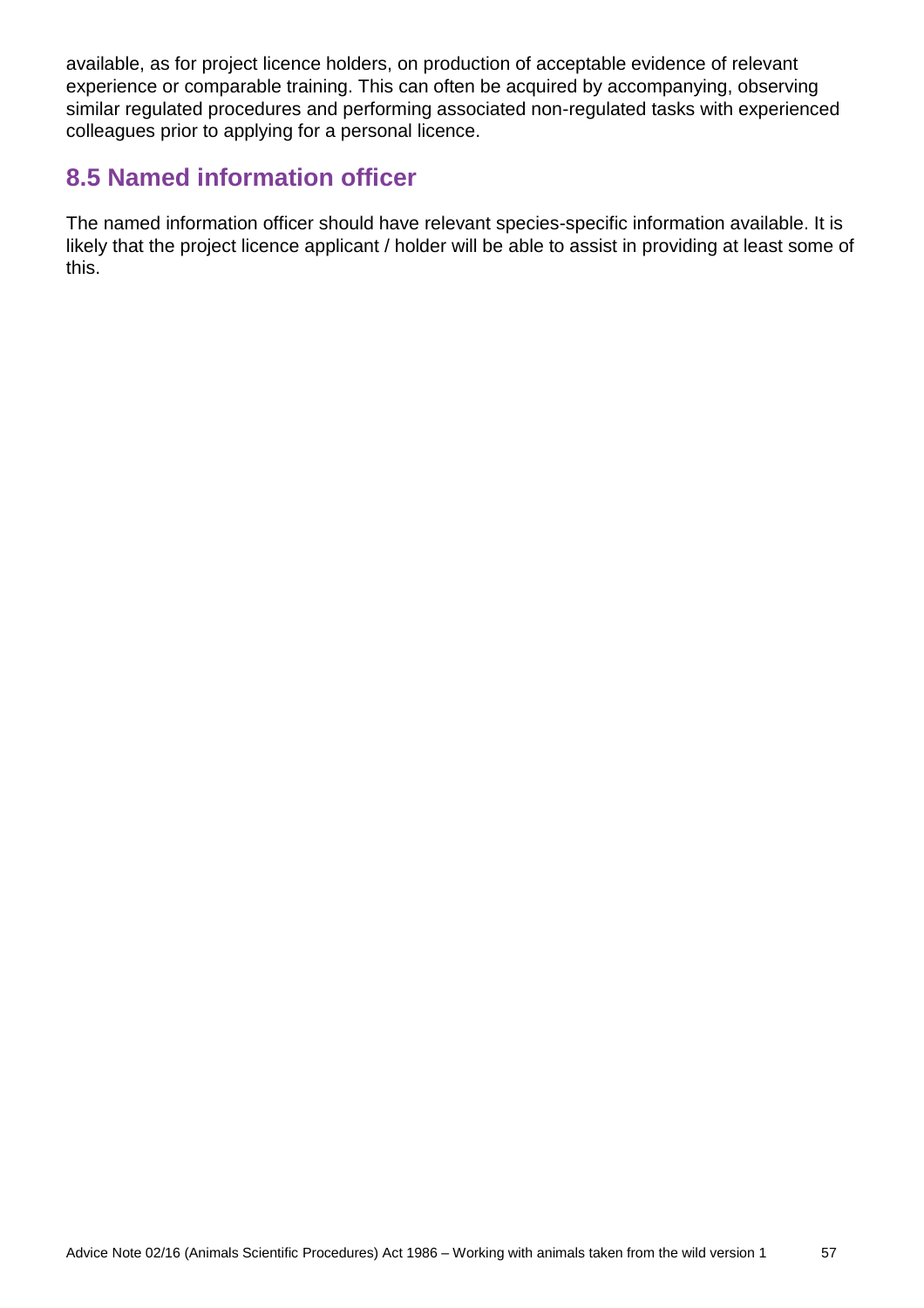## 9. Other legislation

#### **Other competent authorities**

These organisations and / or agencies regulate welfare and wildlife legislation and issue permits and licences permitting the taking of animals from, and subsequent release back to, the wild, including terrestrial and aquatic species. They may also be able to provide training or useful contacts:

- British Trust for Ornithology;
- Department for Environment, Food and Rural Affairs (Defra);
- Department of Agriculture, Environment, and Rural Affairs (Northern Ireland)
- Environment Agency;
- Marine Scotland;
- Natural England;
- Natural Resources Wales;
- Scottish Natural Heritage.

Other legislation may apply or be relevant to the protection of wild animals. Where work legally performed under ASPA is excluded, this is noted below.

While some of the Acts listed below apply to England, Wales and Scotland, there are some aspects that are covered by different legislation in Scotland and Northern Ireland.

Due to the number and complexity of the legislation it is not possible in this document to detail the specific requirements of each one, and the competent regulatory authorities above should be contacted for advice. This list is not exhaustive and other legislation may apply in specific circumstances, for example, Control of Pesticides Regulations.

- Agreement on International Humane Trapping Standards (AIHTS), from 2016.
- Animal Health and Welfare (Scotland) Act 2006.
- Animal Welfare Act (AWA) 2006: specifically excludes work performed legally under ASPA.
- Conservation of Seals Act 1970.
- Conservation of Habitats and Species Regulations, 2010.
- Conservation (Natural Habitats &c.) Regulations 1994.
- Dangerous Wild Animals Act 1976: ASPA establishments exempt.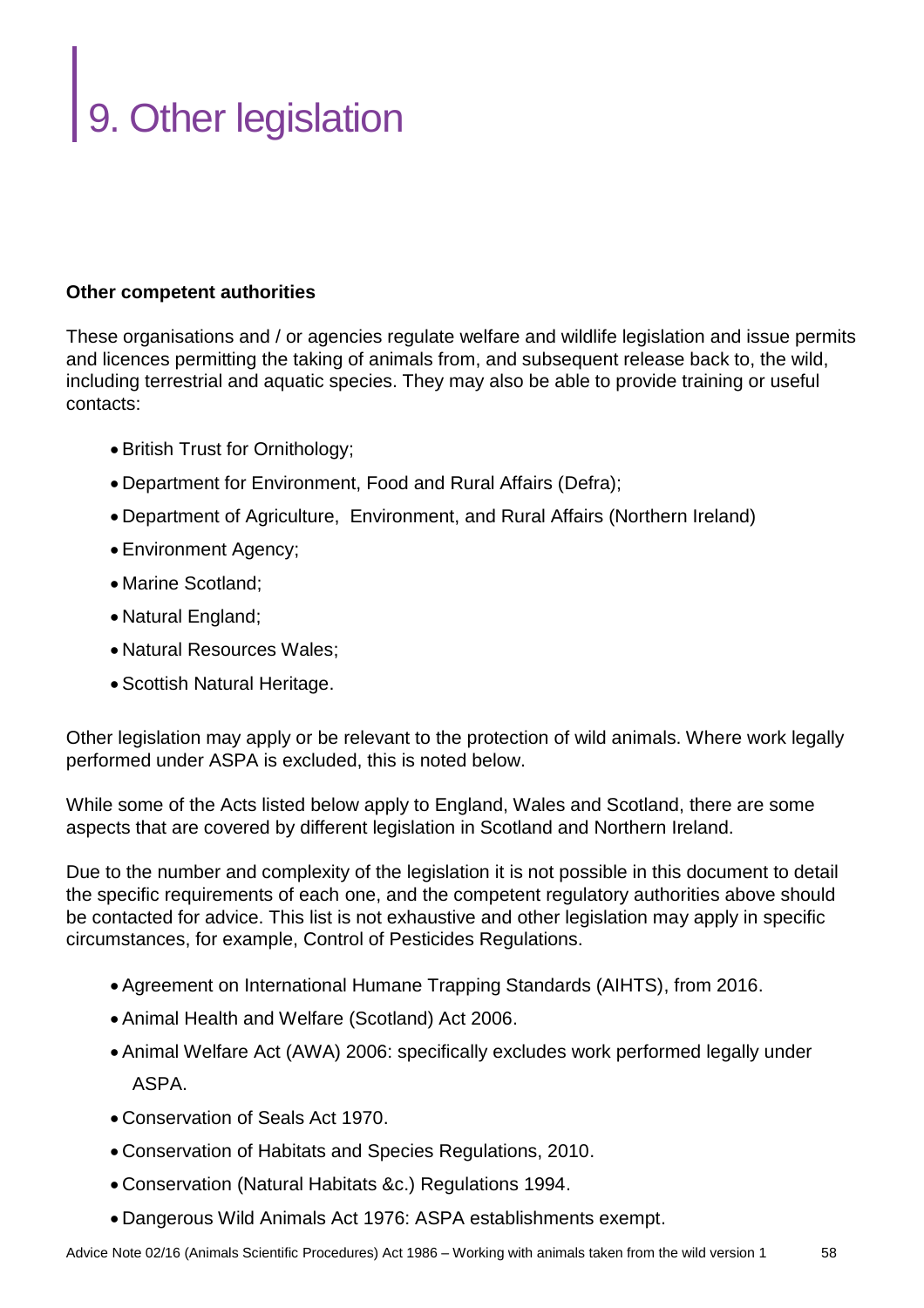- Deer Act 1991.
- Destructive Imported Animals Act 1932.
- Disease control legislation for example, orders made under the Animal Health Act 1981.
- EU Invasive Alien Species Regulation 2015.
- EU Regulation 1099/2009 on the protection of animals at the time of killing.
- Habitats Regulations 2010.
- Marine (Scotland) Act 2010.
- Mutilations (Permitted Procedures) (England) Regulations 2007.
- Pests Act 1954 and Spring Traps Approval Order 2012.
- Protection of Animals Act 1911 (replaced by AWA, see above).
- Protection of Badgers Act 1992.
- Salmon and Freshwater Fisheries Act (1975).
- Salmon and Freshwater Fisheries (Consolidation) (Scotland) Act 2003.
- Wild Mammals Protection Act 1996.
- Veterinary Surgeons Act 1966.
- Welfare of Animals Act (Northern Ireland) 2011.
- Wildlife and Countryside Act 1981 (as amended) (for example, by the Infrastructure Act 2015 in respect of non-native and invasive species, and amendments with regard to the Countryside and Rights of Way Act and the National Environment and Rural Communities Act).
- The Wildlife (Northern Ireland) Order 1985.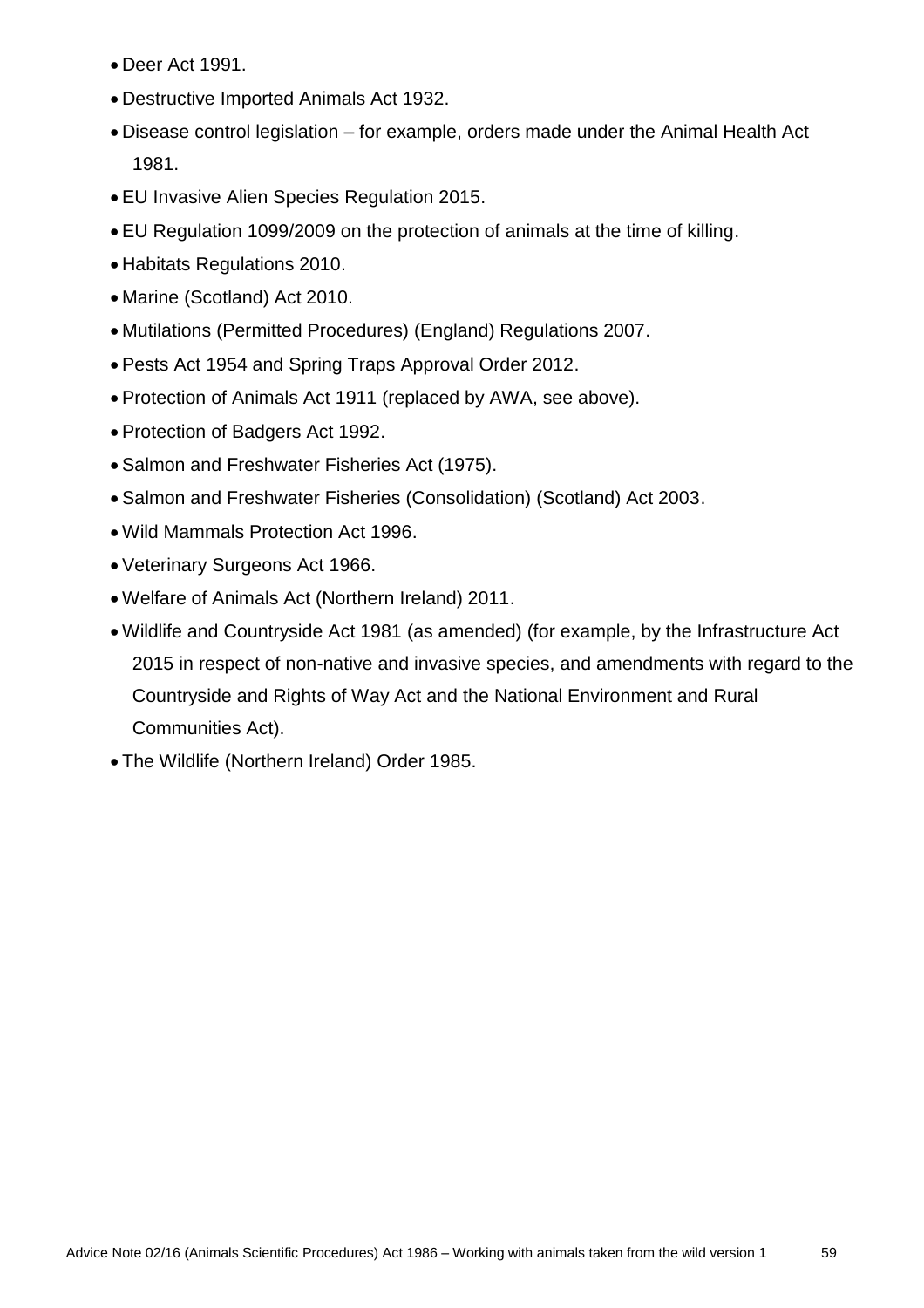### Appendix 1: Useful sources of information and advice

#### **Home Office guidance:**

*Guidance on the Operation of the Animals (Scientific Procedures) Act 1986* <https://www.gov.uk/government/publications/operation-of-aspa>

*Standard conditions placed on establishment, project and personal licences* <https://www.gov.uk/government/publications/establishment-licence-standard-conditions> [https://www.gov.uk/government/uploads/system/uploads/attachment\\_data/file/193124/Project\\_L](https://www.gov.uk/government/uploads/system/uploads/attachment_data/file/193124/Project_Licence_-_Standard_Conditions.pdf) icence - Standard Conditions.pdf [https://www.gov.uk/government/uploads/system/uploads/attachment\\_data/file/193122/Personal](https://www.gov.uk/government/uploads/system/uploads/attachment_data/file/193122/Personal_Licence_-_Standard_Conditions.pdf)

Licence - Standard Conditions.pdf

*Code of Practice for the Housing and Care of Animals Bred, Supplied or Used for Scientific Purposes*

[https://www.gov.uk/government/publications/code-of-practice-for-the-housing-and-care-of](https://www.gov.uk/government/publications/code-of-practice-for-the-housing-and-care-of-animals-bred-supplied-or-used-for-scientific-purposes)[animals-bred-supplied-or-used-for-scientific-purposes](https://www.gov.uk/government/publications/code-of-practice-for-the-housing-and-care-of-animals-bred-supplied-or-used-for-scientific-purposes)

#### Advice Note: *Actual Severity Reporting*

[https://www.gov.uk/government/uploads/system/uploads/attachment\\_data/file/276014/NotesAct](https://www.gov.uk/government/uploads/system/uploads/attachment_data/file/276014/NotesActualSeverityReporting.pdf) [ualSeverityReporting.pdf](https://www.gov.uk/government/uploads/system/uploads/attachment_data/file/276014/NotesActualSeverityReporting.pdf)

Advice Note 02/2015: *Use, Keeping Alive and Re-use of Animals*. https://www.gov.uk/government/uploads/system/uploads/attachment\_data/file/470008/Use\_Ke [eping\\_Alive\\_and\\_Re-use\\_Advice\\_Note.pdf](https://www.gov.uk/government/uploads/system/uploads/attachment_data/file/470008/Use__Keeping_Alive_and_Re-use_Advice_Note.pdf)

Advice Note 03/2015: *Re-homing and Setting Free of Animals* [https://www.gov.uk/government/uploads/system/uploads/attachment\\_data/file/470146/Advice\\_N](https://www.gov.uk/government/uploads/system/uploads/attachment_data/file/470146/Advice_Note_Rehoming_setting_free.pdf) [ote\\_Rehoming\\_setting\\_free.pdf](https://www.gov.uk/government/uploads/system/uploads/attachment_data/file/470146/Advice_Note_Rehoming_setting_free.pdf)

#### **Other available guidance:**

American Fisheries Society guidelines on the use of fish in research [http://fisheries.org/docs/policy\\_useoffishes.pdf](http://fisheries.org/docs/policy_useoffishes.pdf)

American Society of Mammologists guidelines of the use of wild animals in research <http://www.mammalogy.org/uploads/Sikes%20et%20al%202011.pdf>

Animal and Plant Health Agency [\(https://www.gov.uk/government/organisations/animal-and-plant-health-agency\)](https://www.gov.uk/government/organisations/animal-and-plant-health-agency)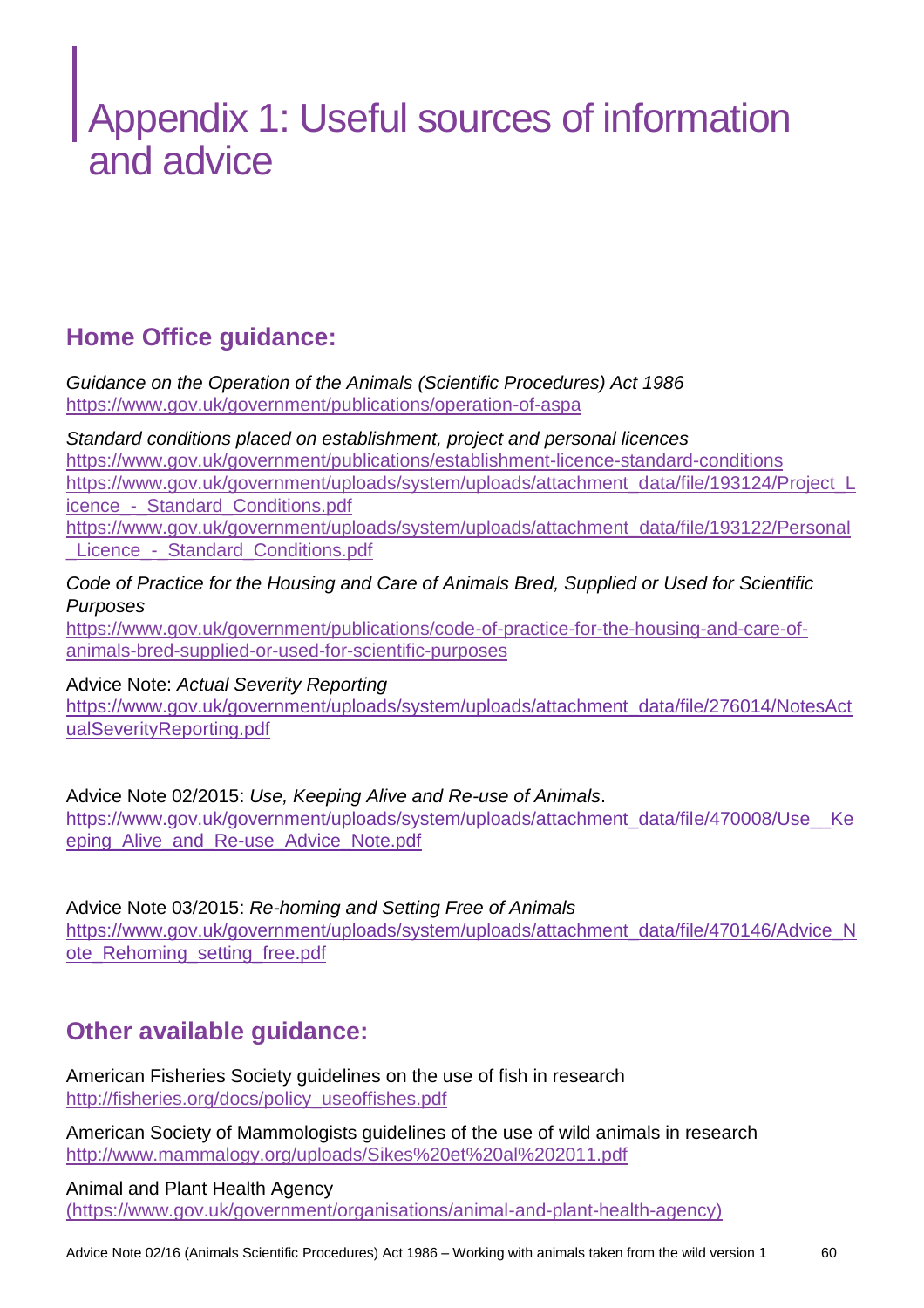The British Trust for Ornithology [\(http://www.bto.org/ringing\)](http://www.bto.org/ringing)

Canadian Council on Animal Care guidelines on the care and use of wildlife <http://www.ccac.ca/Documents/Standards/Guidelines/Wildlife.pdf>

Convention on International Trade in Endangered Species of Wild Fauna and Flora (CITES) Wildlife Trade Regulations <http://eur-lex.europa.eu/legal-content/EN/TXT/?uri=CELEX:32013R0750>

The Conservation of Habitats and Species Regulations 2010 <http://www.legislation.gov.uk/uksi/2010/490/regulation/41/made>

Department of Environment, Food and Rural Affairs (Defra) Animal Welfare Codes of Practice <https://www.gov.uk/animal-welfare>

Department of Agriculture, Environment, and Rural Affairs (Northern Ireland) <https://www.daera-ni.gov.uk/articles/wildlife-licensing>

Defra Animal Welfare during transport

<https://www.gov.uk/animal-welfare#animal-welfare-during-transport>

Fish Veterinary Society <http://www.fishvetsociety.org.uk/>

LASA Guidelines on the transport of Laboratory Animals [http://www.lasa.co.uk/PDF/LASA%20Transport%20of%20Lab%20Animals%20\(UK\)%202.pdf](http://www.lasa.co.uk/PDF/LASA%20Transport%20of%20Lab%20Animals%20(UK)%202.pdf)

The Mammal Society [http://www.mammal.org.uk/science\\_research](http://www.mammal.org.uk/science_research)

National Centre for Replacement, Reduction and Refinement of Animals in Research (NC3Rs) Wildlife research

<http://www.nc3rs.org.uk/wildlife-research>

The National Marine Fisheries Service Release of marine mammals – best practices for these taxa [http://www.nmfs.noaa.gov/pr/pdfs/health/release\\_guidelines.pdf.](http://www.nmfs.noaa.gov/pr/pdfs/health/release_guidelines.pdf)

Natural England <https://www.gov.uk/government/organisations/natural-england.>

<https://www.gov.uk/wildlife-licences>

Natural Resources Wales <http://naturalresourceswales.gov.uk/?lang=en>

New Zealand National Animal Welfare Advisory Committee (NAWAC) [https://www.mpi.govt.nz/protection-and-response/animal-welfare/overview/national-animal](https://www.mpi.govt.nz/protection-and-response/animal-welfare/overview/national-animal-welfare-advisory-committee/)[welfare-advisory-committee/](https://www.mpi.govt.nz/protection-and-response/animal-welfare/overview/national-animal-welfare-advisory-committee/)

Norwegian Consensus Platform for 3Rs (Norecopa) <http://oslovet.norecopa.no/3R/fag.aspx?fag=83>

The Ornithological Council guidelines to the use of wild birds in research [BIRDNET :: Guidelines to the Use of Wild Birds in Research](http://www.nmnh.si.edu/BIRDNET/guide)

The Royal College of Veterinary Surgeons – Guidance on the role of the named veterinary surgeon and other suitably qualified persons

[http://www.rcvs.org.uk/advice-and-guidance/code-of-professional-conduct-for-veterinary](http://www.rcvs.org.uk/advice-and-guidance/code-of-professional-conduct-for-veterinary-surgeons/supporting-guidance/named-veterinary-surgeons)[surgeons/supporting-guidance/named-veterinary-surgeons](http://www.rcvs.org.uk/advice-and-guidance/code-of-professional-conduct-for-veterinary-surgeons/supporting-guidance/named-veterinary-surgeons)

http://www.rcvs.org.uk/advice-and-guidance/code-of-professional-conduct-for-veterinarysurgeons/supporting-guidance/recognised-veterinary-practice/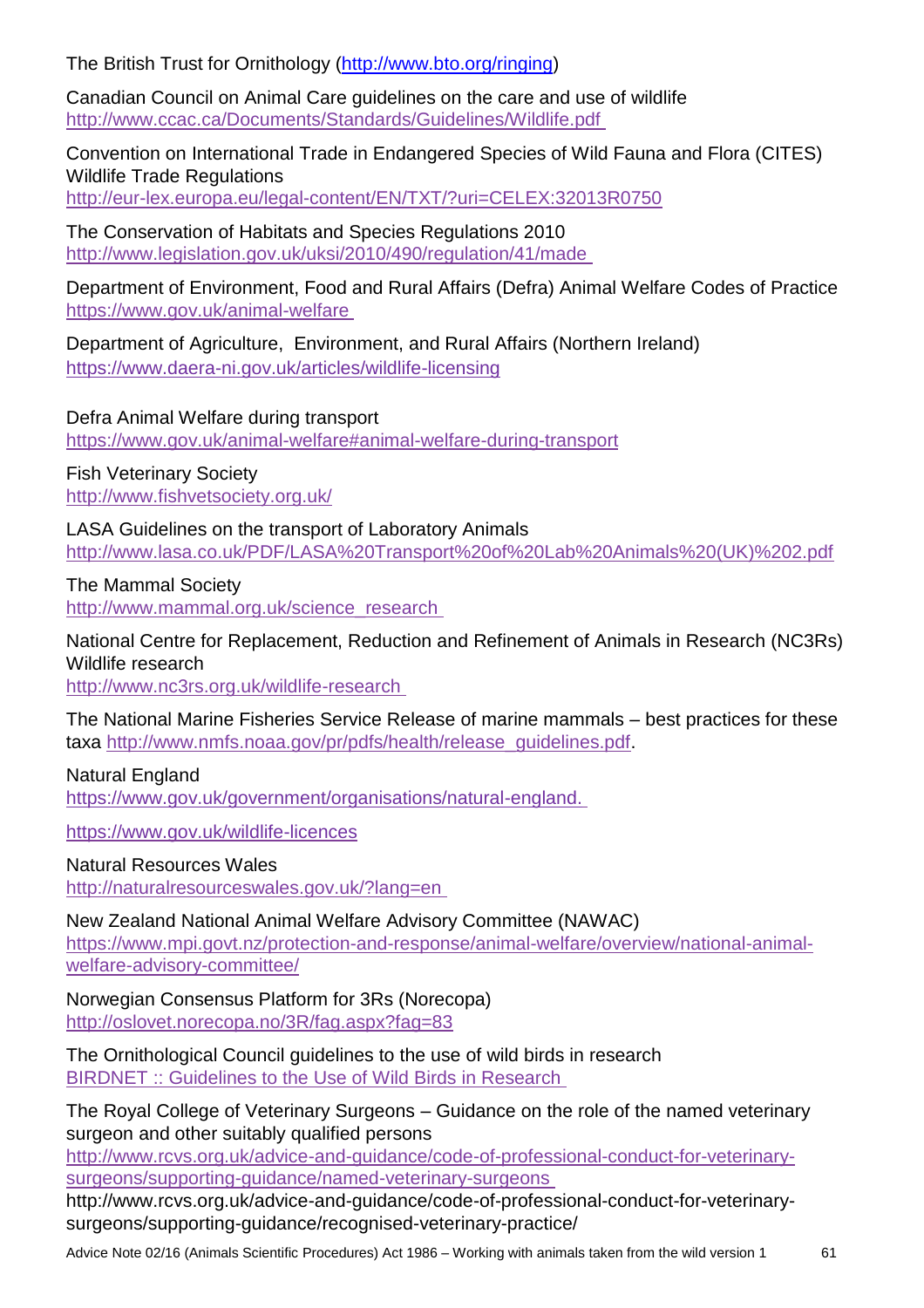The Royal Society for the Prevention of Cruelty to Animals (RSPCA) Wildlife section. <http://www.rspca.org.uk/adviceandwelfare/wildlife>

Scottish Natural Heritage <http://www.snh.gov.uk/>

Veterinary Medicines Directorate <https://www.gov.uk/government/organisations/veterinary-medicines-directorate>

The Veterinary Deer Society <http://www.vetdeersociety.com/>

Wildlife and Countryside Act

<http://www.legislation.gov.uk/ukpga/1981/69/contents>